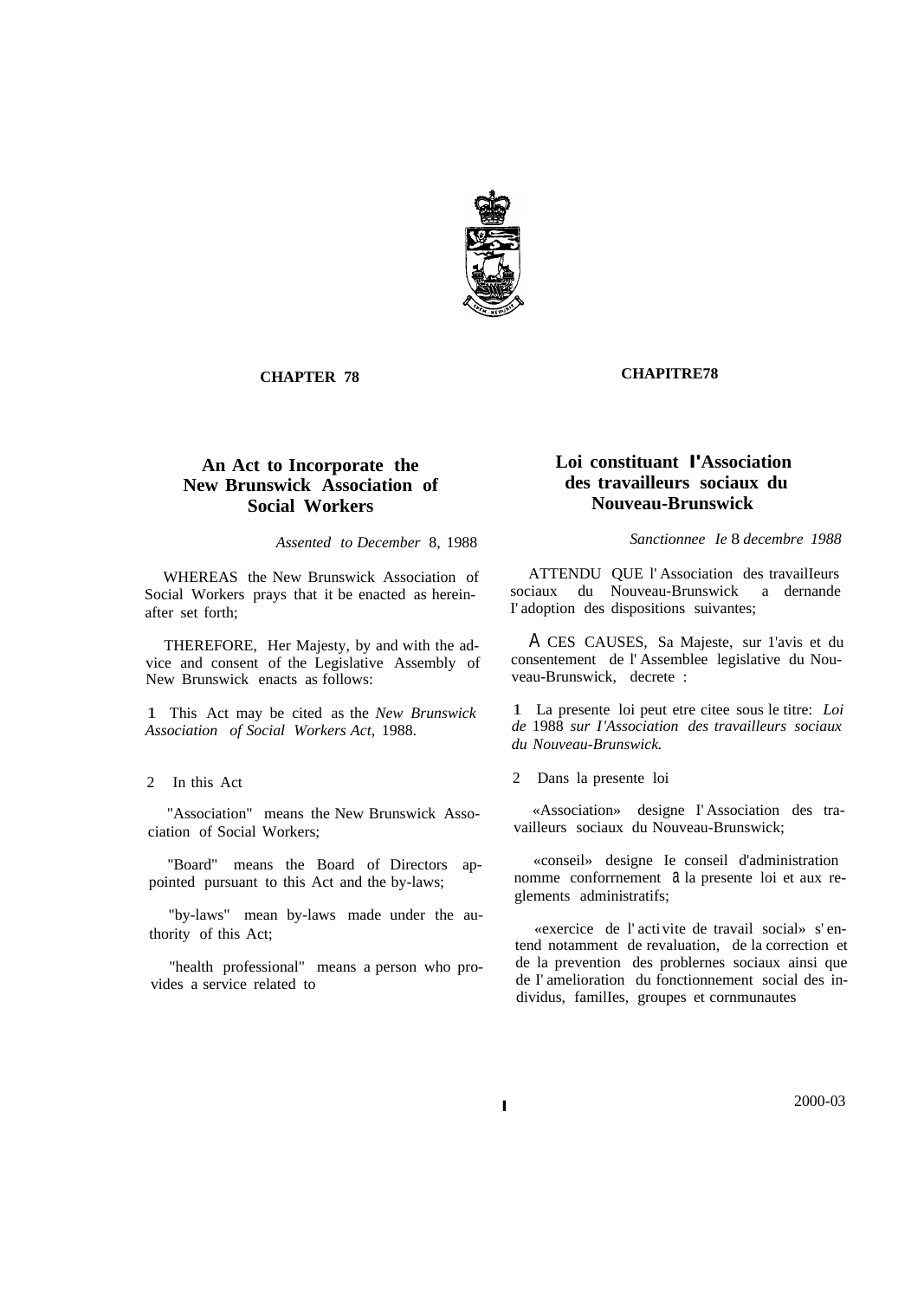*(a)* the preservation or improvement of the health of indi viduals, or

*(b)* the diagnosis, treatment or care of individuals who are injured, sick, disabled or infirm,

and who is regulated under a private Act of the Legislature with respect to the provision of the service and includes a social worker;

"member" means a member of the Association in good standing;

"practice of social work" includes the assessment, remediation and prevention of social problems, and the enhancement of social functioning of individuals, families, groups and communities by means of

*(a)* the provision of direct counselling services within an established relationship between a social worker and client;

*(b)* the development, promotion and delivery of human service programs, including that done in collaboration with other professionals;

*(c)* the development and promotion of social policies aimed at improving social conditions and promoting social equality; and

*(d)* any other activities consistent with the objects of the Association;

"social worker" means any person registered under this Act to practice social work in the Province of New Brunswick.

1996, c.82, s.5.

*a)* par la prestation de services directs de counselling dans le cadre d'une relation etablie entre le travailleur social et son client;

*b)* par l' elaboration, la promotion et la prestation de programmes de services sociaux, y compris ce qui est accompli en collaboration avec d'autres professionnels;

c) par I'elaboration et la promotion de politiques sociales visant  $\alpha$  ameliorer les conditions sociales et  $a$  favoriser I' egalite sociale, et

*d*) par toutes autres activites compatibles avec l' objet de l' Association;

«rnernbre» designe un membre en regle de I' Association;

«professionnel de la sante» designe une personne qui dispense un service lie

*a*) *a* la preservation ou *a* I'arnelioration de la sante des particuliers, ou

*b)* au diagnostique, au traitement ou aux sc.ins des particuliers qui sont blesses, malades, handicapes ou infirmes,

et qui est reglementee en vertu d'une loi d'interet prive de la Legislature relativement à la prestation du service et comprend un travailleur social;

«reglernents adrninistratifs» designe les reglements administratifs etablis en vertu de la presente loi;

«travailleur social» designe toute personne immatriculee en vertu de la presente loi comme etant autorisee a exercer I'activite de travail social au Nouveau-Brunswick.

1996, c.82, art.S.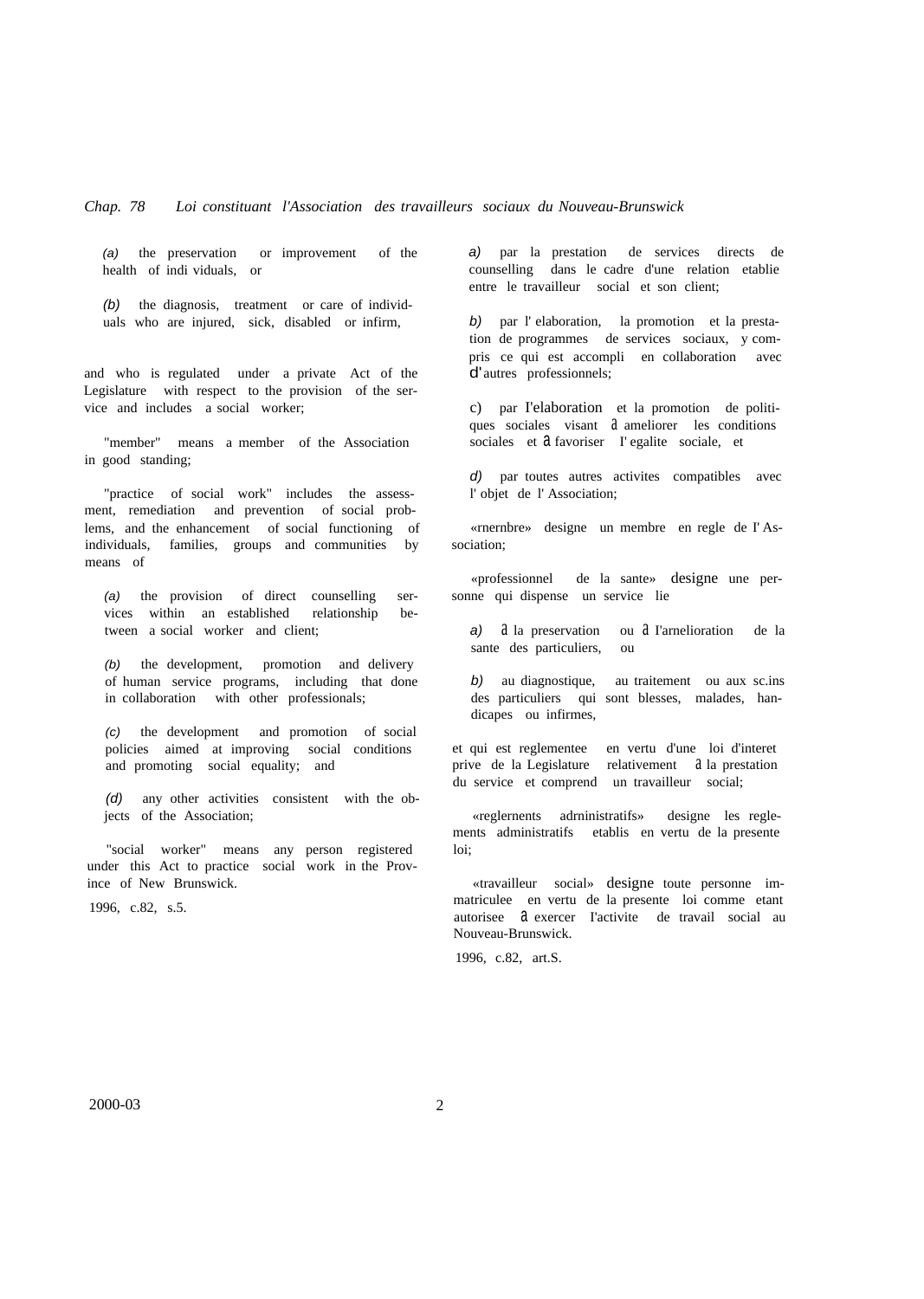# **ASSOCIATION**

3(1) The Association, incorporated by Chapter 84 of the New Brunswick Acts, 1965 is continued as a corporation without share capital.

3(2) The Association shall consist of persons who are members on the date this Act comes into force, together with such persons as become members thereafter.

3(3) The category of membership of a person who is a member when this Act comes into force shall not change by reason thereof.

4(1) The head office of the Association shall be as provided by by-law.

4(2) The Association shall have a seal in a form approved by by-law.

# **OBJECTS**

5 The objects of the Association are to

*(a)* regulate the practice of social workand govern its members in accordance with this Act and the by-laws, in order to serve and protect the public interest;

*(b)* establish, maintain and develop standards of knowledge, skill and efficiency for the practice of social work;

*(c)* establish, maintain, develop and enforce standards of qualification for the practice of social work;

*(d)* establish, maintain, develop and enforce standards of professional ethics;

*(e)* promote public awareness of the role of the Association and social work, and to communicate and co-operate with other professional

# **ASSOCIATION**

3(1) L' Association, constituee en corporation par le chapitre 84 des Lois du Nouveau-Brunswick de 1965, est prorogee sous la forme d'une corporation sans capital social.

3(2) L' Association se compose des personnes qui en sont membres  $\hat{a}$  la date d'entree en vigueur de la presente loi ainsi que de celles qui en deviendront membres par la suite.

3(3) L'entree en vigueur de la presente loi n'a pas pour effet de modifier l'appartenance d'un membre  $\partial$  une categorie donnee de membres.

4( 1) L' Association a son siege social a l' endroit fixe par les reglements administratifs.

4(2) L' Association est dotee d'un sceau conforme au modele approuve par reglement administratif.

### **OBJET**

5 L' Association a pour objet

*a)* de reglementer l'exercice de I'activite.de travail social et de regir ses membres conformernent a la presente loi et aux reglements administratifs afin de servir et proteger I' interet public;

*b)* de definir, maintenir et developper des normes de savoir, de competence et d'excellence pour l' exercice de l' activite de travail social;

c) de definir, maintenir, developper et faire respecter les conditions d' acces a l' exercice de I' activite de travail social;

*d)* de definir, maintenir, developper et faire respecter des normes de deontologie:

*e*) de sensibiliser Ie public  $\partial$  son role et au travail social ainsi que de communiquer et collaborer avec d'autres organismes pour promouvoir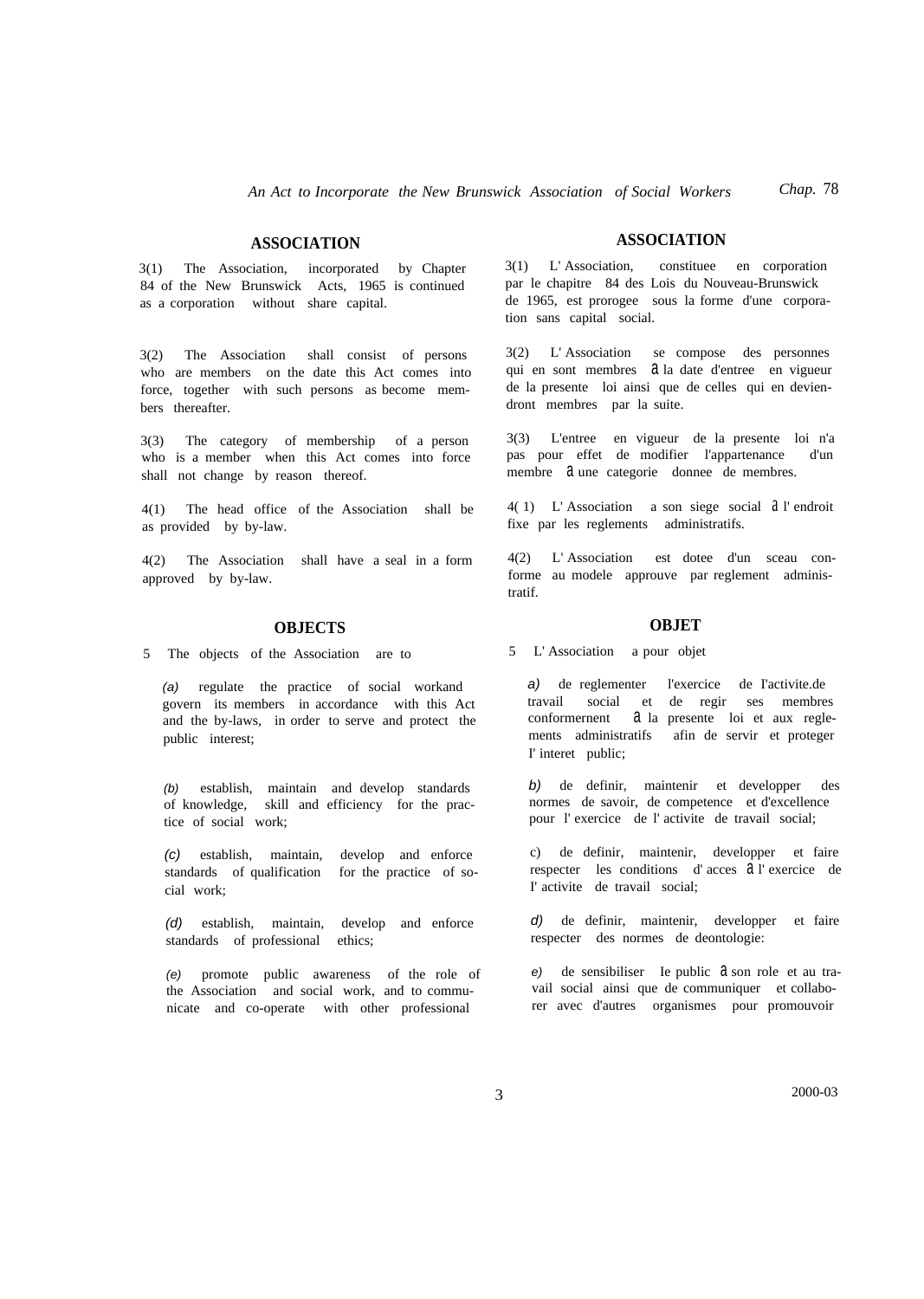organizations for the advancement of the best interests of the Association, including the publication of books, papers and journals;

*(f)* provide means whereby its members may take action to pursue social justice and effect social change; and

*(g)* encourage studies in social work and provide assistance and facilities for special studies and research.

#### **POWERS**

6 The Association, in furtherance of its objects, shall have the power to

*(a)* provide for the discipline, government, control and honour of persons practicing the profession of social work in the Province of New Brunswick, including the power to determine standards of professional conduct;

*(b)* acquire and hold assets and property, both real and personal, by way of purchase, lease, grant, hire, exchange or otherwise, and to dispose of such property by any means;

*(c)* provide for the management of its property and assets, and of its affairs and business including the employment of staff;

*(d)* borrow money for the purpose of carrying out any of the objects of the Association and give security for money borrowed on any of its real or personal property by way of mortgage, pledge, charge or otherwise;

*(e)* invest money of the Association, not immediately required for any of its objects, in any manner as it may from time to time determine;

*(f)* establish and maintain a social workers' register of members registered as social workers, which register shall be the official register ses interets, notamment par la publication de livres, articles et revues;

de fournir les moyens permettant  $a$  ses membres d'agir afin de parvenir à une meilleur justice sociale et d'amener des changements dans la societe;

*g)* d'encourager les etudes en matiere de travail social et de fournir l'aide et les moyens necessaires pour effectuer des etudes et recherches particulieres.

#### **POUVOIRS**

6 Afin de realiser son objet, l' Association est investie des pouvoirs suivants :

*a)* prendre des dispositions pour la gouverne, la discipline, le controle et la protection de I'honneur des personnes exercant I'activite de travail social au Nouveau-Brunswick et notamment arreter des normes de deontologie;

*b)* acquerir et detenir des biens, tant reels que personnels, par voie d'achat, de location, de concession, d'echange ou de toute autre maniere et en disposer de quelque facon que ce soit;

c) gerer ses biens et ses affaires ainsi qu'engager du personnel;

*d)* contracter des emprunts afin de realiser son objet et donner ses biens reels et personnels en garantie de ces emprunts par voie d'hypotheque, de gage, de charge ou de toute autre maniere;

*e)* placer ses fonds dont elle n'a pas irnrnediatement besoin pour realiser son objet de la maniere qu'elle determine;

*f)* ouvrir et tenir un registre des travailleurs sociaux, qui indiquera les membres immatricules en cette qualite et qui constituera le registre of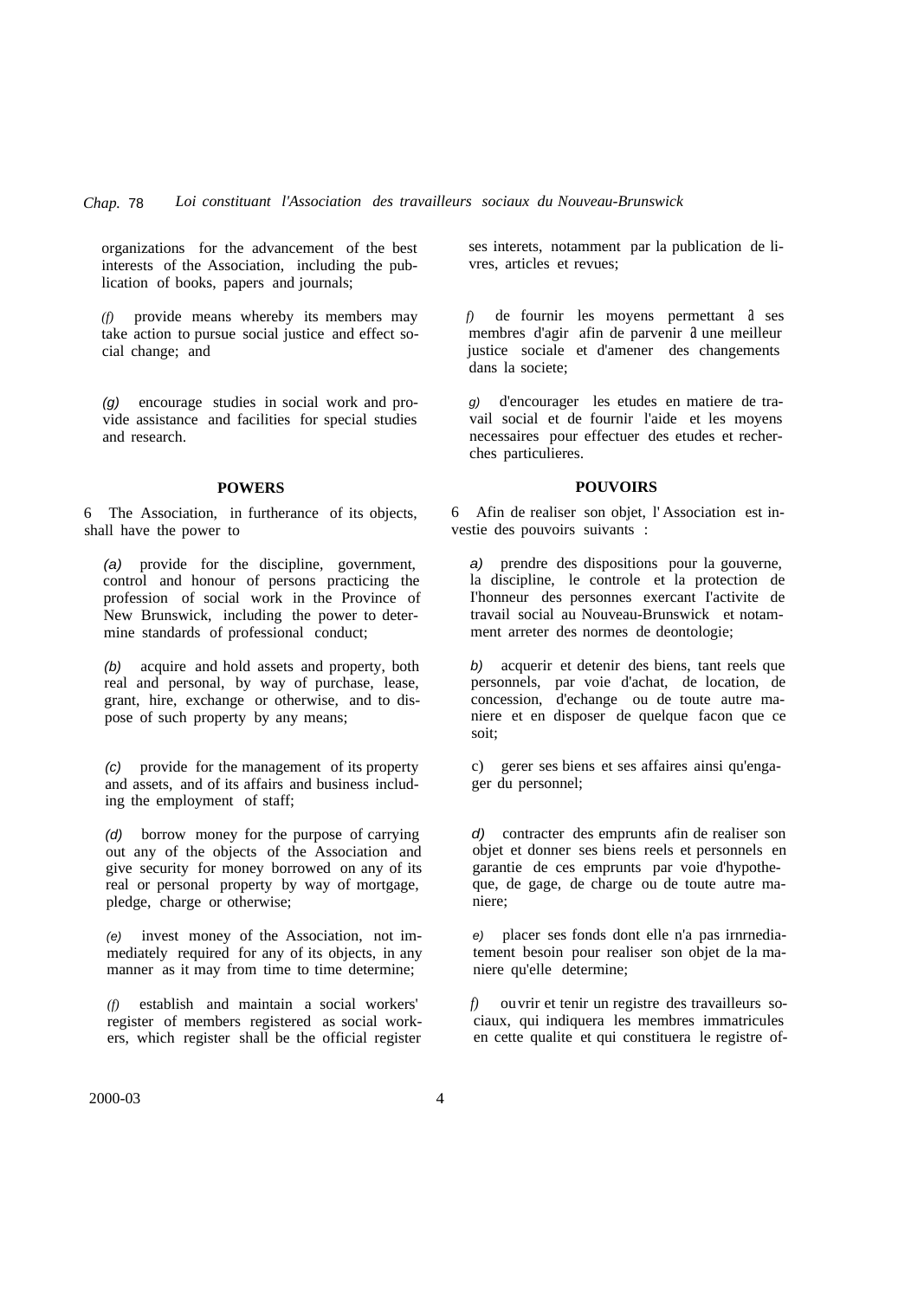of persons entitled to practice social work in the Province of New Brunswick;

*(g)* fix and collect fees payable by any person

(i) upon being admitted as a member,

(ii) desiring to write any examination prescribed by the Association with a view to becoming a member, or

(iii) as annual dues;

*(h)* assess members for any ordinary, special or extraordinary expenditure that may be deemed necessary or expedient to further any of the objects of the Association;

*(i)* prescribe the nature and extent of the education and practical experience in social work required by any person before being registered to practice social work in the Province, including mandatory continuing education for members as a condition of registration as a social worker, and establish and define fields of specialization and qualifications necessary to practice in a specialized field;

*(j)* provide for the determination, by examination or other means, of the competency of persons seeking to be registered as social workers and grant certificates of registration to persons qualified to practice social work;

*(k)* arrange and establish ways and means by which persons may be trained in the profession of social work;

*(l)* enter into agreements on behalf of the Association as may be necessary, incidental or conducive to carry out the objects of the Association;

ficiel des personnes habilitees a exercer I' activite de travail social au Nouveau-Brunswick;

*g)* fixer et recouvrer les droits que doit acquitter toute personne

(i) qui est admise en qualite de membre,

(ii) qui souhaite subir tout examen impose par l'Association en vue d'en devenir membre,

(iii) a titre de cotisations annuelles;

*h)* faire payer aux membres une quote-part des depenses ordinaires, speciales ou extraordinaires qui peuvent etre jugees necessaires ou utiles a la realisation de son objet;

*i)* definir la nature et le niveau de formation et d'experience pratique que doit posseder une personne en travail social avant d'etre immatriculee comme etant autorisee a exercer l'activite de travail social au Nouveau-Brunswick, y compris le programme de formation permanente que les membres doivent suivre pour etre immatricules en qualite de travailleur social ainsi que creer et definir des domaines de specialisation et les conditions a remplir pour exercer dans un domaine de specialisation;

j) mettre en place les moyens permettant de determiner, par voie d'examen ou de toute autre facon, la competence des personnes sollicitant leur immatriculation en qualite de travailleur social et accorder des certificats d'immatriculation aux personnes remplissant les conditions requises pour exercer I' activite de travail social;

*k*) mettre en place des moyens de formation  $\alpha$ la profession de travailleur social;

*1)* conclure en son propre nom les ententes qui sont necessaires, accessoires au utiles  $\hat{a}$  la realisation de son objet;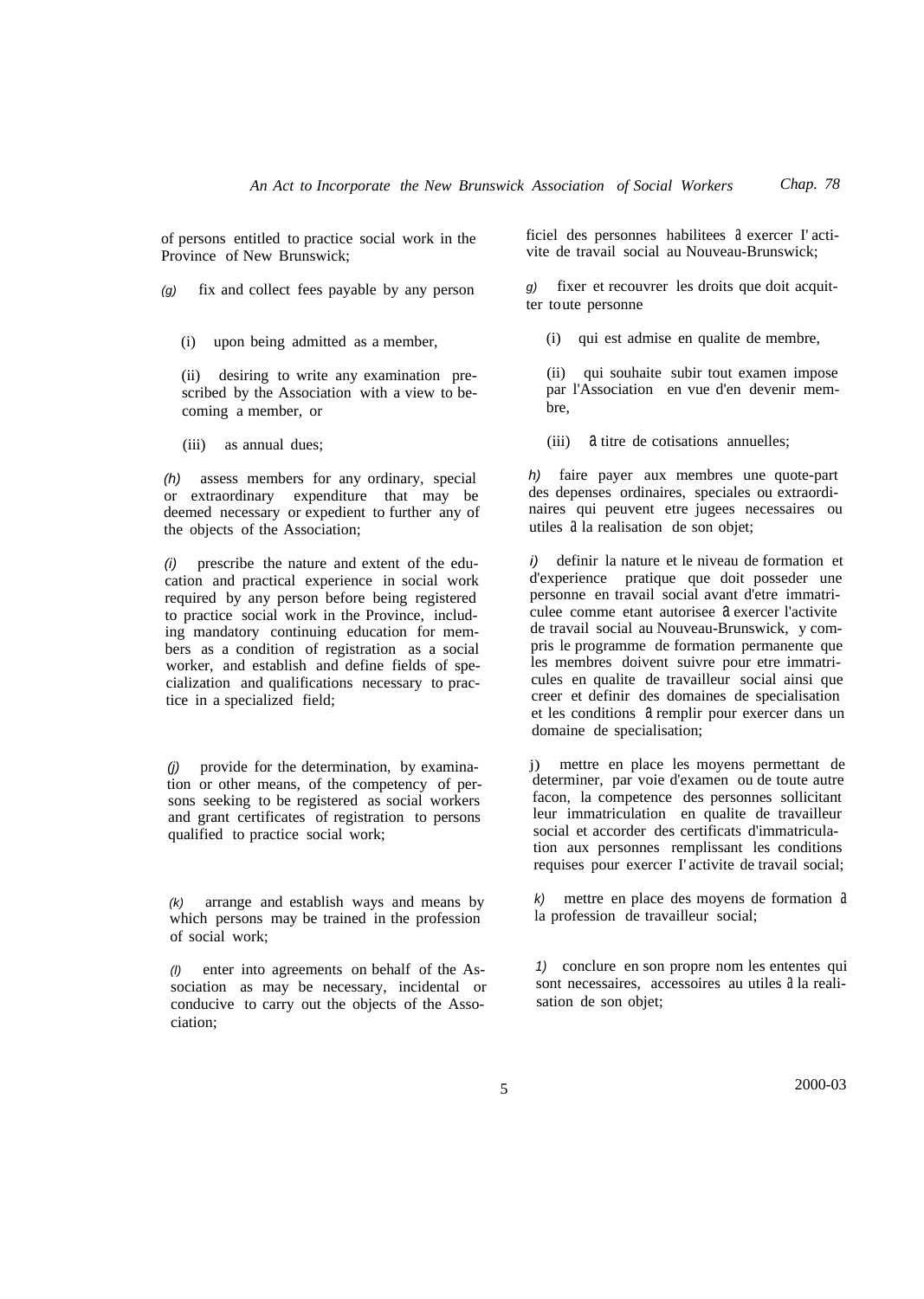*(m)* exempt any person from the payment of fees, dues or assessments for such reason and upon such terms and conditions as the Association may from time to time determine, and suspend members for non-payment;

*(n)* receive gifts, donations and bequests, and make gifts or donations for the promotion of the objects of the Association;

*(0)* regulate advertising;

*(p)* establish minimum standard tariffs of fees;

*(q)* call and regulate meetings and the method of voting;

*(r)* provide for the eligibility, nomination, election, number and term of office of members of the Board and committees, including the appointment and revocation of persons as *ex officio* or honourary officers or members of the Board;

*(s)* provide for the establishment of committees by the Association or the Board, prescribe their powers and duties, method of operation, including procedures at meetings and for filling vacancies; and provide for the delegation of powers or duties of the Board to any committee and establish the form and frequency of reports to the Board or the Association;

*(t)* establish categories of membership in the Association, and prescribe the privileges, obligations and conditions of membership;

*(u)* provide for the establishment and payment of scholarships, fellowships and other educational incentives, benefits and awards by the Association;

*m)* accorder dispense du paiement des droits, cotisations ou quote-parts pour les motifs et aux conditions qu' elle determine a I' occasion et suspendre les membres en cas de non-paiement;

*n)* recevoir des dons et des legs ainsi que faire des dons pour la promotion de son objet;

*0)* reglementer la publicite;

*p)* etablir des barernes d'honoraires minimaux uniformes;

*q)* convoquer les assemblees et reunions, reglementer leur tenue ainsi que Ie mode de votation;

*r)* fixer les conditions d'eligibilite, d'admissibilite, de mise en candidature et d'election ainsi que Ie nombre et la duree du mandat des membres du conseil et des comites, y compris les conditions de nomination et de revocation de personnes en tant que membres ou dirigeants de plein droit ou honoraires du conseil;

*s)* prendre des dispositions pour la creation de comites par I'Association et Ie conseil, fixer leurs attributions et mode de fonctionnement, notamment la marche a suivre pour leurs reunions ou pour remplir les postes vacants ainsi qu' assurer la delegation des attributions du conseil a un comite et definir la forme et la frequence des rapports que ces comites doivent remettre au conseil ou  $\overline{d}$  I' Association;

*t)* etablir differentes categories de membres en son sein et definir leur prerogatives, obligations et conditions d'admission;

*u)* prendre des dispositions pour creer et attribuer des bourses detudes, des bourses de perfectionnement et autres prix ou recompenses dans Ie domaine de l'enseignement;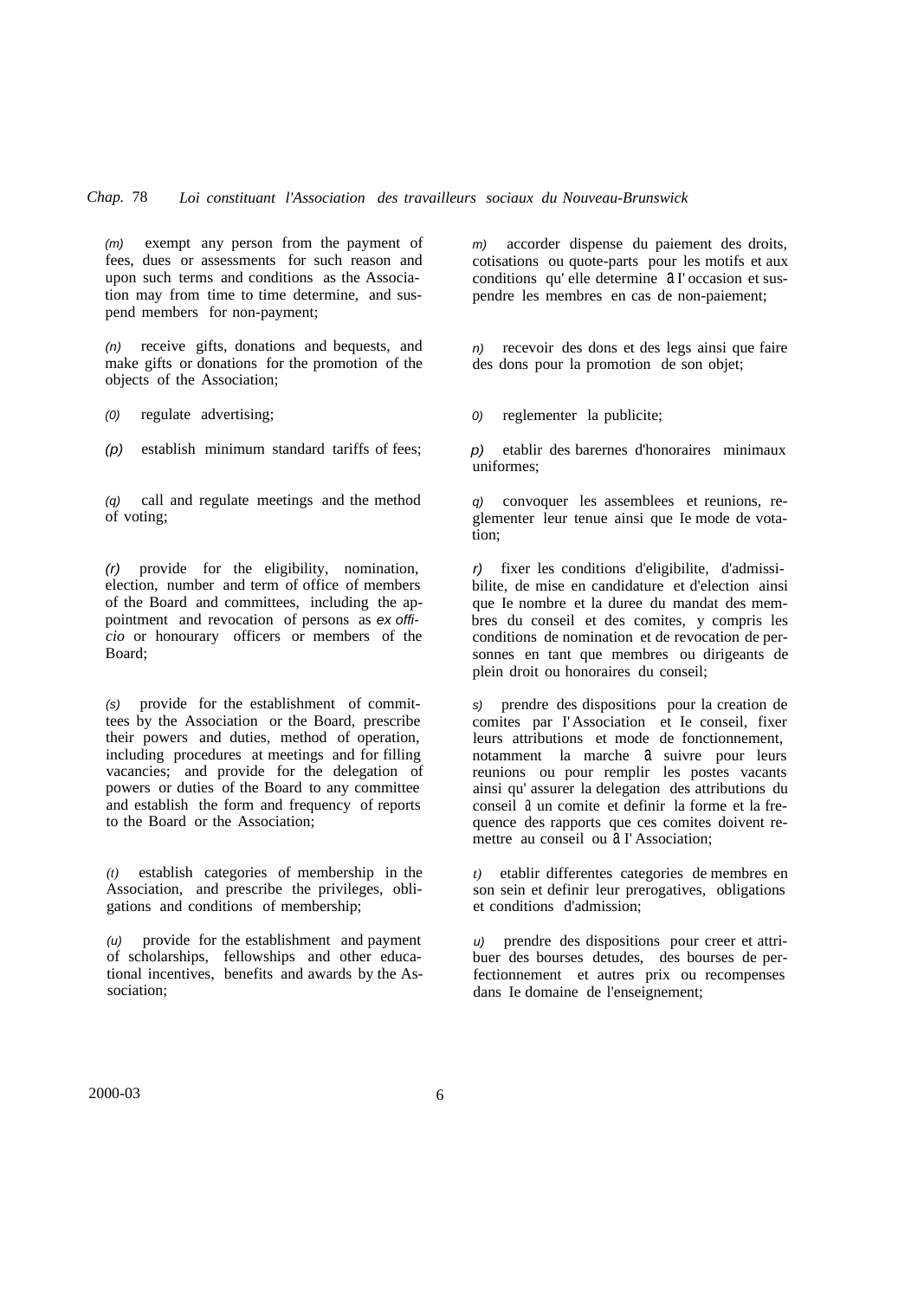*(v)* provide for investigations by the Complaints Committee and hearings by the Discipline Committee, including the procedures to be followed;

*(w)* do all other things as may be necessary or desirable to exercise the powers conferred by this Act, or any powers incidental thereto, and in furtherance of the objects of the Association.

1996, c.82, s.5.

#### **BY-LAWS**

7(1) For the purpose of attaining its objects, and for the implementation of its powers, the Association may make by-laws not inconsistent with the provisions of this Act.

7(2) No by-law, amendment, or repeal thereof shall be effective until passed by resolution oftwothirds of members voting

*(a)* at the annual general meeting; or

*(b)* at a special meeting of the Association called for the purpose.

7(3) A proposed new by-law, amendment or repeal of an existing by-law, shall be in writing signed by at least two members and shall, not less than sixty days before the meeting, be presented to the secretary who shall include a copy in the notice calling the meeting.

7(4) No by-law passed for the attainment of objects contained in paragraphs 5(b) and (c), or for the implementation of powers contained in paragraph 6(i), are effective until approved by the Minister of Health and Community Services.

v) prevoir la tenue d' enquetes par Ie comite des plaintes et d'audiences par Ie cornite de discipline, y compris la procedure applicable;

w) accomplir tous les autres actes qui peuvent etre necessaires ou utiles pour exercer les pouvoirs conferes par la presente loi ainsi que tous les pouvoirs qui y sont accessoires et pour realiser son objet.

1996, c.82, art.5.

#### **REGLEMENTS ADMINISTRATIFS**

7(1) Afin de realiser son objet et d'exercer ses pouvoirs, I' Association peut etablir des reglements administratifs conformes  $\hat{a}$  la presente loi.

7(2) Les reglements administratifs, les modifications qui y sont apportees et les abrogations ne produisent leurs effets qu'apres avoir ete adoptes par une resolution recueillant les voix des deux tiers des membres votant :

*a)* soit lors de l'assemblee generale annuelle,

*b)* soit lors d'une assemblee extraordinaire de l'Association convoquee  $a$  cet effet.

7(3) Tout projet de nouveau reglement administratif ou de modification ou d'abrogation d'un reglement administratif existant doit etre presente par ecrit au secretaire soixante jours au moins avant I' assernblee et etre signe par deux membres au moins. Le secretaire en joint une copie  $d$  I' avis de convocation de I'assemblee.

7(4) Les reglernents administratifs adoptes en vue de realiser les objets enumeres aux alineas 5 b) et c) ou d'exercer les pouvoirs mentionnes a l'alinea 6 i) ne produisent effet qu' apres avoir ete approuves par Ie ministre de la Sante et des Services communautaires.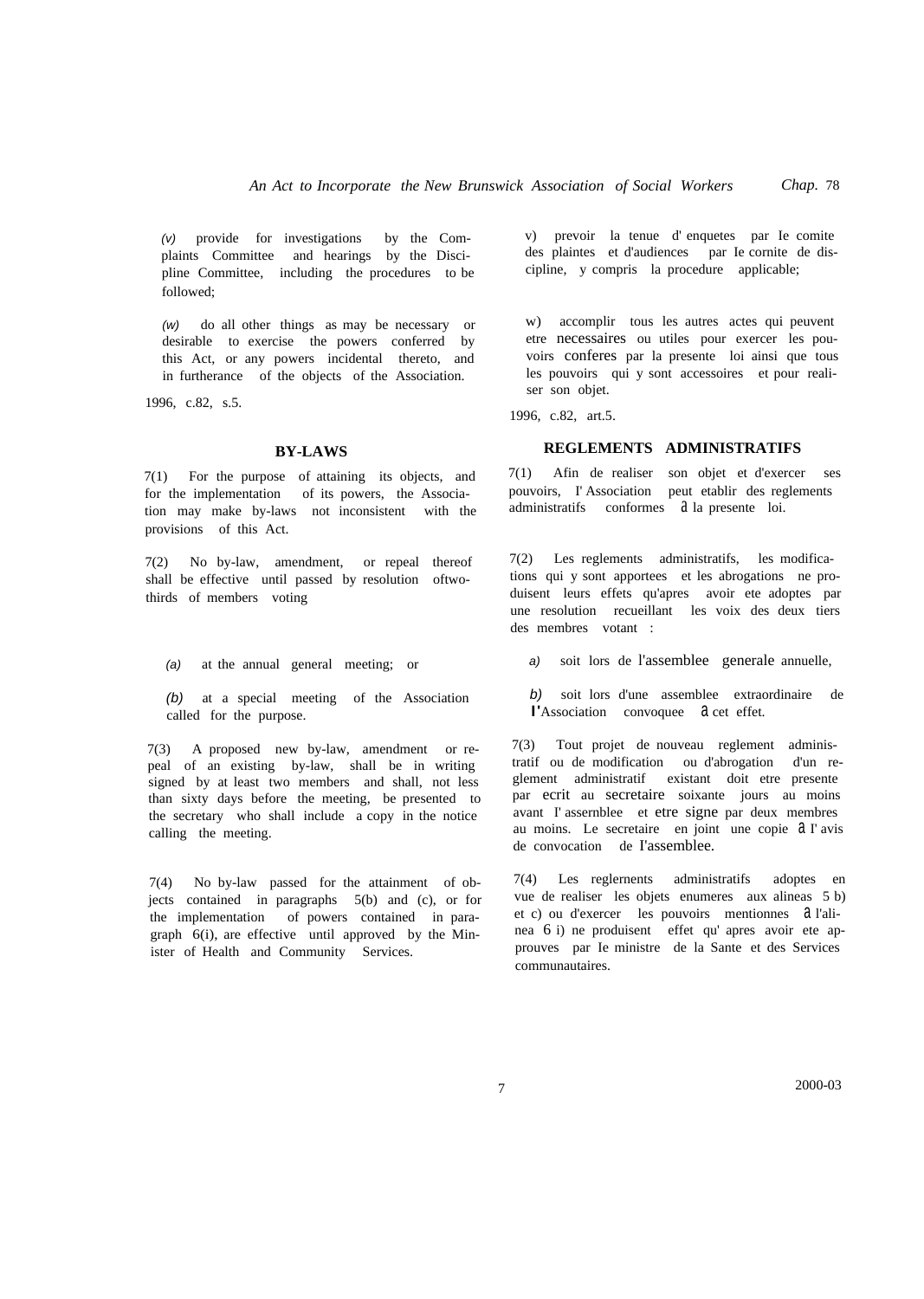# *Chap.* 78 *Loi constituant l'Association des travailleurs sociaux du Nouveau-Brunswick*

# **RULES BY THE BOARD**

8(1) The Board may make rules not inconsistent with the provisions of this Act or the by-laws, providing for

*(a)* the appointment, revocation and filling of vacancies on committees;

*(b)* the calling, conduct and proceedings of meetings of all committees;

(c) preliminary investigations into the conduct ofa member;

*(d)* the establishment and conduct of committees of inquiry;

*(e)* the custody and use of the Association seal;

(/) the execution of documents by the Association;

*(g)* banking and finance;

*(h)* fixing the financial year of the Association and for the audit of the accounts and transactions of the Association;

*(i)* calling, holding and conducting of meetings of the Board and the duties of members of the Board;

*(j)* meetings of the Board and committees by conference telephone or other communications equipment by means of which all persons participating in the meeting can hear each other, and a member of the Board or committee participating in such a meeting shall be deemed to be present in person at the meeting;

*(k)* the calling, holding and conduct of special meetings of the membership of the Association;

#### **ADOPTION DE REGLES PAR LE CONSEIL**

8(1) Le conseil peut, dans Ie respect des dispositions de la presente loi et des reglements administratifs, etablir des regles portant sur les sujets suivants:

a) la nomination, la revocation des membres de comites et la facon de pourvoir aux vacances au sein de ces comites;

*b)* la convocation, la conduite et les modalites de deliberation des reunions de tous les comites;

c) la tenue d'enquetes prelirninaires relativement  $\hat{a}$  la conduite d'un membre;

*d)* la constitution et Ie fonctionnement de comites d'enquete;

*e)* la conservation et l'utilisation du sceau de I'Association;

*f)* la passation de documents par I'Association;

*g)* les operations bancaires et financieres;

*h)* l'exercice financier de l' Association ainsi que la verification de ses comptes et operations;

*i)* la convocation, la tenue et la conduite des reunions du conseil ainsi que les attributions des membres de celui-ci;

j) la tenue de reunions du conseil et des comites par conference telephonique ou tout autre moyen de telecommunication permettant  $\alpha$  tous les participants de s'entendre l'un l'autre, ceuxci etant alors reputes avoir assiste a la reunion en personne;

*k)* la convocation, la tenue et la conduite des assernblees extraordinaires des membres de l' Association;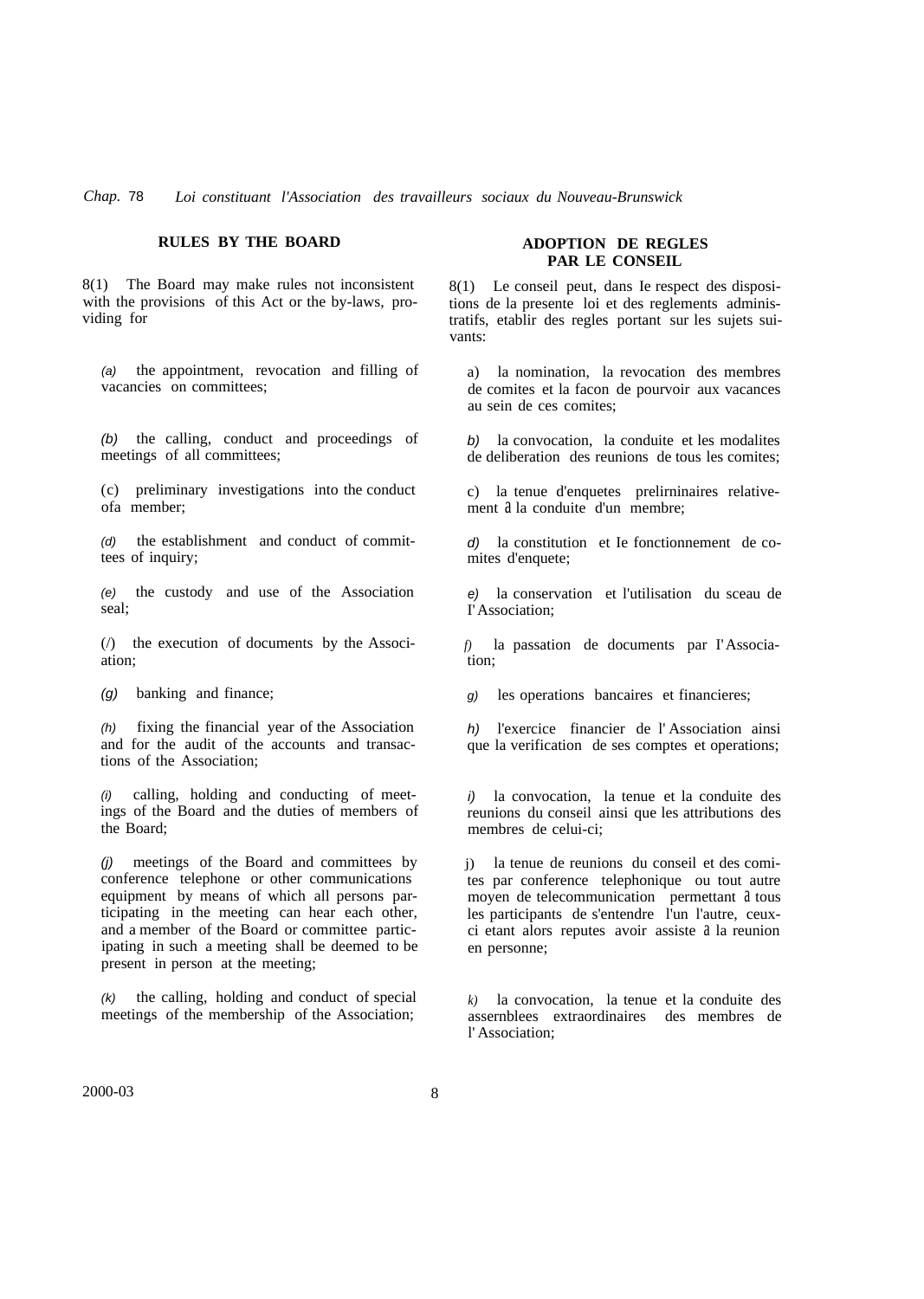*(l)* the payment of necessary expenses of the Board and committees in the conduct of their business;

*(m)* the management of the property of the Association;

*(n)* the appointment, composition, powers and duties of additional or special committees;

*(0)* the application of the funds of the Association and the investment and reinvestment of any of its funds not immediately required, and for the safekeeping of its securities.

8(2) A rule proposed by the Board is not effective until confirmed by the Board by resolution.

# **BOARD OF DIRECTORS**

9(1) There shall be a Board of Directors of the Association consisting of the president, vice-president, immediate past president, secretary and treasurer, plus additional members to be elected in such number and for such term as established by by-law, and one other person, not a member of the Assciation, who shall be appointed by the Minister of Health and Community Services from a list of three names submitted by the Association.

9(2) There shall be an Executive Committee consisting of the president, vice-president, secretary and treasurer, together with such additional members as provided by by-law.

9(3) Subject to the provisions of this Act and the by-laws, the management of the Association shall be vested in the Board and the Executive Committee.

9(4) The members of the Board in office when this Act comes into force shall continue in office until their successors are elected or appointed in accordance with subsection (1) and the by-laws.

*l)* Ie paiement des depenses necessaires engagees par le conseil et les comites a l'occasion de leurs travaux;

*m)* la gestion des biens de I'Association;

*n)* la constitution, la composinon, les pouvoirs et fonctions des comites supplernentaires ou extraordinaires;

*0)* l' affectation des fonds de l' Association, l'investissement et le reinvestissernent de ceux dont elle n'a pas un besoin irnmediat ainsi que la conservation de ses valeurs et titres.

8(2) Les regles que le conseil propose ne produisent effet qu' apres avoir ete confirmees par une resolution de celui-ci.

# **CONSEIL D'ADMINISTRATION**

9(1) Est constitue le conseil d'administration de l' Association compose du president, du vice-president, du president sortant, du secretaire et du tresorier ainsi que du nombre de membres additionnels prevu par les reglements administratifs, elus pour la duree que ceux-ci fixent. Le ministre de la Sante et des Services communautaires nomme egalement au conseil une autre personne qui n'est pas membre de I'Association, qu' il choisit a partir d' une liste de trois noms que celle-ci lui soumet.

9(2) Est constitue Ie cornite de direction compose du president, du vice-president, du secretaire et du tresorier ainsi que du nombre de membres additionnels prevu par les reglernents administratifs.

9(3) Sous reserve des dispositions de la presente loi et des reglernents administratifs, le conseil et Ie comite de direction assurent la direction de I'Association.

9(4) Les membres du conseil en fonction a la date d' entree en vigueur de la presente loi demeurent en fonction jusqu'a l'election ou la nomination de leurs rernplacants conforrnernent au paragraphe (1) et aux reglements administratifs.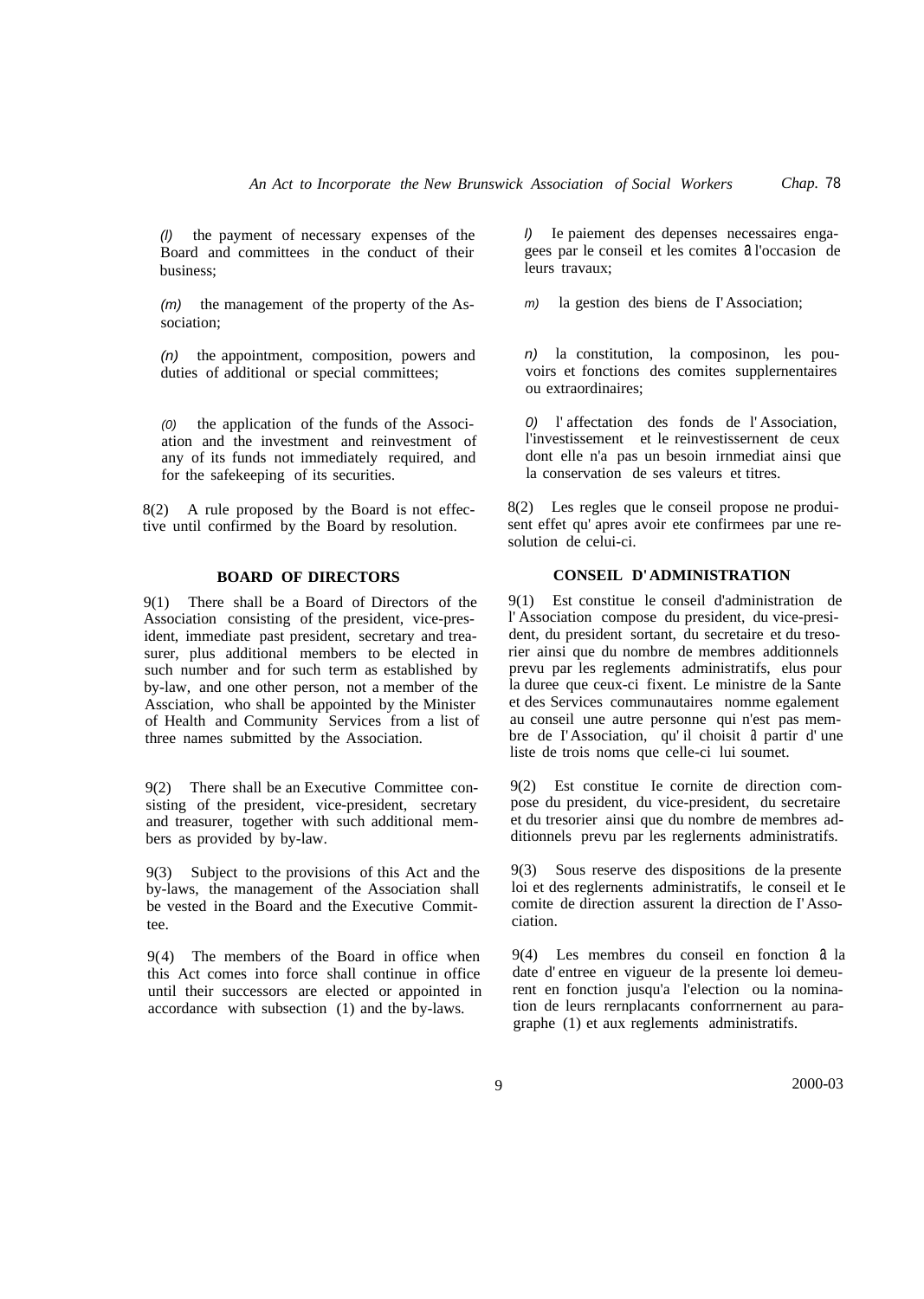9(5) At the first meeting following the election, or so soon thereafter as possible, the Board shall appoint such other persons or committees as may be necessary for the carrying out of the provisions of this Act, who shall hold office during the pleasure of the Board or as provided by by-law.

#### **COMMITTEE OF EXAMINERS**

10(1) There shall be a Committee of Examiners for the examination of persons seeking to be registered as social workers, consisting of seven members of whom six shall be appointed by the Association, one of whom shall be chairperson, and one appointed by the Minister of Health and Community Services from a list of three names submitted by the Association.

10(2) The members of the Committee shall hold office for a period of two years, provided that members in office when this Act comes into effect shall continue in office until their successors are appointed.

10(3) Any member of the Committee shall be eligible for reappointment.

10(4) When a vacancy occurs in the membership of the Committee, otherwise than by expiration of the term of office of the member, the person who made the initial appointment may appoint another person to hold office during the unexpired term.

11(1) Every person who is approved by the Committee for registration may become a member of the Association upon compliance with the provisions of the by-laws.

11(2) The Committee may approve for registration a person of good character who

*(a)* has obtained a Bachelors, Masters or Doctors Degree in social work or the equivalent from a school of social work approved by the Committee;

9(5) Lors de sa premiere reunion apres les elections ou des que possible par la suite, Ie conseil nomme les autres personnes ou comites necessaires pour donner effet aux dispositions de la presente loi. Ces personnes et comites exercent leur mandat suivant ce que decide Ie conseil ou suivant les modalites fixees par les reglements administratifs.

### **COMITE D'EXAMEN**

10(1) Est constitue un comite d'examen charge d'examiner les personnes qui veulent se faire immatriculer en qualite de travailleurs sociaux. Ce comite se compose de sept membres dont six sont nornmes par I'Association et Ie septierne par Ie ministre de la Sante et des Services communautaires a partir d' une liste de trois noms soumise par I'Association. La presidence est assuree par un des membres nornmes par I' Association.

10(2) Le mandat des membres du cornite est de deux ans. Toutefois les membres en fonction a la date d'entree en vigueur de la presente loi Ie demeurent jusqu'a la nomination de leurs remplacants.

10(3) Le mandat des membres du comite est renouvel able.

10(4) En cas de vacance au sein du cornite survenant pour un motif autre que l'expiration du mandat d'un membre, la personne qui a precede a la nomination initiale peut nommer un rernplacant pour la duree du mandat restant  $a$  courir.

11(1) Toute personne que Ie cornite agree en vue de I'immatriculation peut devenir membre de I'Association apres s' etre conforrnee aux dispositions des reglements administratifs.

11(2) Le cornite peut agreer en vue de l'immatriculation les personnes de bonnes vie et mceurs

*a)* qui ont obtenu un baccalaureat, une maltrise ou un doctorat en service social ou un diplorne equivalent d'une ecole de service social qu'il a agreee: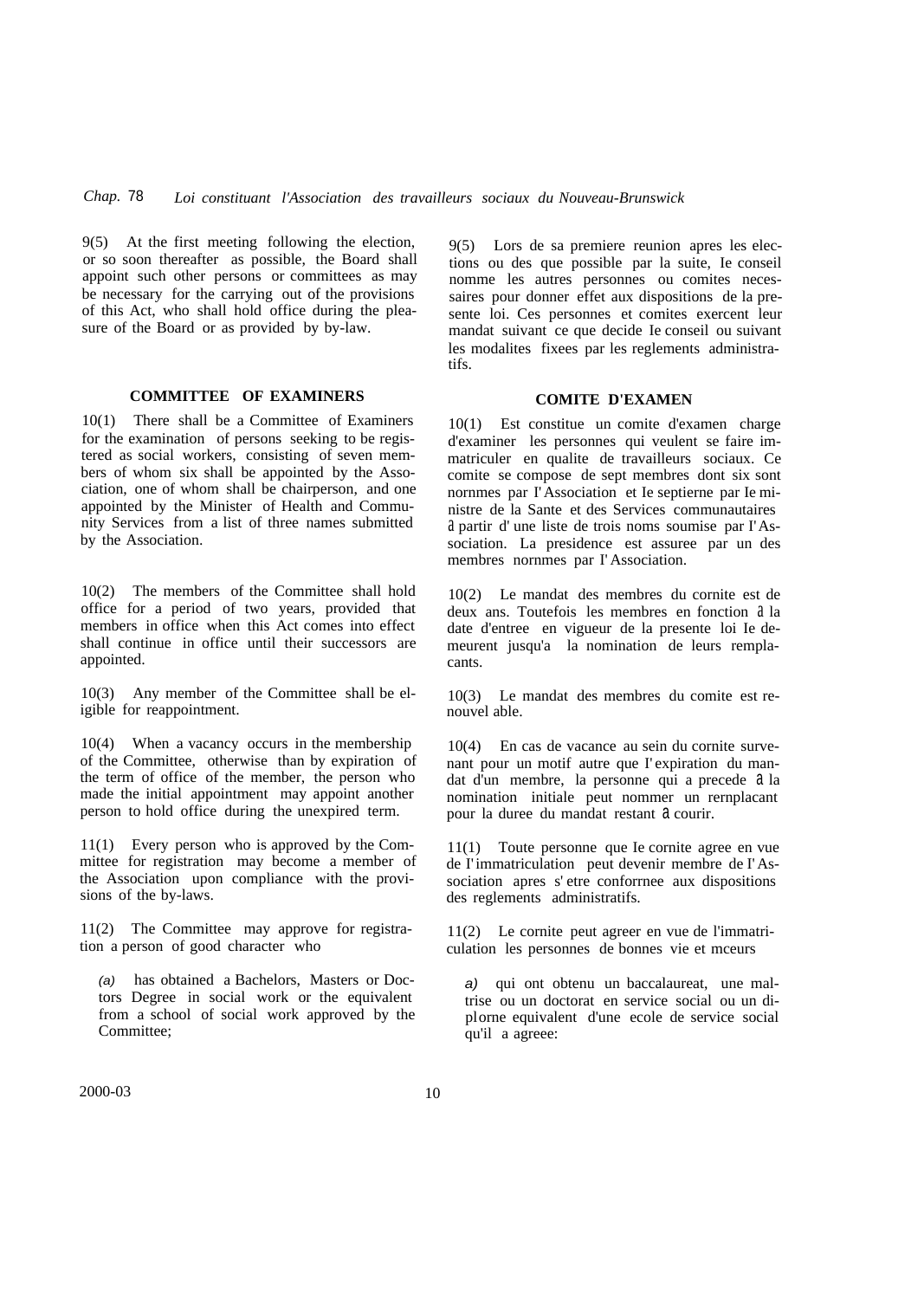*(b)* has passed examinations prescribed by the Committee and in the opinion of the Committee has sufficient experience in social work to qualify for registration under this Act; or

*(c)* is a registered member in good standing of an association of social workers approved by the Committee;

and has filed with the Committee proofs as prescribed by the by-laws.

12(1) The Committee may make by-laws

*(a)* prescribing the proofs to be furnished as to education, good character and experience;

*(b)* prescribing the subjects for examination of candidates for registration as registered social workers and the fees to be paid on examinations and registration;

(c) relating to examinations, the duties and functions of examiners and the place examinations are to be held;

*(d)* respecting such other matters as the Committee considers necessary or advisable for the more effectual discharge of its functions or exercise of its powers.

No by-law passed pursuant to paragraph (1 )(b) is effective until approved by the Minister of Health and Community Services.

**13** The Committee shall meet at such places and time as it shall determine.

14(1) If the Committee refuses to approve a person for registration that person may appeal to the Board in writing within thirty days of receipt of notification of the decision of the Committee.

*b)* qui ont subi avec succes les examens qu'il a prescrits et qui, selon lui, possedent une experience suffisante en travail social pour justifier leur immatriculation en vertu de la presente loi; ou

c) qui sont membres imrnatricules en regle d'une association de travailleurs sociaux qu'il a agreee,

et qui lui ont remis les justifications prescrites par les reglements administratifs.

12(1) Le cornite peut etablir des reglements ad- . ministratifs

a) fixant les justifications a fournir pour etablir le degre de formation, l'honorabilite et l' experience;

*b)* fixant les sujets d'examen pour les candidats sollicitant leur immatriculation en qualite de travailleurs sociaux irnmatricules ainsi que les droits d'examen et d'immatriculation a acquitter;

c) concernant les examens, les attributions des· examinateurs et le lieu des examens;

*d)* concernant toutes autres mesures qu'Il estime necessaire ou utile de prendre pour mieux s' acquitter de ses fonctions et exercer ses pouvoirs.

12(2) Les reglernents administratifs adoptes en vertu de l'alinea (1)b) ne produisent effet qu'apres avoir ete approuves par le ministre de la Sante et des Services communautaires.

13 Le comite se reunit aux lieux, dates et heures qu'il determine.

14( 1) Toute personne que le comite refuse d' agreer en vue de I'immatriculation peut interjeter appel par ecrit aupres du conseil dans les trente jours qui sui vent la reception de la notification de la decision du comite.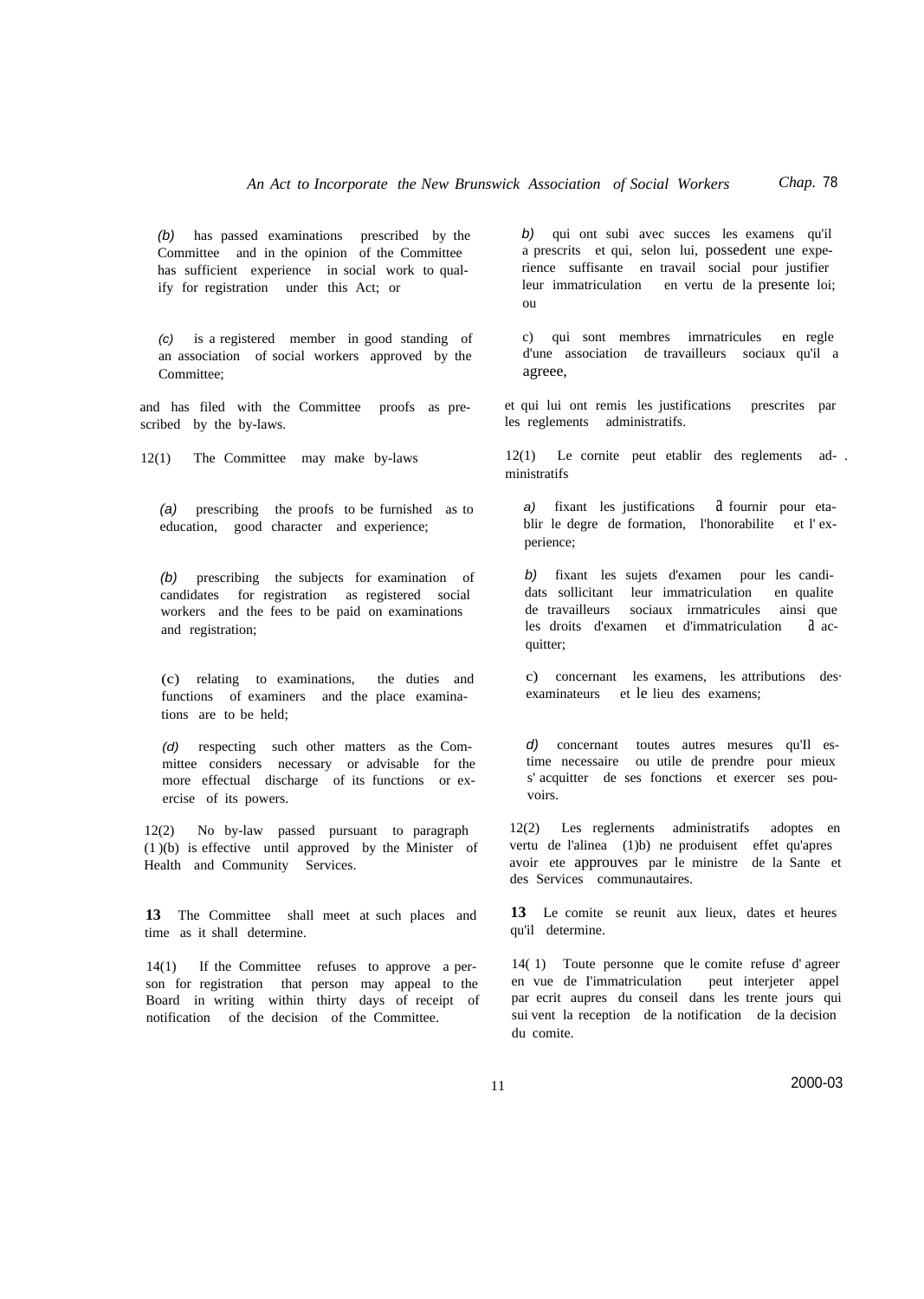14(2) In the event of an appeal the Board, after considering all relevant factors, may

*(a)* direct that the person be registered;

*(b)* refer the matter back to the Committee for reconsideration with such directions as the Board considers necessary; or

*(c)* refuse the appeal and uphold the decision of the Committee.

14(3) No member of the Board who is also a member of the Committee shall sit for the purpose of considering an appeal under this section.

#### TITLE

15 Any member of the Association in good standing shall be entitled to use the designation "Registered Social Worker" or the initials "R.S.W." in English or "travailleur social immatricule" or the initials "T.S.I." in French after the member's name.

#### . REGISTRATION AND FEES

16(1) The Registrar shall maintain in accordance with the by-laws a register of all persons authorized to practice social work under this Act.

16(2) No name shall be entered in the register other than as authorized by this Act or the by-laws, and unless the Registrar is satisfied by proper evidence that the person is entitled to be registered.

16(3) Any person affected by a decision of the Registrar with respect to registration may appeal to the Board which may reconsider the Registrar's decision and may order that the person's name be entered on the register.

16(4) Each year the Registrar shall print, publish, and keep for inspection by any person at his office, free of charge, an alphabetical list, together

14(2) En cas dappel, le conseil peut, apres avoir tenu compte de tous les elements pertinents,

*a)* soit ordonner l'immatriculation de la personne en cause;

*b)* soit renvoyer le dossier au comite pour qu'ille reexamine conforrnernent aux directives que Ie conseil juge indiquees;

c) soit rejeter l'appel et confirmer la decision du comite.

14(3) Les membres du conseil qui sont egalement membres du comite d' examen ne peuvent entendre les appels interjetes en vertu du present article.

#### **TITRE**

15 Tout membre en regle de I' Association a le droit d'utiliser apres son nom Ie titre «travailleur social imrnatricule» ou son abreviation «T.S.I.» en francais ou Ie titre «Registered Social Worker» ou son abreviation «R.S.W.» en anglais.

## IMMATRICULATION ET DROITS

16(1) Le registraire tient, conforrnement aux reglements administratifs, un registre de toutes les personnes autorisees a exercer I' activite de travail social en vertu de la presente loi.

16(2) L'inscription d'un nom dans Ie registre ne se fait que dans les conditions autorisees par la presente loi et les reglernents administratifs et que si Ie registraire est convaincu, au vu des justifications voulues, du droit du requerant  $a$  obtenir son immatriculation.

16(3) Toute personne touchee par une decision du registraire en matiere d'immatriculation peut interjeter appel aupres du conseil qui peut reexaminer la decision litigieuse et ordonner l'inscription du nom de cette personne sur Ie registre.

16(4) Chaque annee, le registraire imprime, publie et conserve  $a$  son bureau, ou elle peut y etre consultee gratuitement, une liste alphabetique de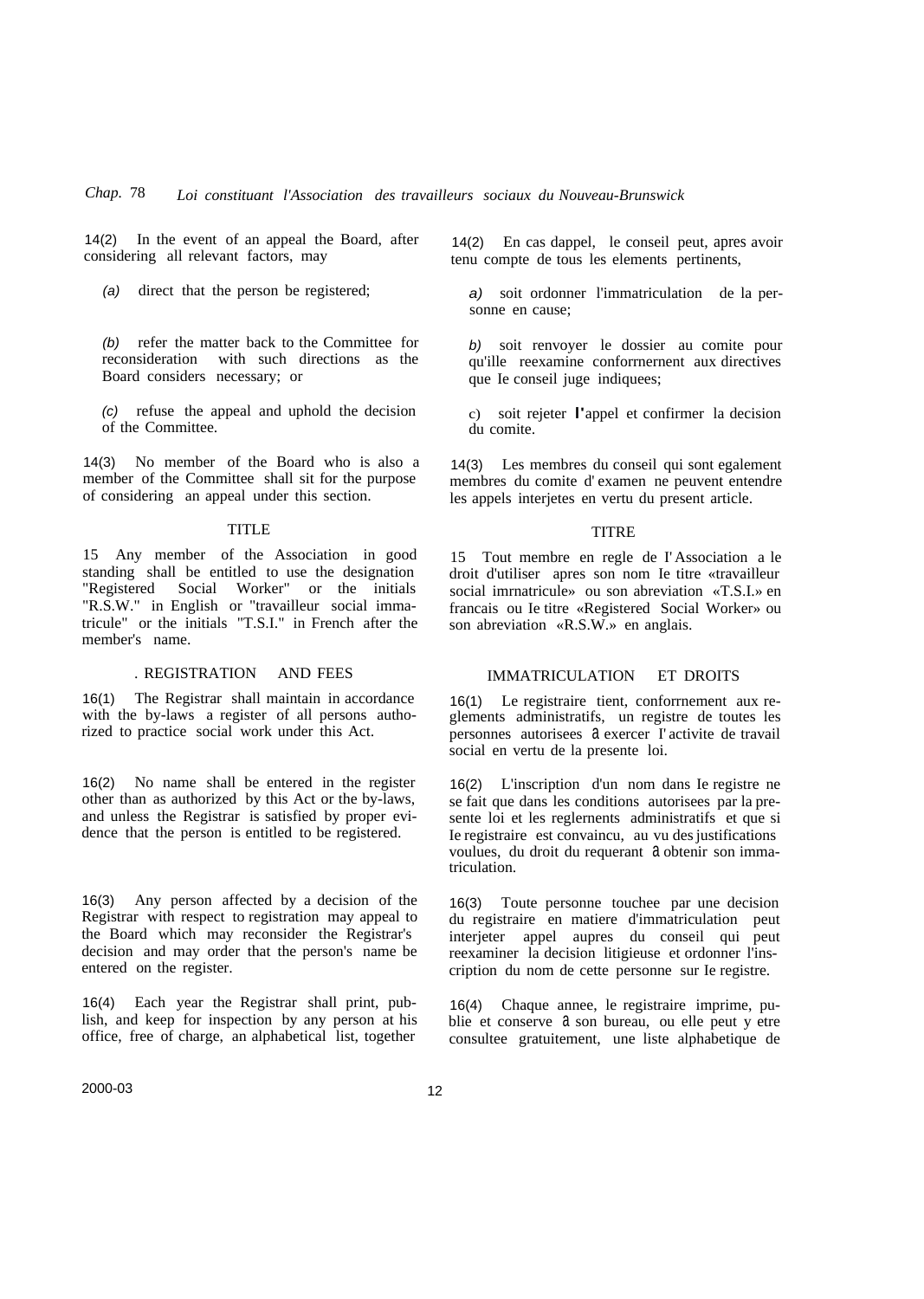with address, of all persons registered as of the first day of April, or such other date as established by by-law, for the ensuing twelve months.

16(5) The register, or a copy of the list printed in accordance with subsection (4), is *primajacie* evidence in all courts that the persons named are registered according to the provisions of this Act. In the case of any person whose name does not appear, the Registrar may certify the entry of the name in the register, and such is evidence that the person is registered under the provisions of this Act.

17(1) Every member shall, on or before the first day of April of each year, or such other date as established by by-law, pay to the Association the annual fees fixed by the by-laws.

17(2) Subject to subsection (3), a member who fails to pay the annual fees as required by subsection (1) loses all rights and privileges conferred under this Act and the member's name shall not be placed on the register.

17(3) Where a person fails to comply with subsection (1), that person may make full payment of fees within one year of the time payment was due, in which case the person's name may be added to the register effective the date of payment only.

17(4) If payment is not made as provided by subsection (3), the person's name cannot be added to the register except upon application to the Board for approval, in which case the Board may upon consideration of the circumstances,

*(a)* direct the Registrar to add the person's name to the register upon payment of such fees as it considers appropriate, but in no event less than payment for one full year;

toutes les personnes irnmatriculees au 1er avril ou a toute autre date fixee par les reglernents administratifs pour les douze mois suivants, avec indication de leur adresse.

16(5) Le registre ou une copie de la liste imprimee conformernent au paragraphe (4) fait *prima jacie* foi en justice de I'immatriculation des personnes qui y sont nornmees conformernent aux dispositions de la presente loi. Dans Ie cas au Ie nom d'une personne n'y figure pas, le registraire peut certifier son inscription dans Ie registre et ce certificat fait foi de son immatriculation en vertu des dispositions de la presente loi.

17(1) Chaque membre de l' Association doit, au plus tard le 1er avril de chaque annee au  $\delta$  toute autre date fixee par les reglements administratifs, verser a l' Association la cotisation annuelle fixee par les reglements administratifs.

17(2) Sous reserve du paragraphe (3), les membres de I' Association qui ne versent pas leur cotisation annuelle ainsi que le paragraphe (1) leur en fait I' obligation perdent tous les droits et prerogatives qu' ils tiennent de la presente loi et leurs noms ne sont pas portes au registre.

17(3) La personne qui ne se conforme pas au parag raphe (1) peut payer lintegralite de sa cotisation dans un delai d'un an apres la date limite de paiement. Dans ce cas, son nom peut etre inscrit sur le registre, mais uniquement à compter de la date du paiement.

17(4) A defaut de paiement de la cotisation ainsi qu'il est dit au paragraphe (3), le nom de la personne ne peut etre inscrit sur le registre qu'a la suite d'une demande  $\lambda$  cet effet presentee au conseil qui, au vu des circonstances, peut :

*a)* soit ordonner au registraire d'inscrire le nom de la personne en question sur le registre moyennant paiement de la cotisation que le conseil juge indiquee, sans que celle-ci puisse etre inferieure au montant fixe pour une annee complete;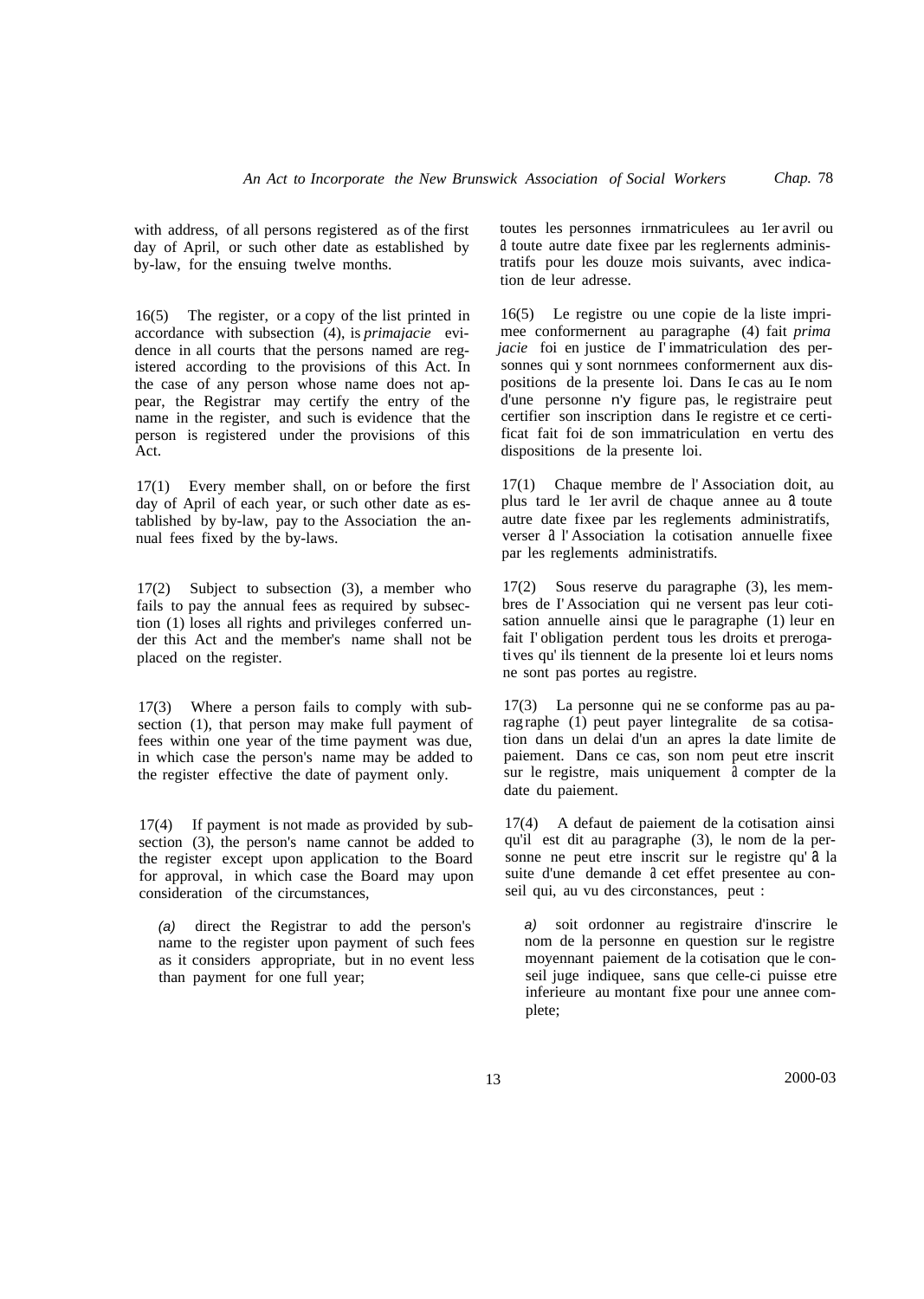*(b)* require the person to pass such examinations as it considers necessary; or

*(c)* impose such other conditions as it considers in the public interest.

### RIGHT TO PRACTICE

18(1) Except as provided in this Act, the by-laws or rules, no person shall practice social work in New Brunswick, either privately or employed by another, unless registered to practice under the provisions of this Act and by-laws.

18(2) Within six months after the date this Act comes into effect persons who

*(a)* are employed in the Province of New Brunswick in the position of a social worker, otherwise than as defined by this Act, or

*(b)* are recognized by the Association as qualified to practice social work, and

(c) are of good character,

and who wish to become members shall be registered with the Association, otherwise such persons shall be required to qualify as members as provided under section 11.

#### REGULATIONS ACT

19 The *Regulations Act,* Chapter R-7 of the Revised Statutes, 1973 does not apply to the Association or any by-law, rule or resolution made by the Association, the Examining Committee or the Board, but all by-laws and rules shall be available for inspection by any person at the head office of the Association at all reasonable times during business hours, free of charge.

19.1 A person whose registration to practice social work is revoked or expired or who resigns as a *b)* soit exiger de la personne en question qu'elle subisse avec succes les examens qu'il estime necessaires;

c) soit imposer les autres conditions qu'il estime dans I'interet du public.

#### DROIT D'EXERCER LA PROFESSION

18(1) Sauf disposition contraire de la presente loi, des reglernents administratifs ou des regles, nul ne peut exercer I'activite de travail social au pour son pro pre compte ou comme salarie, sans etre irnmatricule  $\alpha$  cet effet sous Ie regime de la presente loi et des reglernents administratifs.

18(2) Dans les six mois qui sui vent la date d'entree en vigueur de la presente loi, les personnes qui

*a)* occupent au Nouveau-Brunswick un poste de travailleur social dans des conditions autres que celles qui sont definies dans la presente loi, ou

*b)* sont reconnues par I'Association comme remplissant Ies conditions requises pour exercer I'activite de travail social, et

c) sont de bonnes vie et mceurs

et qui desirent devenir membres de I' Association, seront irnmatriculees aupres de celle-ci. A defaut, elles seront tenues de satisfaire aux dispositions de I' article 11 pour devenir membre.

#### LOI SUR LES REGLEMENTS

19 La *Loi sur les reglements,* chapitre R-7 des Lois revisees de 1973, ne s'applique ni a l'Association ni aux reglernents administratifs, regles ou resolutions de l'Association, du cornite d'examen ou du conseil. Cependant, toute personne peut consulter sans frais ces reglements administratifs et regles au siege social de l'Association, à toute heure raisonnable, durant les heures d'ouverture.

19.1 Toute personne dont l'immatriculation pour exercer I' activite de travail social est revoquee, ex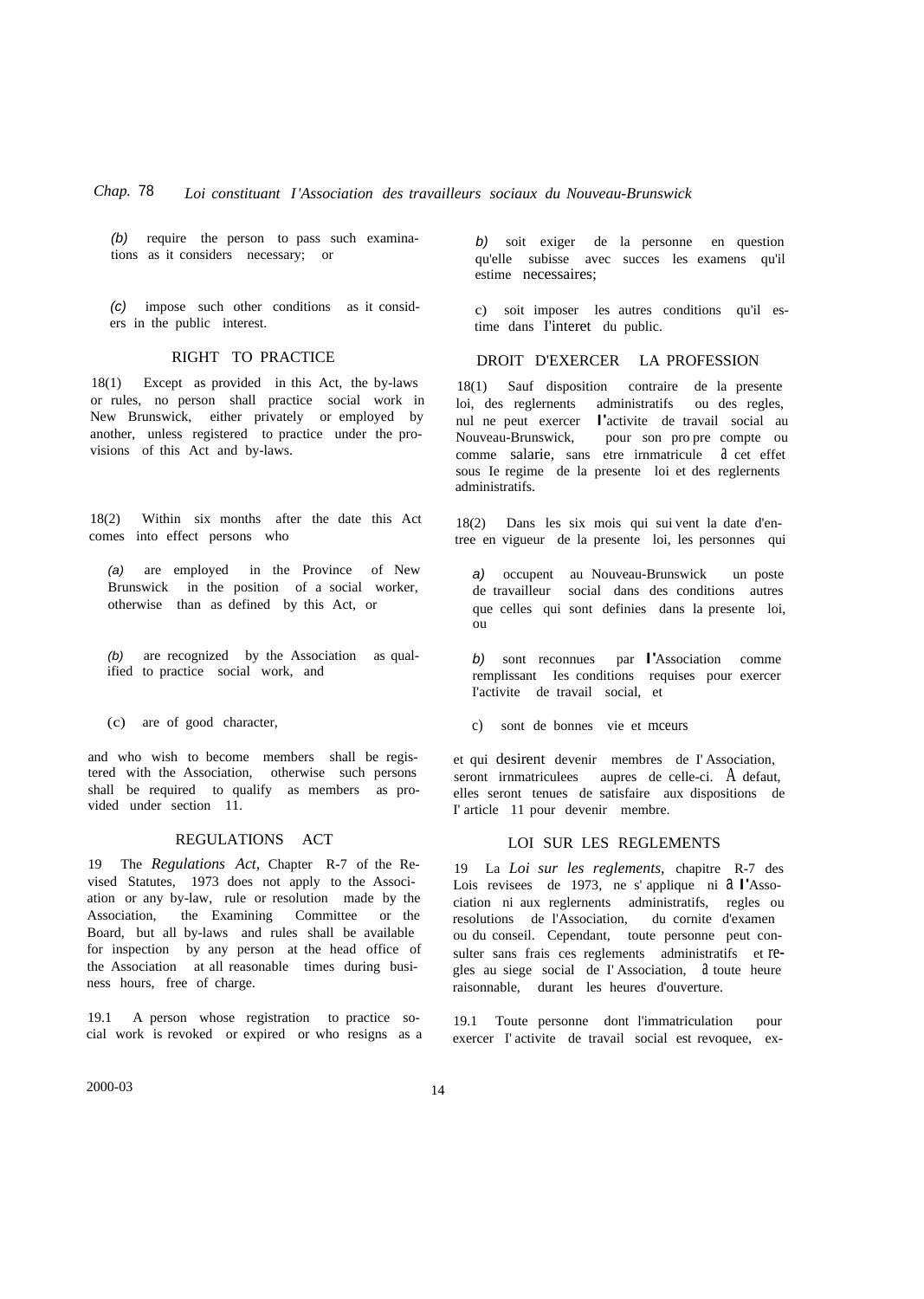member or whose registration is suspended continues to be subject to the jurisdiction of the Association for conduct that would constitute professional misconduct or incompetence referable to the time when the person was registered or to the period of suspension.

1996, c.82, s.5.

#### **DISCIPLINE**

20(1) There shall be a Complaints Committee composed of

*(a)* one member of the Board who shall be chairperson, and

*(b)* two other members of the Association appointed by the Board.

20(2) The Board shall name two alternate members of the Complaints Committee to be called upon by the chairperson to act as necessary.

20(3) No person who is a member of the Discipline Committee shall be a member of the Complaints Committee.

20(4) Three members of the Complaints Committee constitute a quorum.

21(1) The Complaints Committee shall consider and investigate complaints regarding the conduct of any member of the Association but no action shall be taken by the Committee under subsection (2) unless,

*(a)* a written complaint has been filed with the Registrar and the member whose conduct is being investigated has been notified of the complaint and given at least two weeks in which to submit in writing to the Committee any explanations or representations the member may wish to make concerning the matter; and

piree ou qui dernissionne de son poste de membre ou dont I' immatriculaticn est suspendue, continue a reI ever de la juri diction de I' Association pour toute conduite qui constitue une faute professionnelle ou de l'incompetence attribuables  $\hat{a}$  la periode ou la personne etait immatriculee ou pendant la periode de suspension.

1996, c.82, art.5.

#### **DISCIPLINE**

20(1) Est constitue un comite des plaintes compose des personnes suivantes :

*a)* un membre du conseil qui en assure la presidence;

*b)* deux autres membres de I' Association nommes par Ie conseil.

20(2) Le conseil nomme deux membres suppleants au cornite des plaintes, qui sont appeles a y sieger par le president lorsqu'il y a lieu.

20(3) Les membres du cornite de discipline ne peuvent sieger au comite des plaintes.

20(4) Le quorum du cornite des plaintes est fixe a trois membres.

21(1) Le comite des plaintes etudie les plaintes forrnulees concernant la conduite d'un membre de I' Association et fait enquete. II ne peut prendre de mesures en vertu du paragraphe (2) que si les conditions suivantes sont remplies :

*a)* uneplainte ecrite a ete deposee aupres du registraire et celle-ci a ete notifiee au membre dont la conduite donne lieu  $\partial$  l'enquete, qui disposera d'un delai de deux semaines au moins pour fournir par ecrit au comite les explications ou eclaircissements qu'il desire lui fournir â cet egard;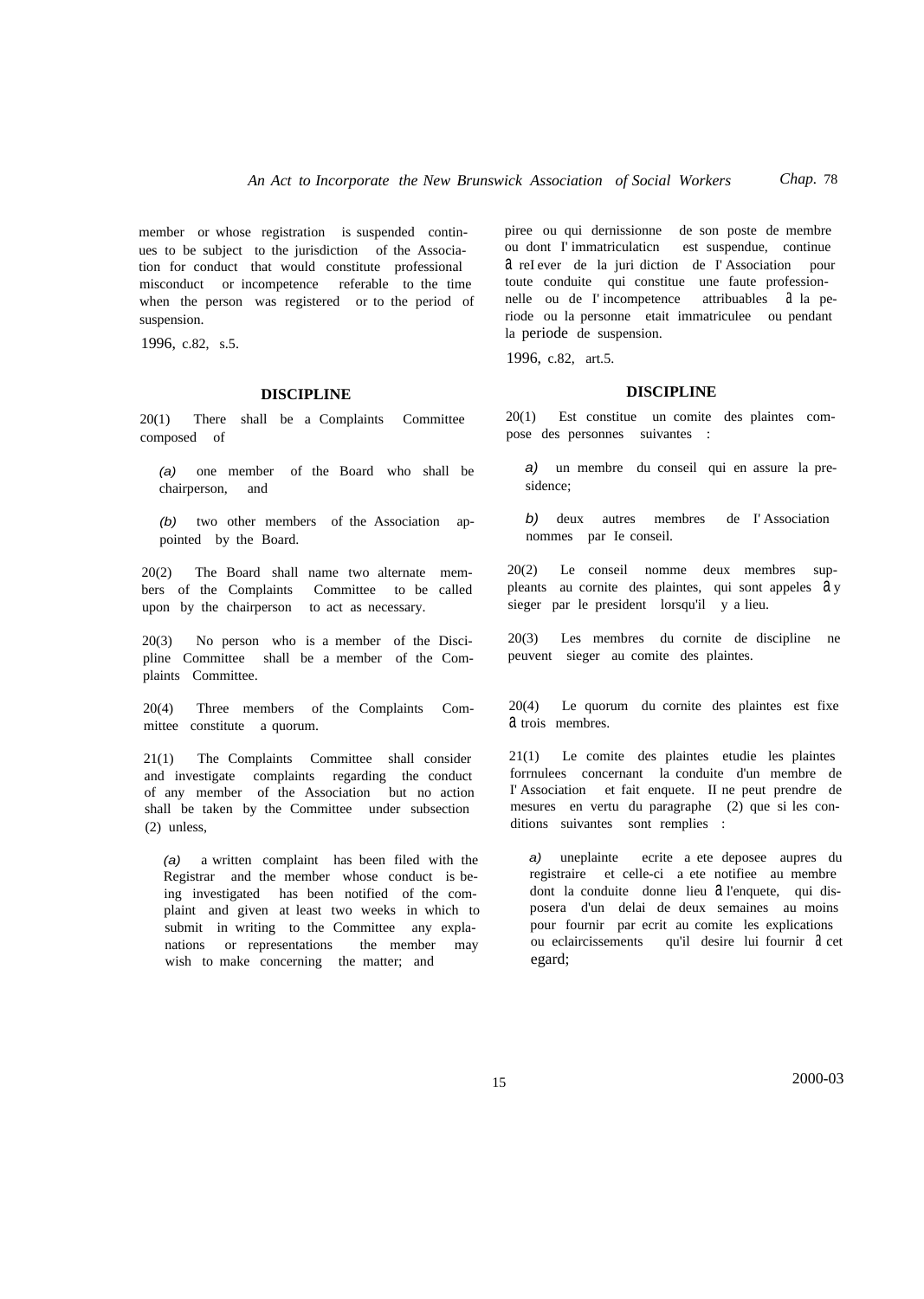*(b)* the Committee has examined or has made every reasonable effort to examine available records and other documents relating to the complaint.

21(2) The Complaints Committee, in accordance with the information it receives, may

*(a)* direct that the matter be referred, in whole or in part, to the Discipline Committee;

*(b)* direct that the matter not be referred to the Discipline Committee, or

*(c)* take such action as it considers appropriate in the circumstances to resolve the complaint as long as such action is not inconsistent with this Act or the by-laws.

21(3) The Complaints Committee shall give its decision in writing to the Registrar for the pur- . poses of subsection (4) and its reasons therefor.

21(4) The Registrar shall deliver or send to the complainant, and to the person complained against, a copy of the written decision of the Complaints Committee and its reasons therefor.

21(5) A complainant who is not satisfied with the disposition of his complaint by the Complaints Committee may apply to the Board for a review of the treatment of the complaint, which the Board may refer under subsection 22(6).

21.1(1) Where the Complaints Committee or the Board has referred a matter to the Discipline Committee and where the Board considers the action necessary to protect the public pending the conduct and completion of disciplinary proceedings before the Discipline Committee in respect of a member, the Board may make an interim order

*(a)* directing the Registrar to impose specified terms, limitations and conditions upon the member's right to practice social work, or

*b)* le cornite a examine ou a deploye tous les efforts raisonnables pour examiner les documents disponibles concernant la plainte.

21(2) Le cornite des plaintes peut, a la lurniere des elements d'information qu'il recoit,

*a)* soit ordonner Ie renvoi total ou partiel de l' affaire devant Ie cornite de discipline;

*b)* soit ne pas ordonner le renvoi devant Ie comite de discipline;

c) soit prendre les mesures qu'il estime indiquees en l'espece pour regler la plainte à condition qu'elles ne contreviennent ni a la presente Ioi ni aux reglements administratifs.

21(3) Le comite des plaintes communique par ecrit sa decision motivee au registraire pour les besoins du paragraphe (4).

21(4) Le registraire remet ou fait parvenir a I' auteur de la plainte et  $\alpha$  Ia personne faisant I' objet de la plainte une copie de la decision motivee du cornite des plaintes. .

21(5) Le plaignant qui n' est pas satisfait de Ia suite que Ie comite des plaintes a donnee  $a$  sa plainte peut demander au conseil de reexaminer la facon dont celle-ci a ete traitee, Le conseil peut la renvoyer au comite de discipline en vertu du paragraphe 22(6).

21.1(1) Lorsque le cornite des plaintes ou Ie conseil a renvoye une question au comite de discipline et que le conseill' estime necessaire pour proteger Ie public en attendant la tenue et la conclusion de procedures disciplinaires engagees devant Ie comite de discipline relativement a un membre, le conseil peut rendre une ordonnance provisoire

*a)* enjoignant au registraire d'assujettir Ie droit du membre a exercer l' activite de travail social a des modalites, limites et conditions specifiques, ou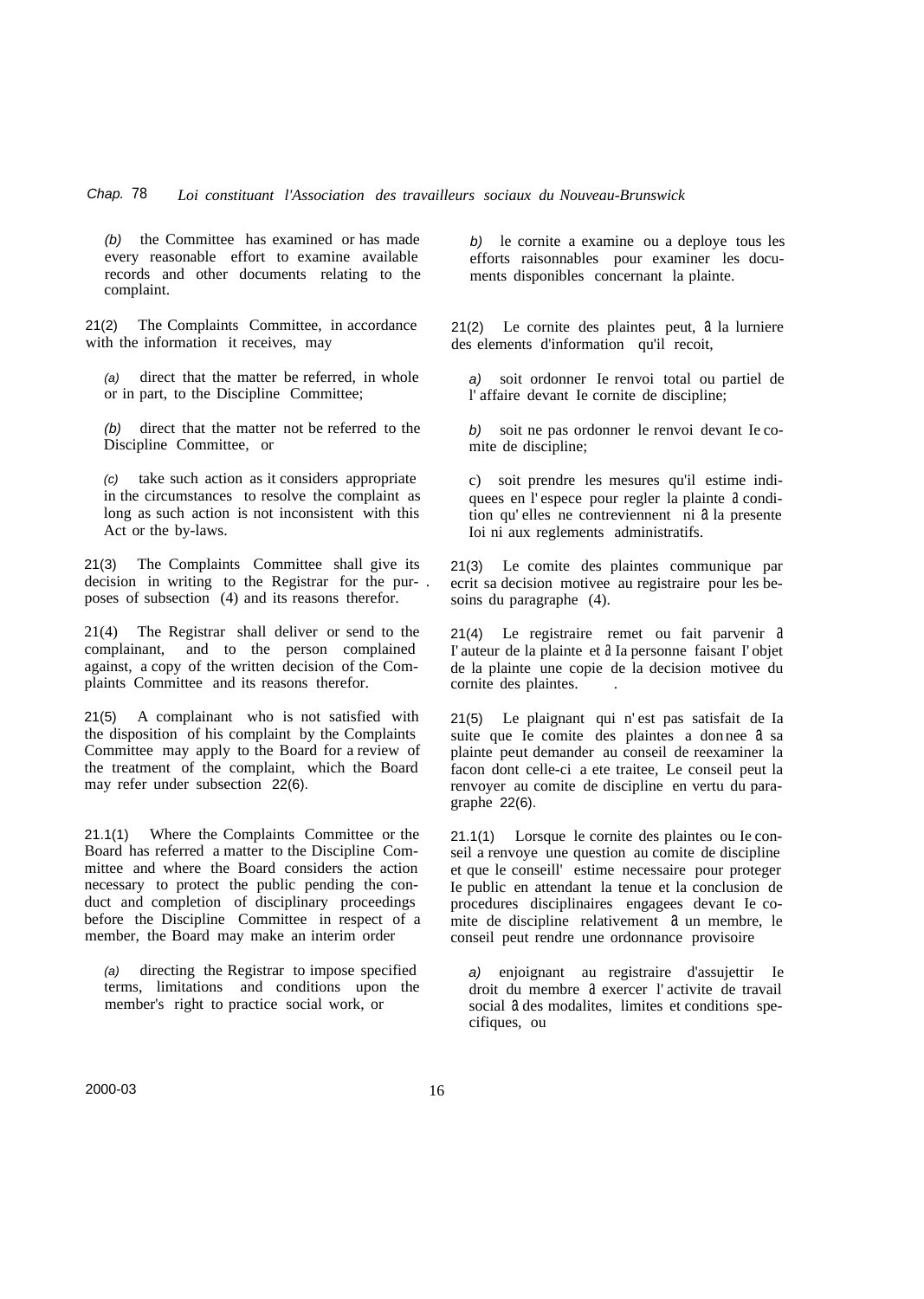*(b)* directing the Registrar to suspend the member's right to practice social work.

21.1(2) No order shall be made by the Board under subsection (1) unless the member has been given

*(a)* notice of the Board's intention to make the order, and

*(b)* at least ten days to make representation to the Board in respect of the matter after receiving the notice.

21.1(3) Where the Board takes action under subsection (1), the Board shall notify the member of its decision in writing.

21.1(4) An order under subsection (1) continues in force until the matter is disposed of by the Discipline Committee, unless the order is stayed pursuant to an application under subsection (5).

21.1(5) A member against whom action is taken under subsection (1) may apply to The Court of Queen's Bench of New Brunswick for an order staying the action of the Board.

21.1(6) If an order is made under subsection (1) by the Board in relation to a matter referred to the Discipline Committee, the Association and the Committee shall act expeditiously in relation to the matter.

1996, c.82, s.5.

22(1) There shall be a Discipline Committee of five persons, four to be appointed by the Board and one, not a member of the Association, to be appointed by the Minister of Health and Community Services from a list of three names submitted by the Board.

*b)* enjoignant au registraire de suspendre Ie droit du membre a exercer l'activite de travail social.

21.1(2) Une ordonnance ne peut etre rendue par le conseil en vertu du paragraphe (1) à I'egard d'un membre que si Ie membre

*a)* a recu un avis de l'intention du conseil de rendre I' ordonnance, et

*b)* a dispose d'un delai d'au moins dix jours pour faire des observations au conseil relativement  $\lambda$  la question apres reception de I' avis.

21.1(3) Lorsque le conseil prend Ies mesures prevues au paragraphe (1), il doit aviser le membre de sa decision par ecrit.

21.1(4) Une ordonnance prevue au paragraphe (1) demeure en vigueur jusqu'a ce que la question soit tranchee par le cornite de discipline, a moins que l' ordonnance ne soit suspendue conformement a une demande prevue au paragraphe (5).

21.1(5) Un membre contre Iequel une mesure est prise en vertu du paragraphe (1) peut demander a la Cour du Bane de la Reine du Nouveau-Brunswick d'ordonner la suspension de la mesure du conseil.

21.1(6) Si le conseil rend une ordonnance prevue au paragraphe  $(1)$  relativement  $\theta$  une question renvoyee au cornite de discipline, l' Association et Ie comite doivent agir rapidement relativement cette question.

1996, c.82, art.5.

22(1) Est constitue un cornite de discipline compose de cinq personnes. Quatre sont nommees par le conseil et Ia cinquierne, qui n'est pas membre de l' Association, est nornmee par Ie ministre de la Sante et des Services communautaires d' partir d'une Iiste de trois noms soumise par l' Association.

17 2000-03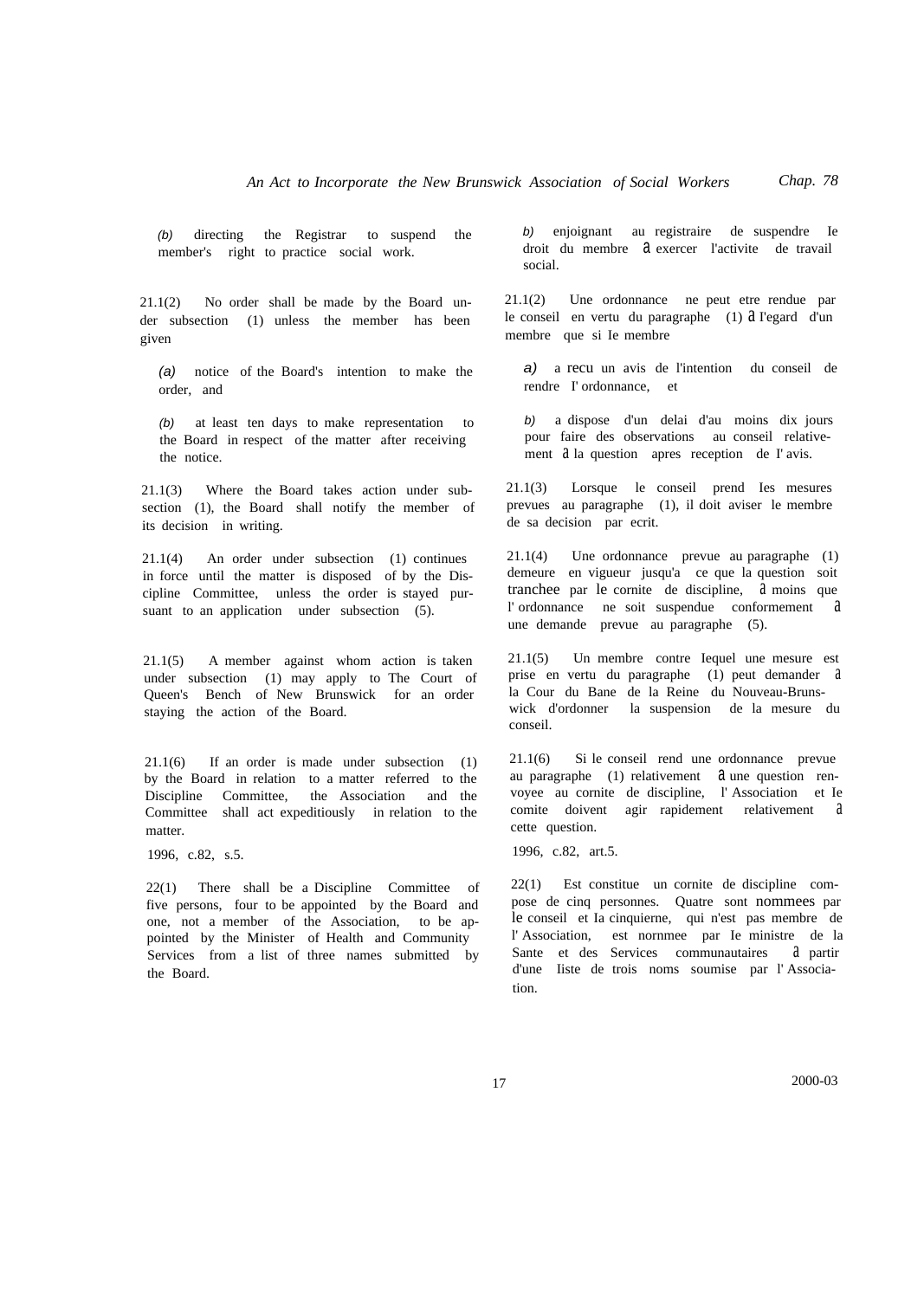22(2) Members of the Board who are not appointed to the Discipline Committee, with the exception of the secretary, shall be alternate members of the Committee and may be called upon by the chairperson of the Committee to act as necessary.

22(3) Subject to subsection (4), five members of the Discipline Committee constitute a quorum, and all disciplinary decisions require the vote of a majority of the members of the Discipline Committee present at the hearing.

22(4) Where the Discipline Committee commences a hearing and not more than two members become unable to act, the remaining members may complete the hearing and shall have the same authority as the full committee.

22(5) The Board shall name one member of the Discipline Committee to be chairperson.

22(6) The Board, by resolution, may direct the Discipline Committee to hold a hearing and determine any allegation of professional misconduct or incompetence on the part of a member of the Association.

23(1) The Discipline Committee shall,

*(a)* when so directed by the Board, or the Complaints Committee, hear and determine allegations of professional misconduct or imcompetence against a member of the Association;

*(b)* hear and determine matters referred to it under section 21 or 22; and

(c) perform such other duties as are assigned to it by the Board.

23(2) A member of the Association may be found to have committed an act of professional misconduct by the Discipline Committee if

*(a)* the member has pleaded guilty to or has been found guilty of an offence in a court of

22(2) Les membres du conseil qui n'ont pas ete nomrnes au cornite de discipline, à l'exclusion du secretaire, ont la qualite de membres suppleants de ce cornite et peuvent etre appeles a y sieger a la demande de son president lorsqu' il y a lieu.

22(3) Sous reserve du paragraphe (4), Ie quorum du comite de discipline est fixe a cinq membres. Toutes les decisions disciplinaires doivent etre prises  $\lambda$  la majorite des voix des membres du cornite de discipline presents a I' audience.

22(4) En cas d'ernpechernent de deux membres au plus apres que le comite de discipline a commence une audience, les membres restant du comite peuvent achever celle-ci et ont les memes pouvoirs que si le cornite siegeait en formation complete.

22(5) Le conseil nomme un membre du comite de discipline en qualite de president.

22(6) Le conseil peut, par voie de resolution, ordonner au comite de discipline de tenir une audience pour statuer sur toute allegation de faute professionnelle ou dincompetence formulee a I'egard d'un membre de I' Association.

23(1) Le cornite de discipline

*a)* examine les allegations de faute professionnelle ou d'Incornpetence forrnulees a l' egard d'un membre de l' Association et statue sur celles-ci, lorsque Ie conseil ou Ie comite des plaintes Ie lui ordonne;

*b)* examine les questions dont il est saisi en vertu de I' article 21 ou 22 et statue sur celles-ci;

c) exerce les autres fonctions que Ie conseil lui confie.

23(2) Le comite de discipline peut declarer qu'un membre de I'Association a commis une faute professionnelle si

*a)* le membre a plaide ou ete declare coupable par un tribunal competent d'une infraction qui,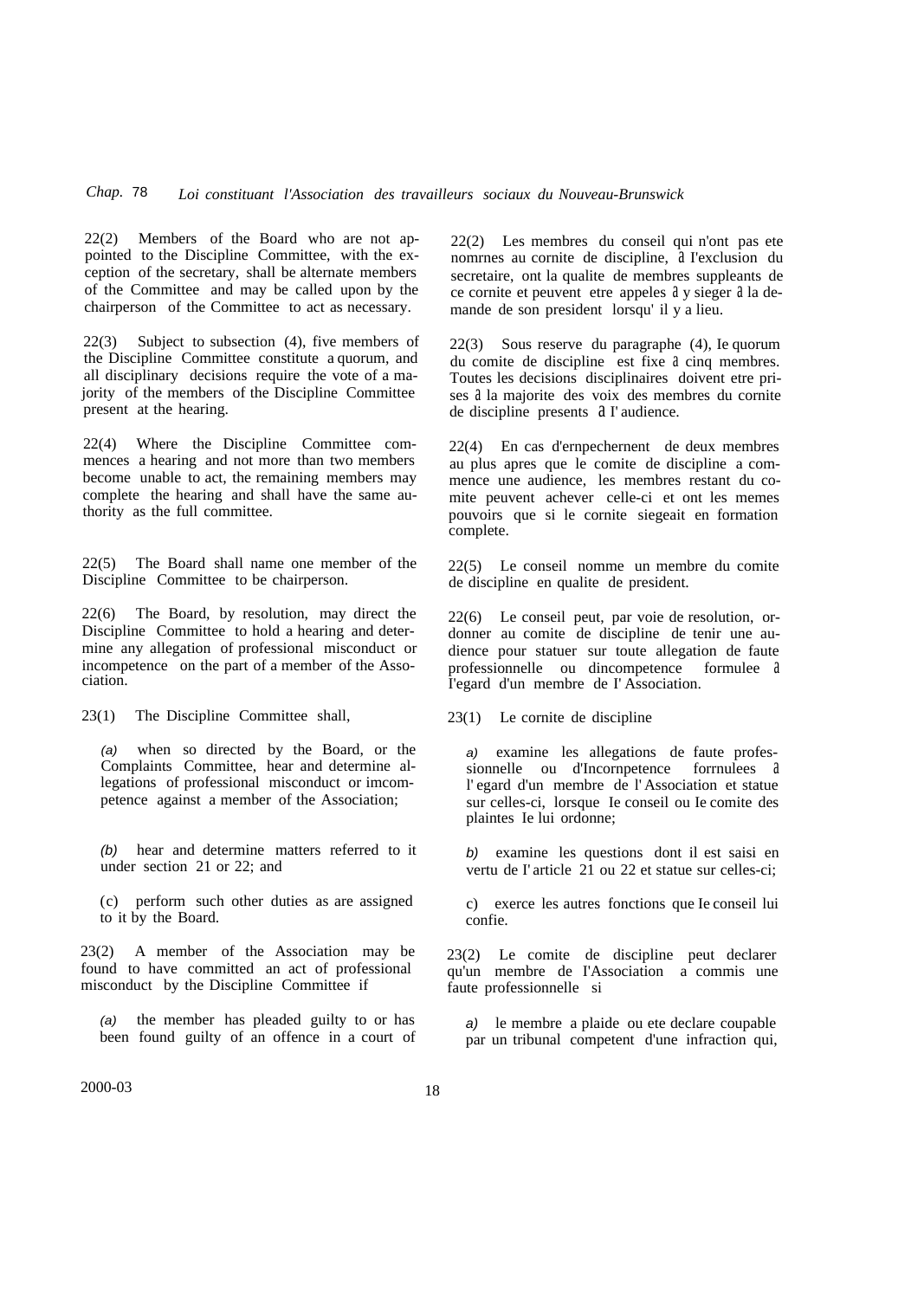competent jurisdiction which, in the opinion of the Committee, is relevant to the member's suitability to practise social work,

*(b)* the member has sexually abused a client,

*(c)* the member has failed to file a report pursuant to section 31.6, or

*(d)* the member has, in the opinion of the Committee, digressed from recognized professional standards or rules of practice of the profession.

23(3) The Discipline Committee may find a member of the Association to be incompetent if in its opinion

*(a)* the member has displayed in his professional responsibilities a lack of knowledge, skill, or judgment, or disregard for the welfare of the public of such nature or extent to demonstrate the member is unfit to carry out the responsibilities of a person engaged in the practice of social work; or .

*(b)* the member is suffering from a physical or mental condition or disorder of such a nature or extent as to render the member unfit to engage in the practice of social work.

23(4) Where the Discipline Committee finds that a member of the Association has committed an act of professional misconduct or is incompetent, it may do one or more of the following:

*(a)* revoke the member's right to practice social work;

*(a.I)* where the member's right to practice social work has been revoked under paragraph (a), specify a period of time before which the member may not apply for reinstatement;

selon le cornite, affecte son aptitude à exercer I'activite de travail social,

*b)* Ie membre a abuse sexuellement d'un client,

c) Ie membre a fait defaut de deposer un rapport conforrnernent a l' article 31.6, ou

*d)* Ie cornite estime que le membre a deroge aux normes professionnelles ou aux regles d'exercice reconnues de la profession.

23(3) Le comite de discipline peut declarer un membre de l'Association incompetent s'i1 estime que celui-ci, selon Ie cas,

*a)* a ternoigne, dans 1'accomplissement de ses obligations professionnelles, d'un manque de connaissances, de competence ou de jugement ou d'une indifference a l'egard de l'interet public d'une nature ou gravite demontrant son inaptitude as' acquitter des responsabilites qui incombent a unepersonne exercant l'activite de travail social;

*b)* souffre d'un etat au trouble physique ou mental d'une nature au gravite le rendant inapte a exercer l'activite de travail social.

23(4) Le cornite de discipline peut, lorsqu'il declare qu' un membre de l' Association a commis une faute professionnelle au est incompetent, prendre 1'une ou plusieurs des mesures suivantes :

*a)* revoquer son droit d'exercer l'activite de travail social;

*a.1)* lorsque Ie droit du membre d'exercer l' activite de travail social a ete revoque en vertu de l' alinea a), stipuler un delai avant l' expiration duquel Ie membre ne peut pas demander son retablissement;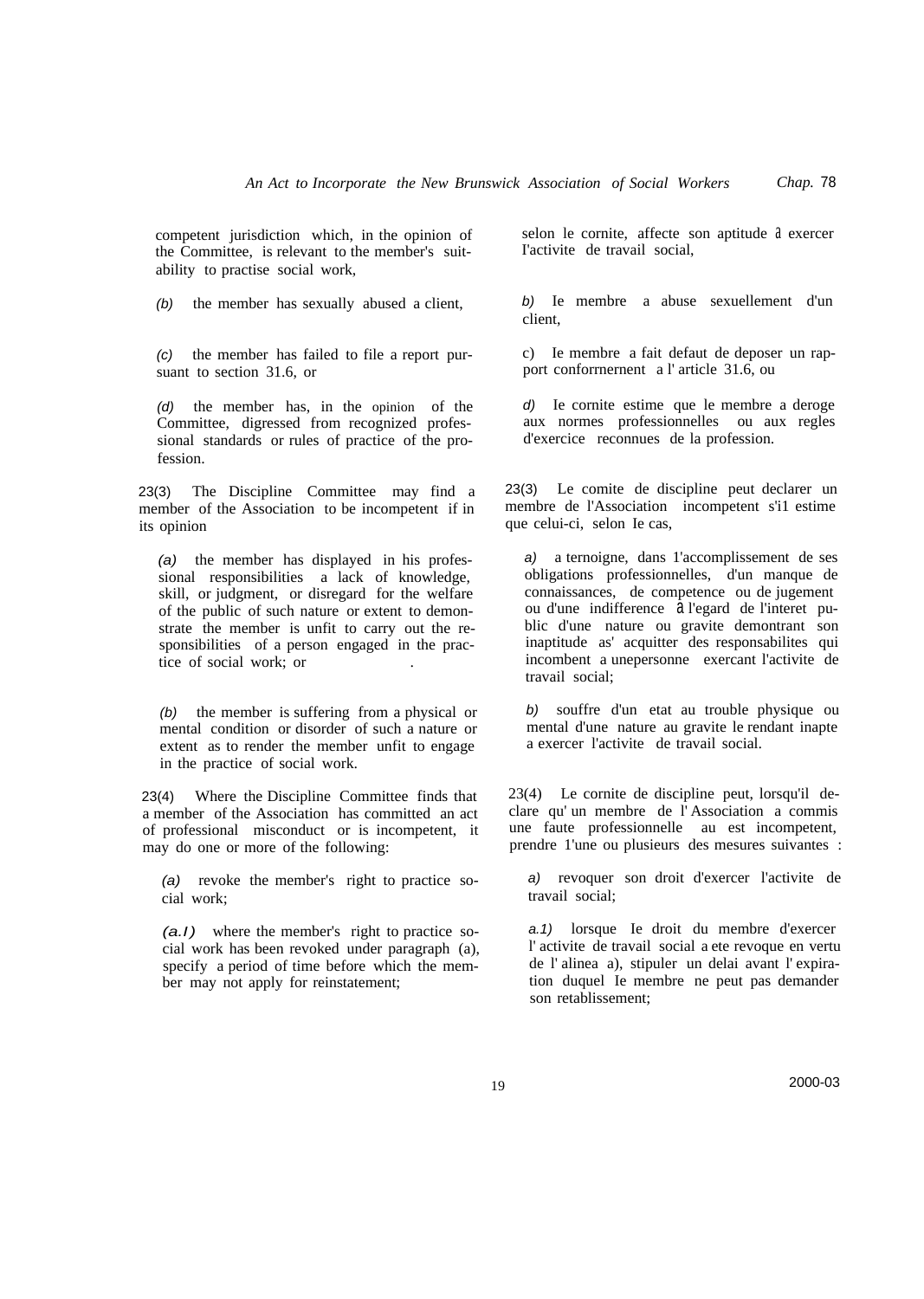*(b)* suspend the member's right to practice social work for a stated period, not exceeding twenty-four months;

*(c)* accept the undertaking of the member to limit the professional work of the member in the practice of social work to the extent specified in the undertaking;

*(d)* impose terms, conditions and limitations on the right to practice social work including, but not limited to, the successful completion of a particular course or courses of study, as are specified by the Committee;

*(e)* impose specific restrictions on the right to practice social work including, but not limited to requiring the member to

(i) engage in the practice of social work only under the personal supervision and direction of another member,

(ii) not alone engage in the practice of social work,

(iii) accept periodic inspections by the Committee, or its delegate, of the books, accounts, records and work of the member in connection with the member's practice,

(iv) report to the Registrar, or to such committee of the Board as the Committee may specify, on such matters with respect to the member's practice for such period and times, and in such form, as the Committee may specify;

*(f)* require that the member be reprimanded or counselled and, if considered warranted, direct that the fact of the reprimand or counselling be recorded on the register;

*(g)* revoke or suspend for a stated period of time the designation of the member by the Association as a specialist in any branch of social work;

*b)* suspendre son droit d'exercer l'activite de travail social pour une duree determinee qui ne peut depasser vingt-quatre mois;

*c)* accepter I'engagement du membre de limiter l' exercice de son acti vite professionnelle en matiere de travail social ainsi qu'il est prevu dans I' engagement qu' il a pris;

*d)* assortir son droit d'exercer I'activite de travail social de modalites, conditions ou restrictions notamment, sans que cette enumeration soit limitative, de l'obligation de suivre avec succes le ou les cours que le cornite determine;

*e)* assortir son droit d' exercer I' activite de travail social de restrictions particulieres l'obligeant notamment, sans que cette enumeration soit limitative,

(i) an' exercer cette activite que sous la surveillance et le controle directs d'un autre membre;

(ii) a ne pas exercer seul cette activite;

(iii) a accepter un controle periodique par Ie cornite ou son delegue de ses livres, registres et documents ainsi que de son travail dans le cadre de l'exercice de son activite;

(iv) a presenter au registraire ou au cornite du conseil que designe Ie comite de discipline un rapport sur les questions se rattachant a I' exercice de son activite professionnelle pendant la duree, aux dates et en la forme que determine le comite de discipline;

*f)* prescrire que le membre soit reprimande ou receive du counselling et, s'ill'estime justifie, ordonner la mention de la reprimande ou du counselling dans le registre;

*g)* revoquer ou suspendre pour une duree deterrninee la designation du membre par l' Association en qualite de specialiste dans un domaine donne du travail social;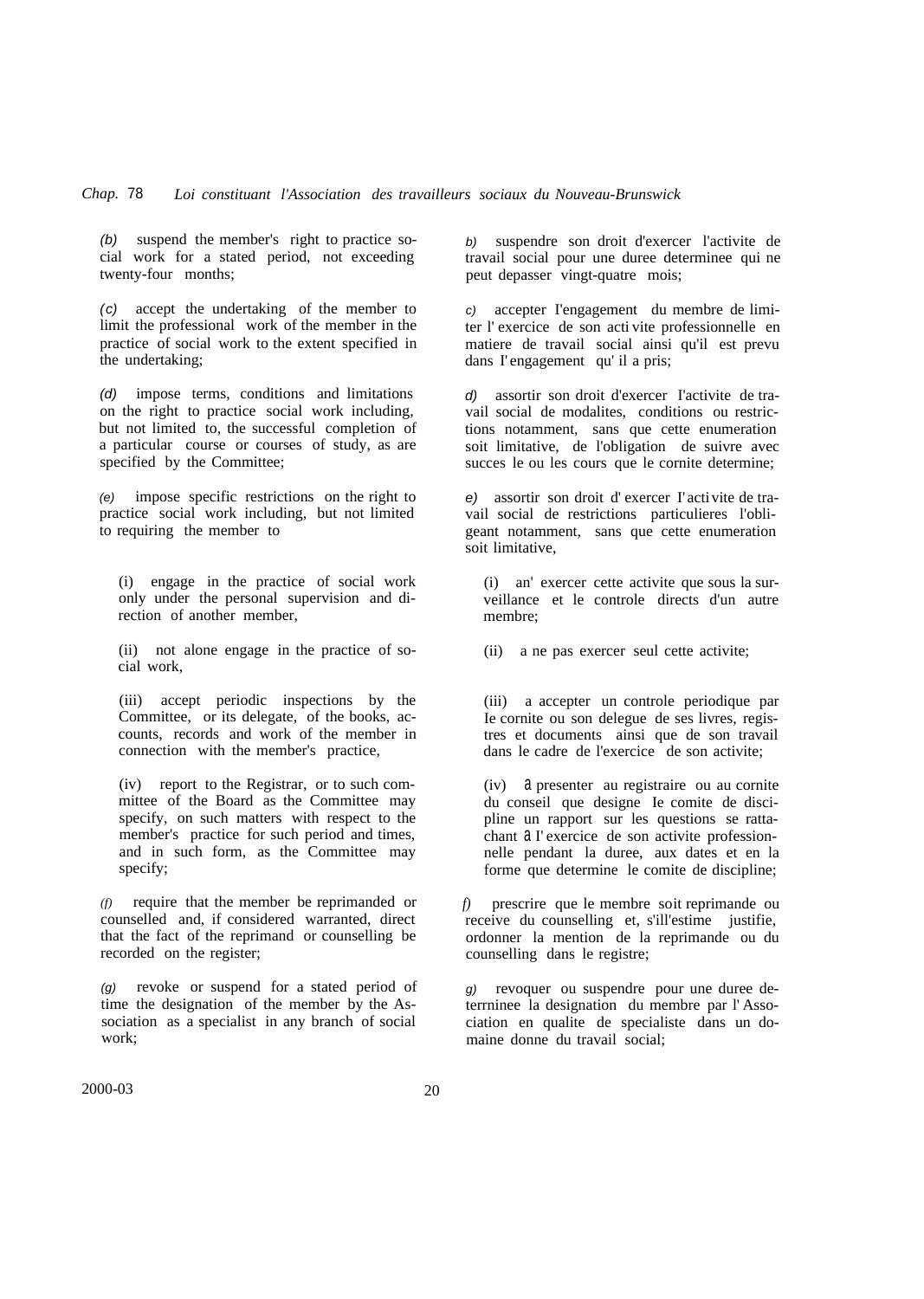(h) impose such fine as the Committee considers appropriate, to a maximum of fi ve thousand dollars, to be paid by the member to the Treasurer;

*(i)* require the member to repay, waive or reduce the fee charged by the member in respect of the practice of social work related to the finding of professional misconduct or imcompetence;

*(j)* subject to subsection (5), direct that a finding or order of the Committee be published in an official publication of the Association in detail or in summary and either with or without the name of the member;

*(j.l)* direct the Registrar to give public notice of any order or decision by the Committee that the Registrar is not otherwise required to give under this Act;

*(j.2)* direct the Registrar to enter into the records of the Association the result of the proceeding before the Committee and to make the result available to the public;

*(k)* fix the costs of any investigation or procedures by the Complaints Committee and the Discipline Committee to be paid by the member to the Association;

(1) direct that the imposition of a penalty be suspended or postponed for such period and upon such terms or for such purpose as may be specified by the Committee, including, but not limited to,

(i) the successful completion by the member of a particular course or courses of study,

(ii) the production to the Committee of evidence satisfactory to it that any physical or mental handicap in respect of which the penalty was imposed has been overcome.

*h)* imposer, jusqu'a concurrence d'un maximum de cinq mille dollars, l'amende qu'il estime appropriee, que le membre devra payer au tresorier;

*i*) obliger le membre  $\hat{a}$  rembourser,  $\hat{a}$  reduire ou  $d$  ne pas exiger les honoraires se rattachant  $d$ I' exercice de son activite de travail social dans le cas ou il a ete declare coupable de faute professionnelle ou d'rncompetence;

j) sous reserve du paragraphe (5), ordonner I'insertion integrale ou resumee de la declaration de culpabilite ou de I'ordonnance qu'il a rendue dans une publication officielle de I' Association, avec ou sans indication du nom du membre en question;

j. *I)* ordonner au registraire de donner un avis public de toute ordonnance ou decision du comite que le registraire n'est pas, de to ute autre facon, tenu de donner en vertu de la presente loi;

*j.2)* ordonner au registraire d'inscrire Ie resultat de la procedure engagee devant le comite dans les dossiers de I' Association et de mettre le resultat  $\partial a$  la disposition du public;

*k)* fixer le montant des frais de I' enquete et des autres procedures engagees par le cornite des plaintes et le cornite de discipline, que Ie membre devra payer  $a$  l'Association;

*l)* ordonner la suspension ou le report d'une sanction pour la duree, aux conditions et pour I' objet qu' il peut fixer, notamment, sans que cette enumeration soit limitative,

(i) I'achevernent avec succes d'un ou de plusieurs cours par le membre;

(ii) la production au comite de preuves lui dernontrant la disparition du handicap physique ou mental qui avait justifie l'imposition de la sanction.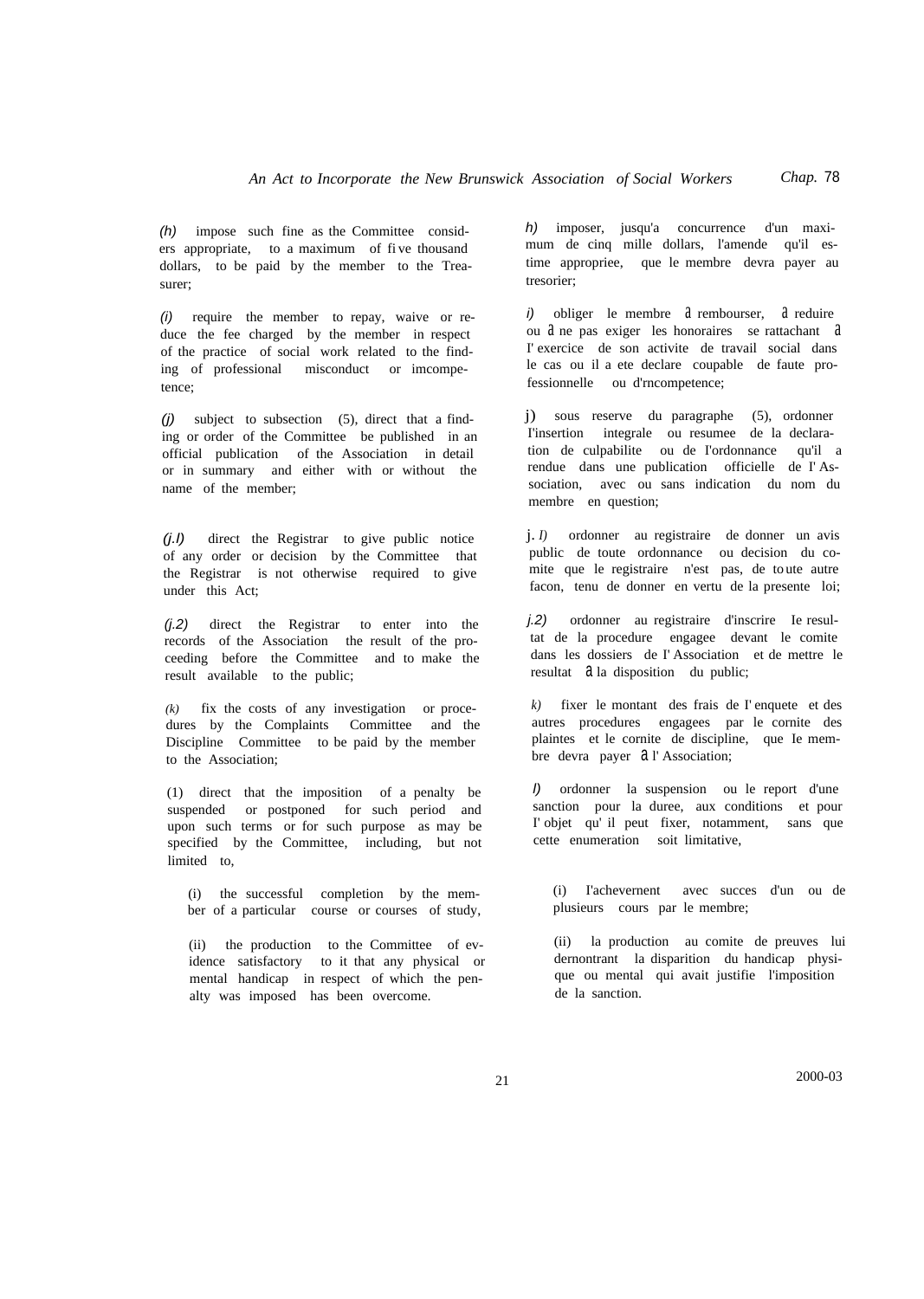23(5) The Discipline Committee shall cause an order of the Committee revoking or suspending the right to practice social work to be published, with or without the reasons therefor.

23(6) The Discipline Committee shall cause a determination by the Committee that an allegation of professional misconduct or incompetence was unfounded to be published upon the request of the member against whom the allegation was made.

23(7) Where the Discipline Committee is of the opinion that commencement of the proceedings was unwarranted, the Committee may order that the Association reimburse the member for his costs, or such portion thereof as the Committee fixes, and the Association shall comply with the order.

23(8) Where the Discipline Committee revokes, suspends or restricts the right to practice social work on the ground of incompetence or professional misconduct involving the sexual abuse of a client, the decision takes effect immediately notwithstanding that an appeal is taken from the decision unless the court to which the appeal is taken otherwise orders.

23(9) Where the Discipline Committee revokes, suspends or restricts the right to practice social work on a ground other than incompetence or professional misconduct involving the sexual abuse of a client, the decision does not take effect until the time for appeal from the decision has expired, or until an appeal has been disposed of or abandoned, except that when the Committee considers it is necessary for the protection of the public it may otherwise order.

23(10) Where a Discipline Committee finds that a member has committed an act of professional misconduct or is incompetent, a copy of the decision shall be served upon the person complaining in respect of the conduct of the member.

23(11) Where a proceeding is commenced before the Discipline Committee and the term of office of a member on the Board or on the Committee

23(5) Le cornite de discipline fait publier I' ordonnance revoquant ou suspendant Ie droit du membre d'exercer I'activite de travail social avec ou sans indication des motifs.

23(6) Le cornite de discipline fait publier,  $a$  la demande du membre vise, la decision declarant non-fondee toute allegation de faute professionnelle ou d'incompetence formulee  $a$  son encontre.

23(7) Le comite de discipline peut, s'il estime injustifiees les procedures engagees contre un membre de l'Association, ordonner  $\partial$  celle-ci de rembourser d ce membre la totalite des frais qu'il a engages ou la fraction de ceux-ci que le comite determine et I' Association doit se conformer  $a$  cet ordre.

23(8) Lorsque Ie cornite de discipline revoque, suspend ou restreint le droit d'un membre d'exercer l'activite de travail social pour cause d'incompetence ou de faute professionnelle consistant en l'abus sexuel d'un client, la decision prend effet irnmediatement merne si elle est portee en appel, sauf si le tribunal saisi de I'appel en decide differernment.

23(9) Lorsque le cornite de discipline revoque, suspend ou restreint le droit d'un membre d'exercer lactivite de travail social pour un motif autre que I'Incornpetence ou une faute professionnelle consistant en I'abus sexuel d'un client, la decision ne prend effet qu'apres que le delai d'appel a expire, qu'il a ete statue sur l'appel ou que celui-ci a ete abandonne, sauf que le comite peut en decider differemment s'il I'estime necessaire pour la protection du public.

23(10) Lorsque le comite de discipline declare qu'un membre a commis une faute professionnelle ou est incompetent, une copie de la decision doit etre signifiee  $d$  I' auteur de la plainte.

23(11) Lorsque le cornite de discipline est saisi d'une instance et que le mandat d'un membre du conseil ou du cornite expire ou qu'il y est mis fin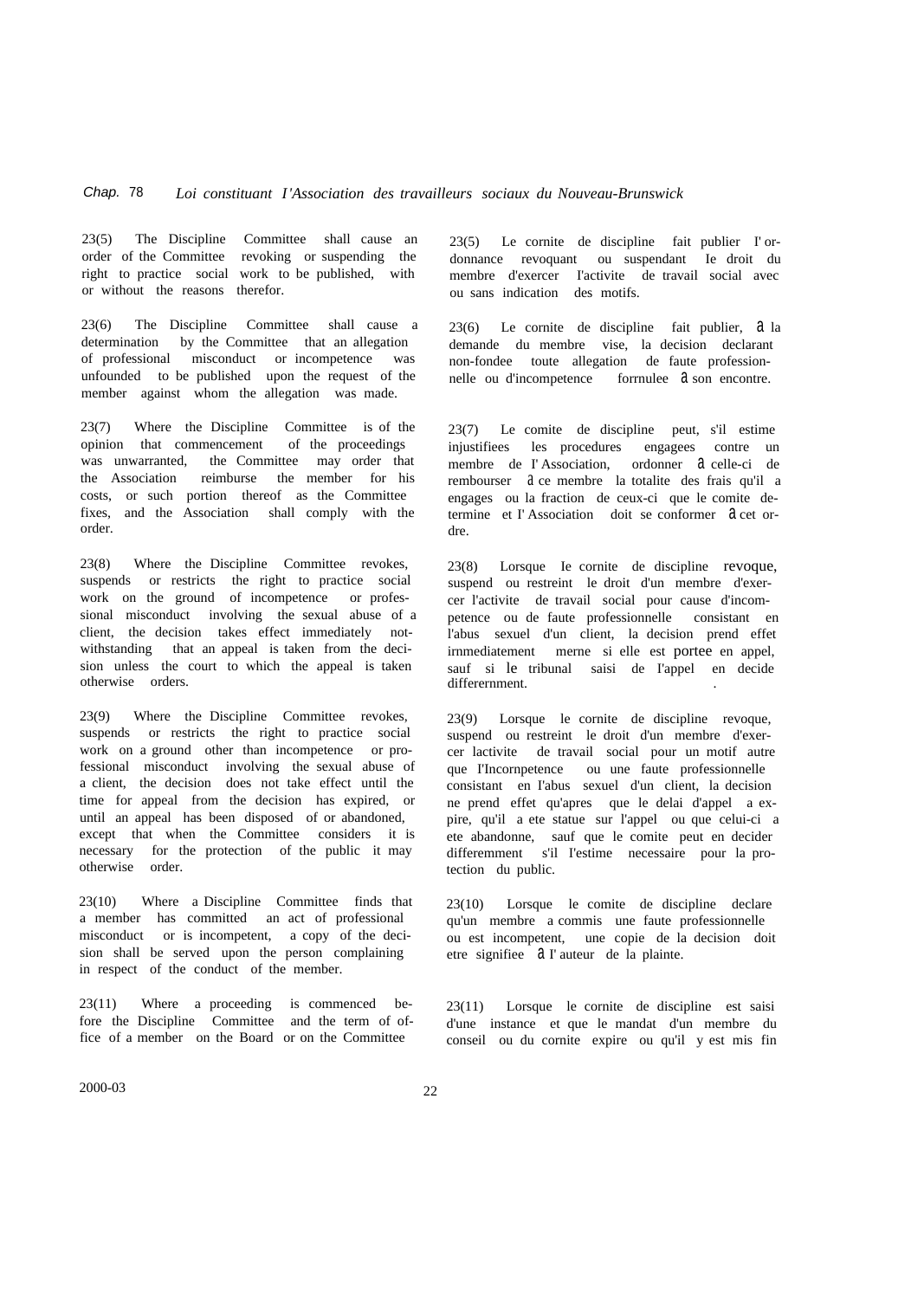expires or is terminated, other than for cause, before the proceeding is disposed of but after evidence has been heard, the member shall be deemed to remain a member of the Discipline Committee for the purpose of completing the disposition of the proceeding in the same manner as if the term of office of the member had not expired or been terminated.

1996, c.82, s.S,

24(1) In proceedings before the Discipline Committee, the Association and the member of the Association whose conduct is the subject of the proceedings are parties to the proceedings.

24(2) A member whose conduct is the subject of proceedings before the Discipline Committee shall be afforded an opportunity to examine, before the hearing, any written or documentary evidence that will be produced, or any report the contents of which will be given in evidence at the hearing.

24(3) Members of the Discipline Committee holding a hearing shall not have taken part before the hearing in any investigation of the subject-matter of the hearing other than as a member of the Board considering the referral of the matter to the Discipline Committee, or at a previous hearing of the Committee, and shall not communicate directly or indirectly in relation to the subject matter of the hearing with any person or with any party or his representative except upon notice to and opportunity for all parties to participate, but the Committee may seek legal advice.

24(4) Hearings of the Discipline Committee shall be held in private unless the party whose conduct is the subject of the hearing requests otherwise by notice delivered to the Registrar at least five days before the day fixed for the hearing, in which case the Committee shall conduct the hearing in public except where

*(a)* matters involving public security may be disclosed; or

autrement que pour un motifvalable avant qu'il ait ete statue sur l'instance mais apres que des ternoignages ou autres elements de preuve ont ete recus, ce membre est repute demeurer membre du comite de discipline afin de statuer sur l' instance en cours comme si son mandat n'avait pas pris fin.

1996, c.82. art.S.

24(1) L' Association et Ie membre de I'Association dont la conduite fait l'objet de 1'instance sont parties a 1'instance engagee devant Ie comite de discipline.

24(2) Le membre de l' Association dont la conduite fait l' objet d' une instance devant le comite de discipline a Ie droit d'examiner avant 1'audience tous les elements de preuve ecrits qui seront produits ainsi que tout rapport dont Ie contenu sera presente en preuve  $a$  1'audience.

24(3) Les membres du comite de discipline qui tiennent une audience ne doi vent pas avoir pris part avant celle-ci  $\partial$  une enquete portant sur l'objet de 1'audience sauf en qualite de mernbre du conseil charge de decider de saisir le comite de discipline ou lors d'une audience anterieure de celui-ci. Ils ne doivent pas non plus communiquer, directement ou indirectement, relati vement a l' affaire faisant l' objet de 1'audience, avec d'autres personnes ou les parties ou leurs representants sauf apres en avoir averti toutes les parties et leur avoir donne la possibilite de participer. Le comite de discipline peut toutefois retenir les services d'un avocat.

24(4) Les audiences du cornite de discipline ant lieu a huis clos. Elles se tiennent toutefois en public si la partie dont la conduite fait l' objet d'une audience en fait la demande au moyen d'un avis a cet effet remis au registraire cinq jours au moins avant la date fixee pour l' audience. Le cornite siege alors en audience publique sauf dans 1'un ou l' autre des cas suivants :

*a)* si des renseignements mettant en cause la securite publique risquent d'etre divulgues,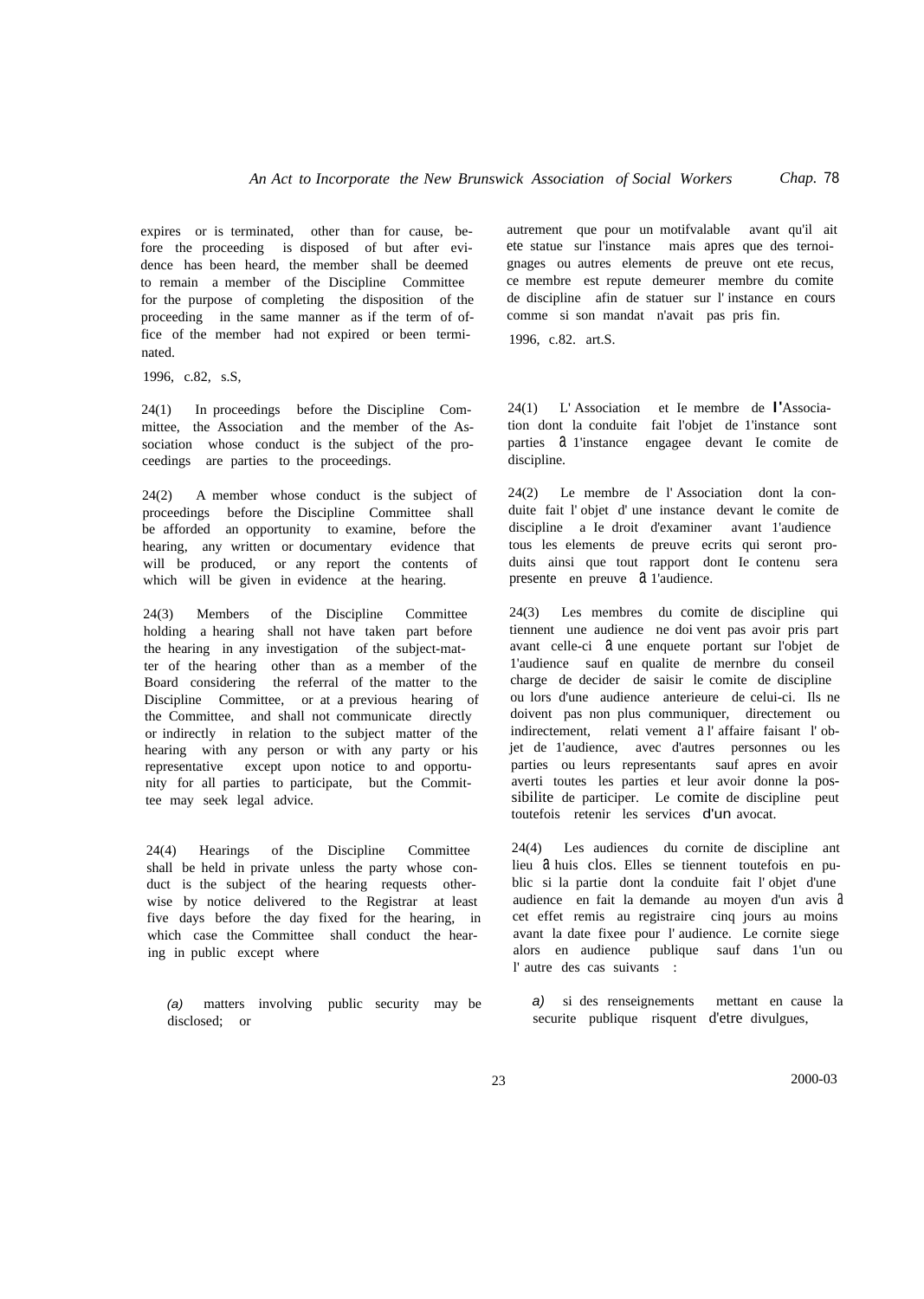*(b)* the possible disclosure of intimate financial or personal matters outweighs the desirability of holding the hearing in public.

24(4.1) Notwithstanding subsection (4) but subject to subsection (4.2), a complainant may attend the hearing in its entirety with or without counsel, and may make a written or oral submission to the Discipline Committee before the calling of evidence and after the completion of evidence.

24(4.2) At the request of a witness whose testimony is in relation to allegations of a member's misconduct of a sexual nature involving the witness, the Discipline Committee may exclude a complainant from the portion of the hearing that receives the testimony of the witness.

24(4.3) In subsection (4.2), "allegations of a member's misconduct of a sexual nature" means allegations that the member sexually abused the witness when the witness was a client of the member.

24(4.4) The Discipline Committee shall serve the complainant with a notice of the hearing at least ten days before the hearing and the notice shall state the place, time and date of the hearing.

24(5) The Discipline Committee, or someone designated by it to act on its behalf, may by summons in a form prescribed by by-law, require the attendance before it of any person whose evidence may be material to the subject matter of the hearing and may order any person to produce such records, reports or other documents as appear necessary for the purpose of the hearing.

24(6) A person served with a summons shall attend and answer all questions concerning matters being inquired into at the hearing and shall produce to the Discipline Committee all records, reports or other documents that are under his custody or control.

*b)* si la divulgation possible de renseignements financiers de nature privee ou personnels rend la publicite des debats non-souhaitable.

24(4.1) Nonobstant Ie paragraphe (4), mais sous reserve du paragraphe (4.2), un plaignant peut assister it I' audience dans son integralite avec ou sans avocat, et peut presenter un mernoire ecrit ou oral au cornite de discipline avant et apres la fourniture des preuves.

24(4.2) A.la demande d'un temoin dont le ternoignage porte sur des allegations de faute de nature sexuelle commise par un membre et qui concerne Ie ternoin, Ie cornite de discipline peut exclure un plaignant de la partie de I'audience ou Ie ternoin fournit son temoignage.

24(4.3) Au paragraphe (4.2), «allegations de faute de nature sexuelle» designe des allegations selon lesquelles Ie membre a abuse sexuellement du temoin lorsque Ie temoin etait son client.

24(4.4) Le cornite de discipline doit signifier au plaignant un avis d'audience au moins dix jours avant sa tenue et l' avis doit en indiquer l' endroit, 1'heure et la date.

24(5) Le comite de discipline ou toute personne qu'il designe pour agir en son nom peut, par voie d'assignation conforme au modele fixe par reglement administratif, enjoindre a toute personne dont Ie temoignage peut etre important pour I' affaire faisant I' objet de I' audience, de comparaitre devant lui ainsi qu'ordonner it toute personne de produire tous les dossiers, rapports et autre documents qui semblent .necessaires a I' audience.

24(6) La personne a laquelle une assignation a ete signifiee doit comparaitre et repondre a toutes les questions concernant l' affaire faisant l' objet de I' enquete it l' audience et produire au cornite de discipline tous les dossiers, rapports et autres documents dont elle a la possession ou la responsabilite.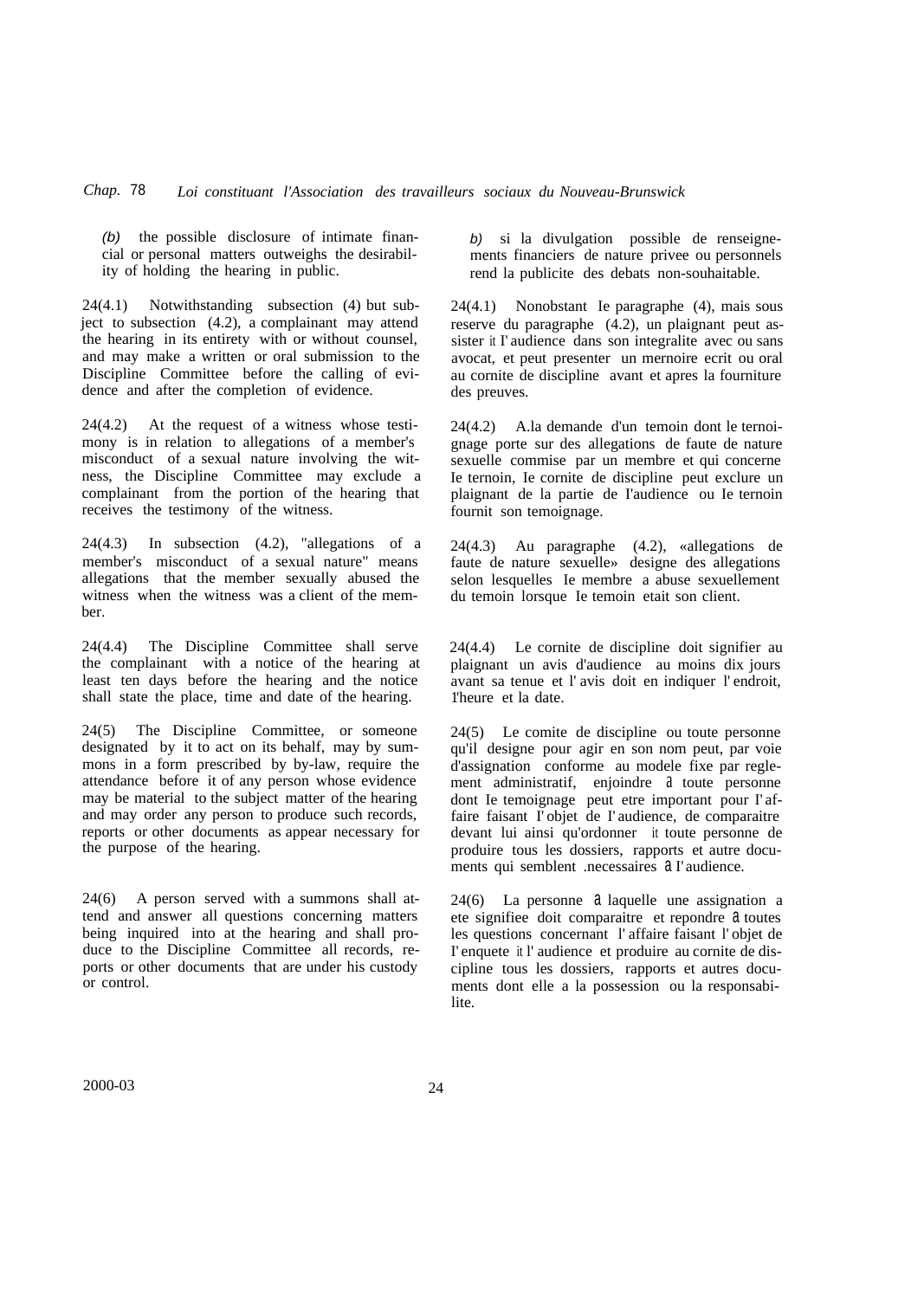24(7) The testimony of any witness may be taken under oath or affirmation which may be administered by the Chairman of the Discipline Committee or any person designated to do so on his behalf.

24(8) If a person on whom a summons has been served, either personally or by leaving a copy of the summons with some adult person at his last or most usual place of residence or business, fails to appear before the Discipline Committee or upon appearing refuses to be sworn or refuses without sufficient cause to answer any question relevant to the hearing, the Committee may by application to a Judge of the Court of Queen's Bench of New Brunswick, cause the person to be cited for contempt under the provisions of the Rules of Court in the same manner and to the same extent as if the alleged contempt took place in proceedings before the Court of Queen's Bench.

24(9) The oral evidence taken before the Discipline Committee shall be recorded, and if a party requests a copy of the transcript it shall be furnished at that party's expense.

24(10) No member of the Discipline Committee shall participate in a decision of the Committee unless the member was present throughout the hearing and heard the evidence and argument of the parties.

24(11) Documents and things put in evidence at a hearing of the Discipline Committee shall, upon the request of the party who produced them, be returned by the Committee within a reasonable time after the matter in issue has been finally determined.

1996, c.82, s.5.

25(1) A party to proceedings before the Discipline Committee may appeal within thirty days from the date of the decision or order of the Committee to the Court of Queen's Bench of New

24(7) La deposition d'un ternoin peut etre recue sous serment ou sous affirmation solennelle. Le president du cornite de discipline ou toute personne designee pour agir en son nom peut faire preter Ie serment ou recevoir I' affirmation solennelle.

24(8) Si une personne d laquelle une assignation a ete signifiee, so it personnellement, soit en en laissant une copie entre les mains d'un adulte â son dernier lieu de residence au d'affaires ou â son lieu Ie plus habituel de residence ou d'affaires, ne comparait pas devant Ie comite de discipline ou refuse de preter serment ou de faire une affirmation solennelle ou refuse, sans motif valable, de repondre d une question concernant I' audience, Ie cornite peut, par requete adressee  $\hat{a}$  un juge de la Cour du Bane de la Reine du Nouveau-Brunswick, la faire citer pour outrage conforrnernent aux dispositions des Regles de procedure de la merne maniere et dans la merne mesure que si I' outrage qui lui est reproche s'etait produit lors d'une instance devant la Cour du Bane de la Reine.

24(9) Les ternoignages rectus devant Ie comite de discipline sont enregistres et une transcription en est remise  $a$  la partie qui en fait la demande,  $a$  ses propres frais.

24(10) Un membre du cornite de discipline ne peut participer  $\theta$  une decision de celui-ci que s'il etait present pendant toute la duree de I' audience et a entendu la preuve et les observations des parties.

24(11) Les documents et autres objets presentes en preuve lors d'une audience du cornite de discipline doivent etre restitues, a la demande de la partie qui les a produits, dans un delai raisonnable apres qu'il a ete statue definitivernent sur I' affaire dont il avait ete saisi,

1996, c.82, art.5.

25(1) Une partie  $\hat{a}$  l'instance devant le comite de discipline peut, dans un delai de trente jours courant a partir de la date de la decision ou de I' ordonnance que celui-ci a rendue, interjeter appel devant

25 2000-03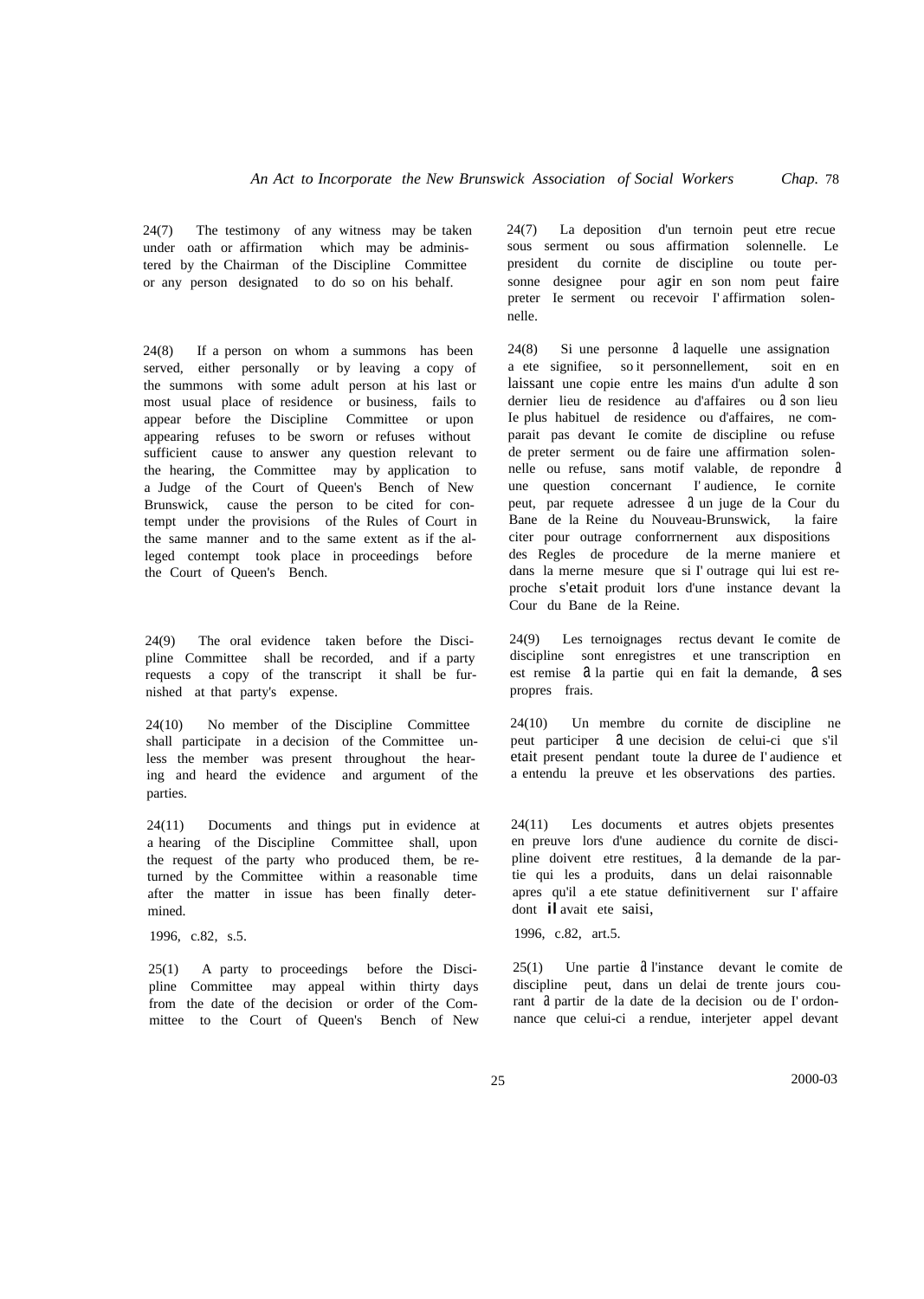#### *Chap.* 78 *Loi constituant l'Association des travailleurs sociaux du Nouveau-Brunswick*

Brunswick by way of Notice of Application in accordance with the Rules of Court.

25(2) Upon the request of a party desiring to appeal, and upon payment of the fee therefor, the Registrar shall furnish the party with a certified copy of the record of the proceedings, including the documents received in evidence and the decision or order appealed from.

25(3) An appeal under this section may be on questions of law or fact, or both. The Court may,

*(a)* affirm, vary or rescind the decision of the Committee;

*(b)* exercise all powers of the Commi ttee;

(c) direct the Committee to take any action which it has the power to take;

*(d)* substitute its opinion for that of the Committee;or

*(e)* refer the matter back to the Committee for rehearing in whole or in part, in accordance with such directions as the Court considers proper.

25.1 The Registrar may appoint one or more investigators to investigate whether a member has committed an act of professional misconduct or is incompetent if

*(a)* the Complaints Committee has received a complaint about the member and has requested the Registrar to appoint an investigator, or

*(b)* the Registrar has reason to believe that the member has committed an act of professional misconduct or is incompetent and the Board approves of the appointment.

1996, c.82, s.S.

la Cour du Bane de la Reine du Nouveau-Brunswick par voie d' avis de requete conformernent aux Regles de procedure.

25(2) Le registraire fournit â la partie qui desire faire appel, sur demande de celle-ci et moyennant paiement du droit prevu, une copie certifiee conforme du dossier de I'instance comprenant notamment les documents rectus en preuve et la decision ou l' ordonnance portee en appel.

25(3) L' appel forme en vertu du present article peut porter sur des questions de droit ou de fait ou sur des questions mixtes. La Cour peut :

*a)* confirmer, modifier ou infirmer la decision du cornite de discipline;

*b)* exercer I'ensemble des pouvoirs du comite de discipline;

c) ordonner au cornite de discipline de prendre toute mesure qu'il a Ie pouvoir de prendre;

*d*) substituer son avis  $\partial$  celui du comite de discipline;

*e)* renvoyer I'affaire au comite de discipline pour qu' ilia reentende en totalite ou en partie conformement aux directives qu' elle juge  $\overline{a}$  propos.

25.1 Le registraire peut nommer un ou plusieurs enqueteurs pour rechercher si un membre a commis une faute professionnelle ou est incompetent

*a)* si le cornite des plaintes a recu une plainte a I' egard du membre et a dernande au registraire de nommer un enqueteur, ou

*b)* si le registraire a des raisons de croire que le membre a comrnis une faute professionnelle, est incompetent ou incapable et que Ie conseil approuve sa nomination.

1996, c.82, art. 5 .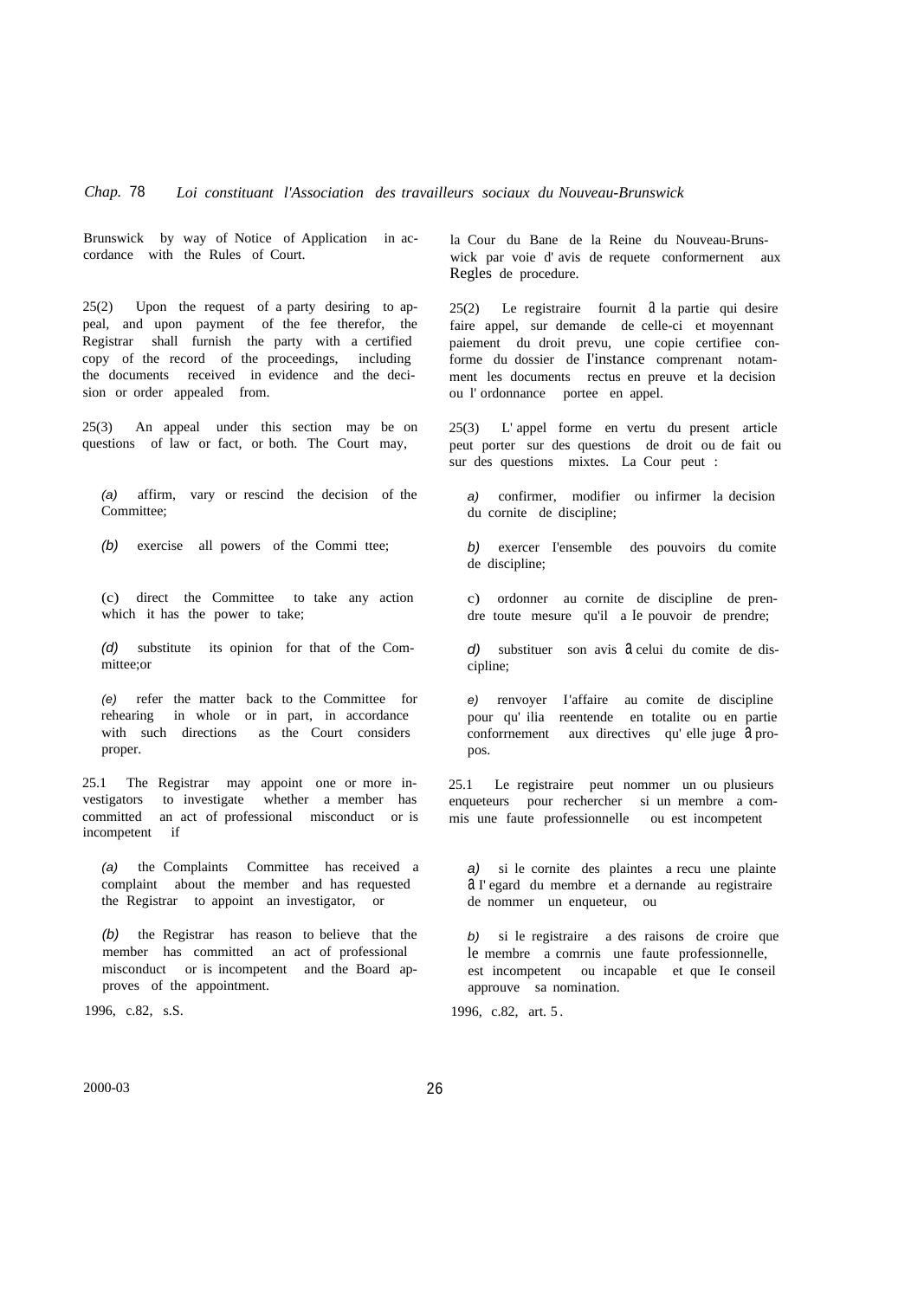25.2(1) An investigator appointed by the Registrar may at any reasonable time, and upon producing proof of his or her appointment, enter and inspect the business premises of a member and examine anything found there that the investigator has reason to believe will provide evidence in respect of the matter being investigated.

25.2(2) Subsection (1) applies notwithstanding any provision in any Act relating to the confidentiality of health records.

25.2(3) No person shall, without reasonable excuse, obstruct or cause to be obstructed, an investigator while the investigator is performing his or her duties under this Act.

25.2(4) No person shall withhold, conceal or destroy, or cause to be withheld, concealed or destroyed, anything that is relevant to an investigation under this Act.

1996, c.82, s.5.

25.3(1) Upon the *ex parte* application of an investigator, a judge of The Court of Queen's Bench of New Brunswick who is satisfied on information by oath or solemn affirmation that the investigator has been properly appointed and that there are reasonable grounds for believing that

*(a)* the member being investigated has committed an act of professional misconduct or is incompetent, and

*(b)* there is in a building, receptacle or place anything that will provide evidence in respect of the matter being investigated,

may issue a warrant authorizing the investigator to enter the building, receptacle or place and search for and examine or remove anything described in the warrant.

25.2(1) Un enqueteur nomme par Ie registraire peut, a tout moment raisonnable, et apres avoir fourni une preuve de sa nomination, perquisitionner dans les locaux d'affaires d'un membre et examiner toute chose qui y est trouvee dont l'enqueteur a des raisons de croire qu' elle pourra fournir des preuves sur la question faisant I'objet de l'enquete.

25.2(2) Le paragraphe (1) s'applique nonobstant toute disposition de toute loi relative ala confidentialite des dossiers medicaux.

25.2(3) II est interdit a quiconque, sans excuse raisonnable, de gener ou de faire gener un enqueteur dans l' exercice de ses fonctions prevues par le present article.

25.2(4) II est interdit a quiconque de dissimuler, cacher ou detruire ou faire dissimuler, cacher ou detruire toute chose qui se rapporte a une enquete menee en vertu de la presente loi.

1996, c.82, art.5.

25.3(1) Si un enqueteur fait une deman de *ex parte,* un juge de la Cour du Bane de la Reine du Nouveau-Brunswick qui est convaincu sur la base de renseignements fournis sous serment ou affirmation solennelle que I'enqueteur a ete convenablement nornme et qu'il existe des motifs raisonnables de croire

*a)* que le membre qui fait I'objet de l'enquete a commis un faute professionnelle ou est incompetent, et

*b)* qu' il y a dans un edifice, un receptacle ou un endroit quelque chose qui fournira une preuve relativement a la question faisant l' objet de I'enquete,

peut delivrer un mandat autorisant l'enqueteur a perquisitionner dans I' edifice, le receptacle ou l' endroit et a y examiner ou a en retirer toute chose decrite dans Ie mandat.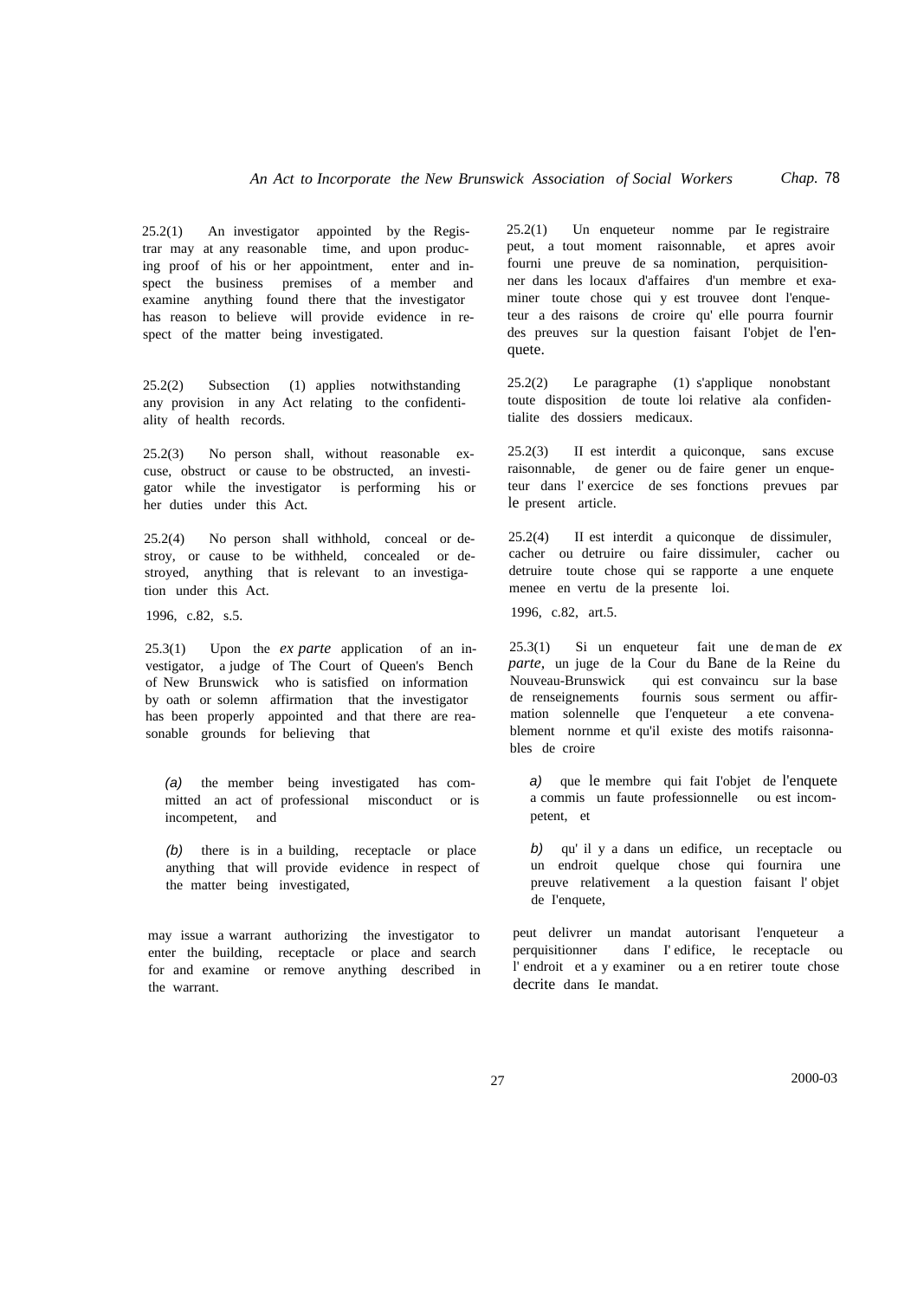25.3(2) An investigator entering and searching a place under the authority of a warrant issued under subsection (1) may be assisted by other persons and may enter a place by force.

25.3(3) An investigator entering and searching a place under the authority of a warrant issued under subsection (1) shall produce his or her identification and a copy of the warrant, upon request, to any person at that place.

25.3( 4) A person conducting an entry or search under the authority of a warrant issued under subsection (1) who finds anything not described in the warrant that the person believes on reasonable grounds will provide evidence in respect of the matter being investigated, may seize and remove that thing.

1996, c.82, s.5.

25.4(1) An investigator may copy, at the expense of the Association, a document that the investigator may examine under subsection 25.2(1) or under the authority of a warrant issued under subsection  $25.3(1)$ .

25.4(2) An investigator may remove a document referred to in subsection (1) if it is not practicable to copy it in the place where it is examined or a copy is not sufficient for the purposes of the investigation and may remove any object that is relevant to the investigation and shall provide the person in whose possession it was with a receipt for the document or object.

25.4(3) An investigator, where a copy can be made, shall return a document removed under subsection (2) as soon as possible after the copy has been made.

25.4(4) A copy of a document certified by an investigator to be a true copy shall be received in evidence in any proceeding to the same extent and shall have the same evidentiary value as the document itself.

25.3(2) Un enqueteur qui perquisitionne dans un endroit en application d'un mandat delivre en vertu du paragraphe (1) peut se faire aider par d'autres personnes et penetrer dans cet endroit par la force.

25.3(3) Un enqueteur qui perquisitionne dans un endroit en application d'un mandat delivre en vertu du paragraphe (1), doit produire une piece d'identite et une copie du mandat a toute personne, a cet endroit, qui demande a les examiner.

25.3(4) Toute personne qui effectue une perquisition en application d'un mandat delivre en vertu du paragraphe (1), qui decouvre une chose qui n' est pas decrite dans le mandat mais dont elle croit, pour des motifs raisonnables, que la chose pourra fournir des preuves relativement à la question faisant l' objet de I' enquete, peut saisir et retirer cette chose.

1996, c.82, art.5.

25.4(1) Un enqueteur peut copier, aux frais de I' Association, un document qu'il peut examiner en vertu du paragraphe 25.2(1) ou en application d'un mandat delivre en vertu du paragraphe 25.3(1).

25.4(2) Un enqueteur peut retirer un document vise au paragraphe (1) s' il n' est pas pratique de le copier  $d$  I'endroit OU il est examine ou si une copie n 'est pas suffisante aux fins de I' enquete et peut retirer tout objet qui est pertinent a l'enquete; il doit fournir  $\partial a$  la personne qui en avait la possession un recu du document ou de I' objet.

25.4(3) Un enqueteur, lorsqu'une copie peut etre faite, doit rendre le document retire en vertu du paragraphe (2) aussitot que possible apres que la copie a ete faite.

25.4(4) Une copie d'un document qu'un enqueteur atteste etre une copie veritable doit etre acceptee en preuve dans toute instance dans la merne mesure et avoir la me me valeur probante que le document lui-rnerne.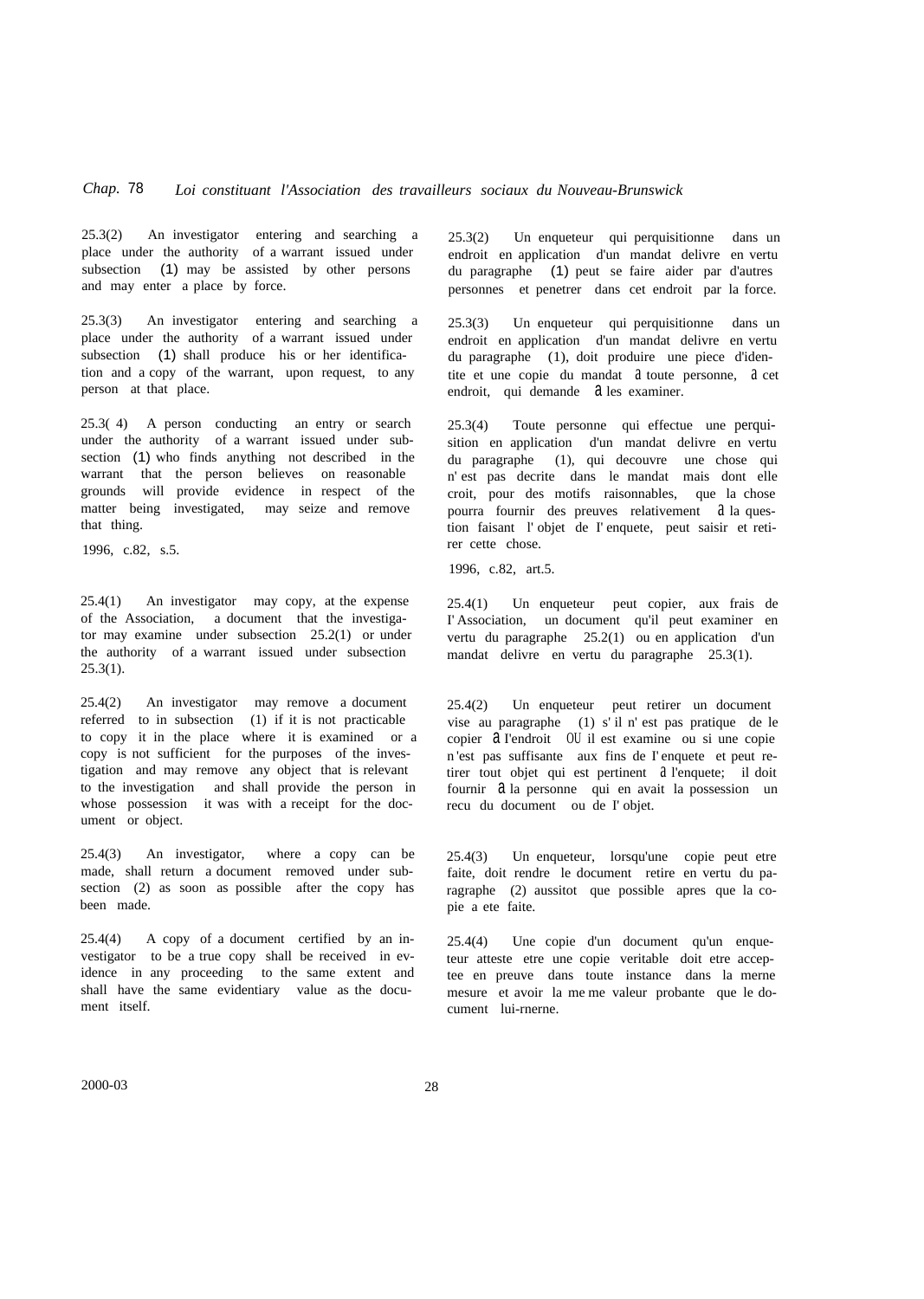25.4(5) In this section, "document" means a record of information in any form and includes any part of it.

1996, c.82, s.5.

25.5(1) An investigator shall report the results of the investigation to the Registrar in writing.

25.5(2) The Registrar shall report the results of the investigation to

*(a)* the Complaints Committee, if the appointment was made under paragraph 25.1 (a), or

*(b)* the Board, if the appointment was made under paragraph 25.1(b).

1996, c.82, s.5.

#### **OFFENCES**

26 Except as provided in this Act, the by-laws or rules, any person not registered to practice as a social worker under this Act, or whose registration is revoked or suspended, and who

*(a)* practices as a social worker,

*(b)* uses the title of social worker or registered social worker, or makes use of any abbreviation of such title, or any name, title or designation which may lead to the belief that the person is a social worker,

*(c)* advertises or in any way or by any means holds himself out as a social worker, or

25.4(5) Dans Ie present article, «document» designe un registre d'information quelle qu'en soit la forme et comprend toute partie de celui-ci.

1996, c.82, art.5.

25.5(1) Un enqueteur doit faire un rapport au registraire sur les resultats de I'enquete par ecrit,

25.5(2) Le registraire doit faire un rapport sur les resultats de l' enquete

*a)* au comite des plaintes, si la nomination a ete faite en vertu de l'alinea 25.1a), ou

*b)* au conseil, si la nomination a ete faite en vertu de l'alinea 25.1b).

1996, c.82, art.5.

#### INFRACTIONS

26 Sauf disposition contraire de la presente loi, des reglements administratifs ou des regles, commet une infraction et est passible, sur declaration de culpabilite par procedure sommaire, pour une premiere infraction, d'une amende de cinq cents a deux mille dollars etdes depens, et, eri cas de recidive, d'une amende de mille  $\alpha$  cinq mille dollars et des depens ou d'une peine d'emprisonnement maximale de six mois ou de ces deux peines et, a defaut de paiement de l'amende, d'une peine d'emprisonnement maximale de six mois, la personne qui n' est pas immatriculee comme exercant I'acti vite de travail social en vertu de la presente loi ou dont l'immatriculation a ete revoquee ou suspendue et qui

*a)* exerce lactivite de travail social;

*b)* fait usage du titre de travailleur social ou de travailleur social irnmatricule ou d'une abreviation de ce titre, ou d'une appellation, d'un titre ou d'une designation qui peut laisser croire qu' elle est travailleur social;

c) s'annonce comme travailleur social ou se reclame, de quelque facon que ce soit, de la qualite de travailleur social, ou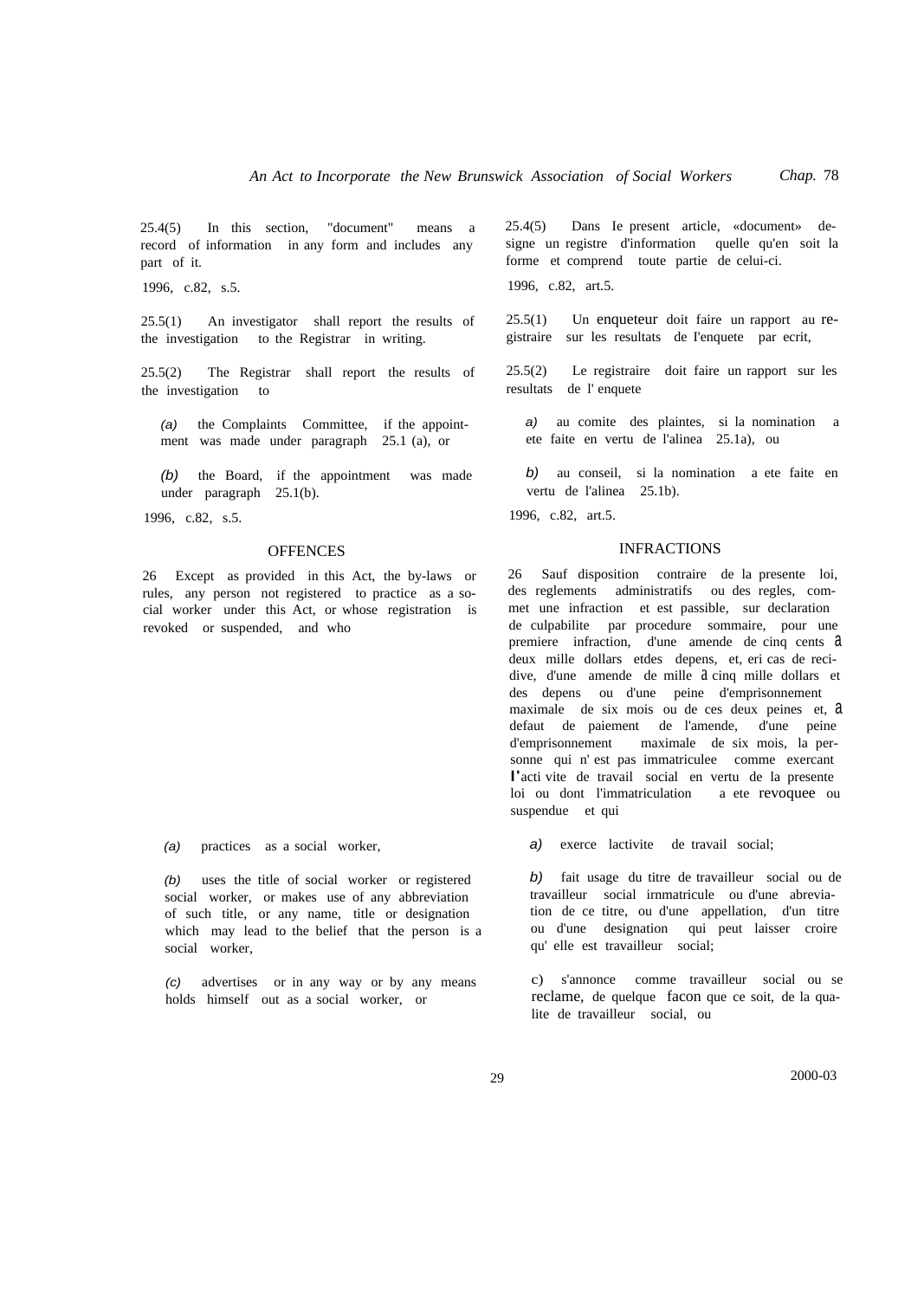*(d)* acts or holds himself out in such manner as to lead to the belief that he is authorized to fill the office of or to act as a social worker

commits an offence and is liable upon summary conviction for the first offence to a fine of not less than five hundred dollars and not more than two thousand dollars and costs, and for any subsequent offence to a fine of not less than one thousand dollars and not more than five thousand dollars and costs, or to imprisonment for not more than six months, or both, and upon failure to pay a fine to imprisonment for not more than six months.

**27** Any person who procures or attempts to procure admission to the Association for himself or for another person by making, or causing to be made, any fraudulent representation or declaration, either oral or written, or who makes any false statement in any application, declaration or other document under this Act or the by-laws, commits an offence punishable on summary conviction.

28(1) Upon conviction of any person for an offence under section 26, the judge convicting the person may in addition to any other punishment imposed, immediately prohibit that person from engaging in the practice of social work or from doing anything for which the person was convicted.

28(2) Any person who fails to comply with an order under subsection (1) commits an offence and is liable to a fine of not less than one thousand dollars and not more than five thousand dollars or to imprisonment for a term of not more than six months, or both, and on failure to pay the fine to imprisonment for not more than six months.

**29** Nothing in this Act applies to or prevents

*(a)* the practice of nursing by a person authorized to practise nursing under the provisions of the *Nurses Act;*

*d*) agit ou se presente d'une facon de nature  $a$ laisser croire qu'elle est autorisee  $\alpha$  remplir les fonctions d'un travailleur social ou a agir en cette qualite.

**27** Commet une infraction punissable sur declaration de culpabilite par procedure sommaire la personne qui se fait ou tente de se faire admettre dans l' Association ou y fait ou tente d'y faire admettre un tiers en faisant ou en faisant faire une affirmation ou declaration frauduleuse par ecrit ou oralement, ou qui fait une fausse declaration dans une demande ou tout autre document sous le regime de la presente loi ou des reglernents administratifs.

28(1) Dans le cas OU il declare une personne coupable d'une infraction a l'article 26, Ie juge peut, en sus de toute autre sanction imposee, lui ordonner de cesser immediaternent d'exercer I'activite de travail social ou d'accomplir tout acte qui a donne lieu  $\lambda$  la declaration de culpabilite.

28(2) Commet une infraction et est passible d'une amende de mille  $a$  cinq mille dollars ou d' une peine d' emprisonnement maximale de six mois ou de ces deux peines et a defaut de paiement de I'amende, d'une peine d'emprisonnement maximale de six mois, la personne qui ne se conforme pas a une ordonnance rendue en vertue du paragraphe (1).

**29** Aucune disposition de la presente loi ne vise ni n'interdit

*a)* I'exercice de la profession infirrniere par une personne autorisee a l' exercer en application de la *Loi sur les infirmieres et infirmiers;*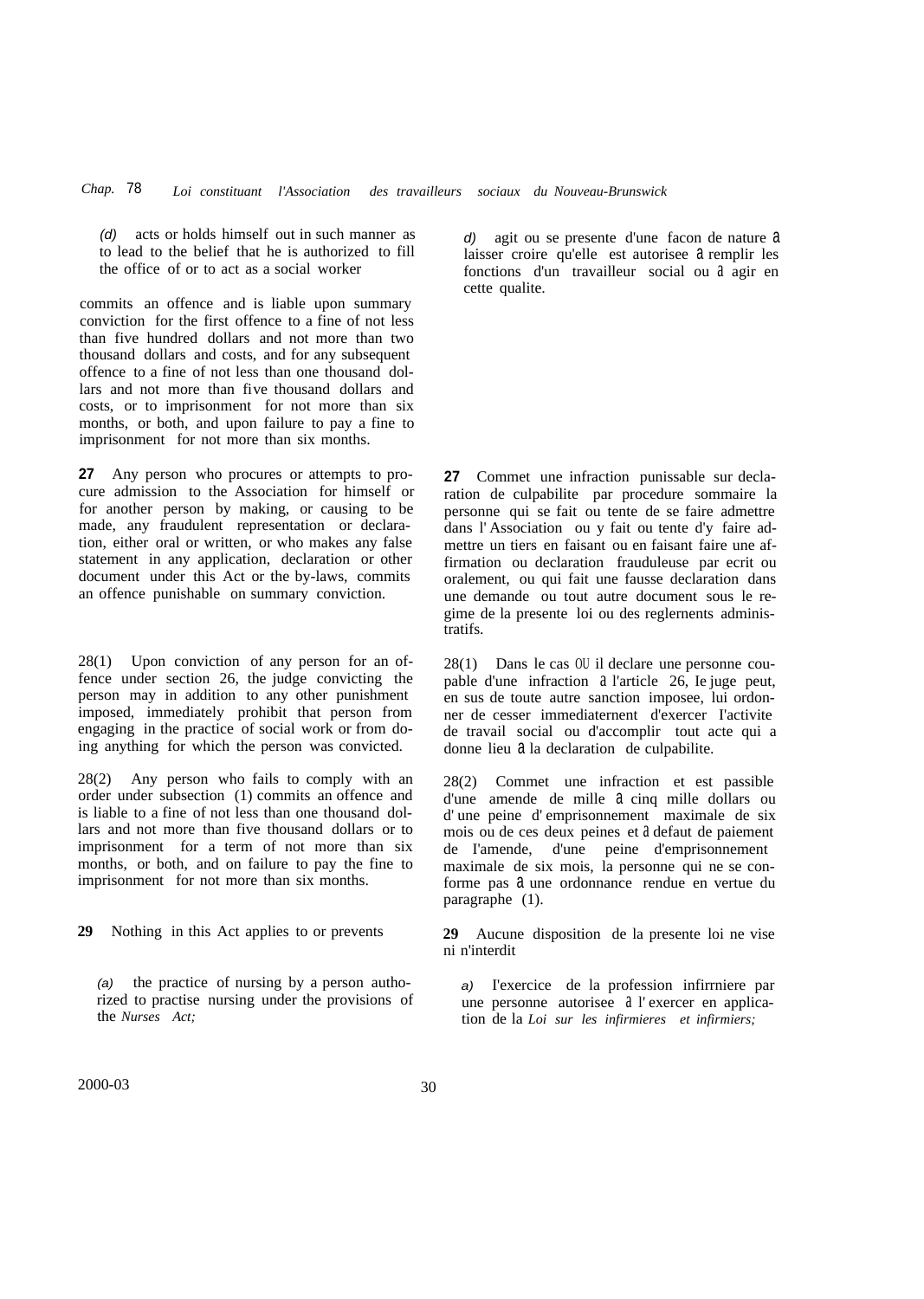*(b)* the practice of teaching by a person authorized to practise teaching under the provisions of and as defined in section 1 of *An Act to Amend and Revise An Act to Incorporate The New Brunswick Teachers' Federation, The New Brunswick Teachers' Association. and l'Association des enseignants francophones du Nouveau-Brunswick,* chapter 107 of the Acts of New Brunswick 1983;

*(c)* the practice of any occupation, calling or profession authorized by an Act of the Province of New Brunswick;

*(d)* the practice of a recognized and established profession of which the practice of social work is a traditional, necessary and integral part;

*(e)* a person from carrying out functions which may include, in part, the practice of social work, provided the person does not perform such functions for remuneration and does not represent to be a social worker;

*(j)* a person from carrying out, for remuneration, functions which include, in part, the practice of social work, provided such functions are performed under the supervision of a social worker and the person does not represent to be a social worker; or

*(g)* a person employed by a recognized volunteer social agency from carrying out functions which include, in part, the practice of social work, provided such functions are restricted to carrying out the approved and recognized purposes and responsibilities of the agency, and provided the person does not represent to be a social worker,

or requires any person to become registered under this Act to perform such functions.

#### **GENERAL**

**30** No action lies against members, officers or directors of the Association, the Board, or any com-

*b)* l' exercice de la profession enseignante par une personne autorisee a l' exercer en application de et tel que defini a I' article 1 de la *Loi visant a modifier et a reviser la Loi constituant La Federation des enseignants du Nouveau-Brunswick, The New Brunswick Teachers' Association et I' Association des enseignants francophones du Nouveau-Brunswick,* chapitre 107 des Lois du Nouveau-Brunswick, 1983;

c) l'exercice d'une activite, d'un metier ou d'une profession autorisee par une loi de la province du Nouveau-Brunswick;

*d)* l'exercice d'une profession reconnue et etablie qui comporte comme element traditionnel, necessaire et intrinseque l'exercice de I'activite de travail social;

*e)* l'exercice par une personne de fonctions pouvant inclure en partie l' exercice de l' activite de travail social a condition qu'elle ne les exerce pas contre remuneration et ne se presente pas comme travailleur social;

*f)* l' exercice par une personne, contre remuneration, de fonctions pouvant inclure en partie l' exercice de l' activite de travail social a condition qu'elle les exerce sous Ie controle d'un travailleur social et ne se presente pas comme travailleur social; ou

*g)* l'exercice, par une personne employee par un organisme social benevole reconnu, de fonctions pouvant inclure en partie l'exercice de l' activite de travail social a condition que ces fonctions se limitent a la realisation des objectifs et missions approuves et reconnus de l'organisme en question et que cette personne ne se presente pas comme travailleur social,

ni n' oblige  $a$  se faire immatriculer sous Ie regime de la presente loi pour exercer de telles fonctions.

#### **DISPOSITIONS GENERALES**

**30** II ne peut etre intente d'action contre les membres, dirigeants ou administrateurs de l' Asso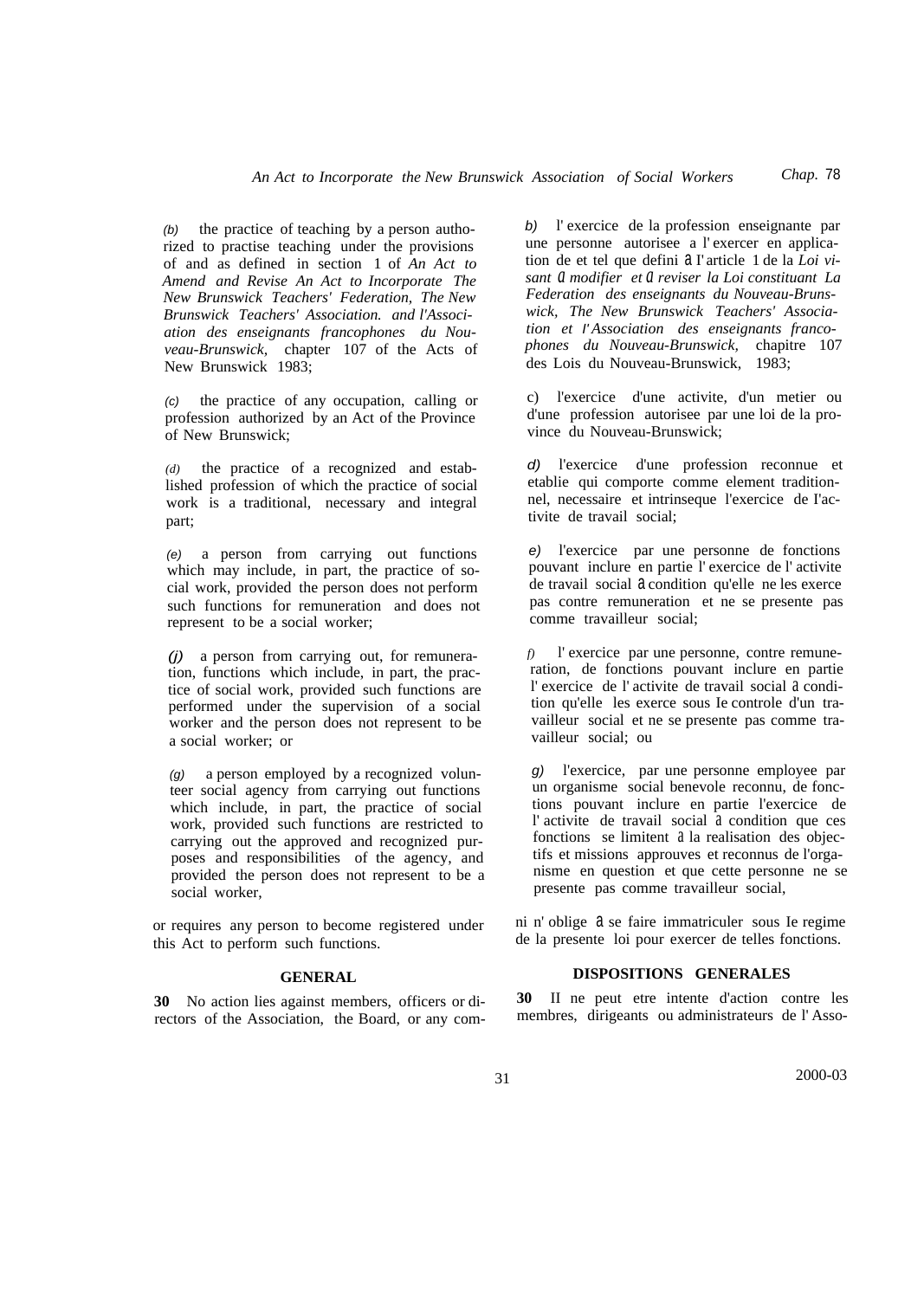mittees of the Association or any appointee of the Registrar for anything done in good faith pursuant to the provisions of this Act or the by-laws.

1996, c.82, s.5.

**31** No member shall be personally liable for any debt of the Association beyond the amount of that member's unpaid dues or subscriptions.

31.1(1) The Registrar shall forthwith enter into the records of the Association

*(a)* the result of every proceeding before the Discipline Committee that

(i) resulted in the suspension or revocation of a member's right to practice social work, or

(ii) resulted in a direction under paragraph  $23(4)(j.2)$ , and

*(b)* where the findings or order of the Discipline Committee that resulted in the suspension or revocation of a member's right to practice social work or in the direction are appealed, a notation that they are under appeal.

31.1(2) Where an appeal of the findings or order of the Discipline Committee is finally disposed of, the notation referred to in paragraph  $(1)(b)$  shall be removed and the records adjusted accordingly.

 $31.1(3)$  For the purpose of paragraph  $(1)(a)$ , "result", when used in reference to a proceeding before the Discipline Committee, means the Committee's findings and the penalty imposed and in the case of a finding of professional misconduct, a brief description of the nature of the professional misconduct.

31.1(4) The Registrar shall provide the information contained in the records referred to in subsecciation, du conseil ou d'un comite de I'Association ou toute personne nommee par le registraire en raison des actes accomplis de bonne foi conforrnement aux dispositions de la presente loi ou des reglements adrninistratifs.

1996, c.82, art.5.

**31** Les membres de l' Association ne repondent personnellement des dettes de celle-ci qu'a concurrence des cotisations et autres droits dont ils sont personnellement redevables.

31.1(1) Le registraire doit, sur-le-charnp, inscrire dans les dossiers de I'Association

*a)* le resultat de toute instance engagee devant le cornite de discipline

(i) qui a entraine la suspension ou la revocation du droit d'un membre d'exercer I'activite de travail social, ou

(ii) qui <sup>a</sup> entraine la directive prevue <sup>a</sup> I'alinea 23(4)j.2), et

*b)* lorsque les conclusions ou l'ordonnance du cornite de discipline qui a entraine la suspension ou la revocation du droit d'un membre d' exercer l'activite de travail social ou la directive font l'objet d'un appel, une note indiquant qu'elles font l'objet d'un appel.

31.1(2) Lorsqu'un appel des conclusions ou de l'ordonnance du comite de discipline est finalement decide, la note vi see a l'alinea (1)b) doit etre retiree et les dossiers modifies en consequence.

**31.1** (3) Aux fins de I' alinea (1)a), «resultat», utilise dans le cadre d'une instance engagee devant Ie comite de discipline, designe les conclusions du cornite, la sanction irnposee et, en cas d'etablissement de faute professionnelle, une breve description de la nature de la faute professionnelle.

31.1(4) Le registraire doit fournir les renseignements inscrits dans les dossiers vises au paragra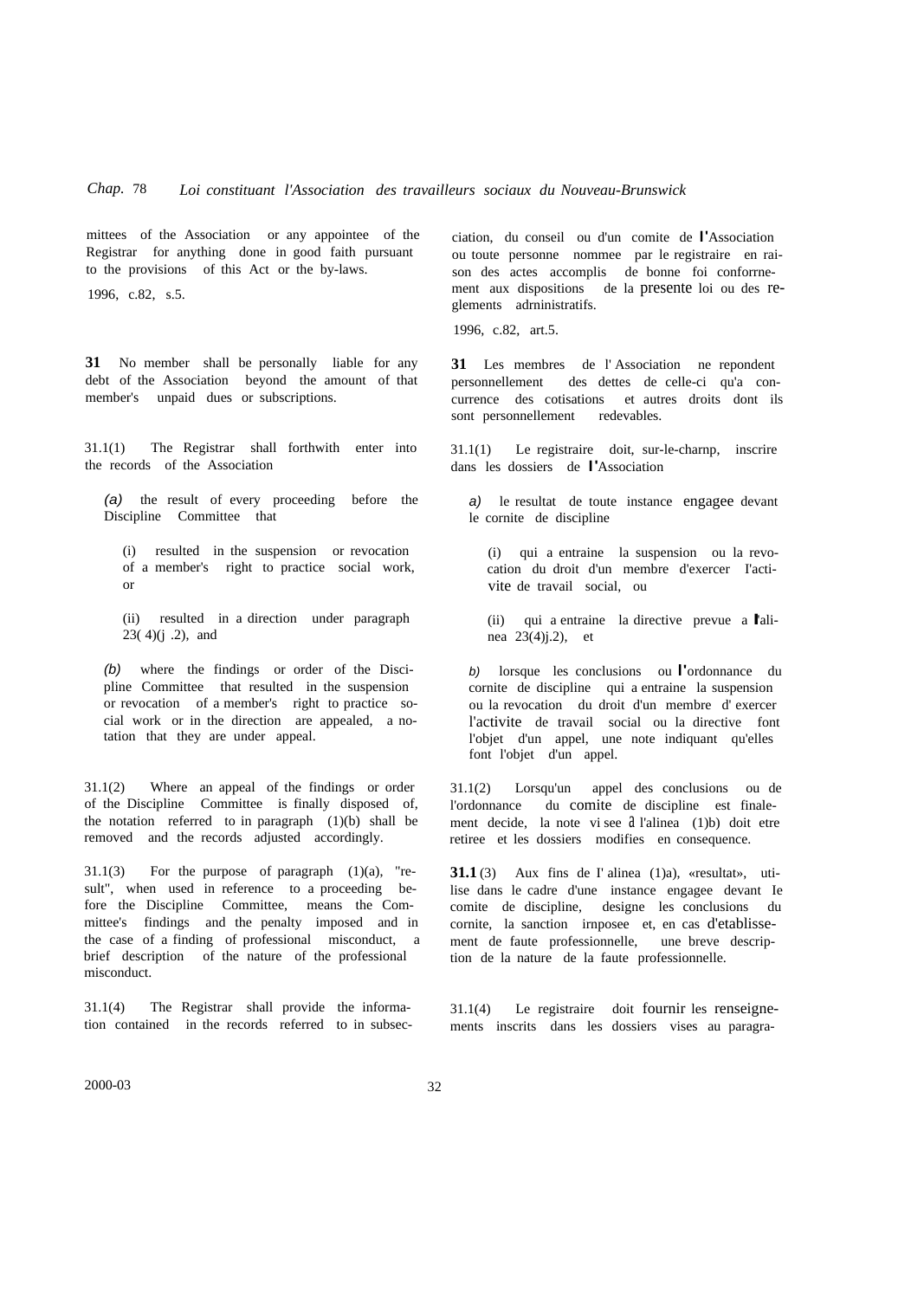tion (1) to any person who inquires about a member or former member

*(a)* for an indefinite period if the member or former member was found to have sexually abused a client, and

*(b)* for a period of five years following the conclusion of the proceedings referred to in subsection (1) in all other cases.

31.1(5) The Registrar, upon payment of a reasonable fee, shall provide a copy of the information contained in the records referred to in subsection (1) that pertain to a member or former member to a person who requests a copy.

31.1(6) Notwithstanding subsection (5), the Registrar may provide, at the Association's expense, a written statement of the information contained in the records in place of a copy.

1996, c.82, s.5.

**31.2** The Complaints Committee and the Discipline Committee shall each submit a written report annually to the Board containing a summary of the complaints received during the preceding year by source and type of complaint and the disposition of such complaints.

1996, c.82, s.5.

31.3(1) The Association shall undertake measures for prevention of the sexual abuse of clients by its members.

31.3(2) Such measures referred to in subsection (1) shall include

*(a)* education of members about sexual abuse,

*(b)* guidelines for the conduct of members with clients,

*(c)* providing information to the public respecting such guidelines, and

phe (1),  $\theta$  toute personne qui se renseigne sur un membre ou un ancien membre

*a)* pendant une peri ode indeterrninee, si Ie membre ou l' ancien membre a ete declare coupable d'avoir abuse sexuellement d'un client, et

*b)* pendant la peri ode de cinq ans qui suit la fin de l'instance visee au paragraphe (1), dans tous les autres cas.

31.1(5) Le registraire, sur paiement d'un droit raisonnable, doit fournir une copie des renseignements contenus dans les dossiers vises au paragraphe (1) qui concernent un membre ou un ancien membre  $\hat{a}$  toute personne qui en demande une copie.

31.1(6) Nonobstant Ie paragraphe (5), Ie registraire peut fournir, aux frais de I' Association, un etat ecrit des renseignements contenus dans les dossiers au lieu d'une copie.

1996, c.82, art.5.

**31.2** Le comite des plaintes et Ie cornite de discipline doivent chacun soumettre un rapport ecrit annuel au conseil contenant un sommaire des plaintes recues au cours de I' annee precedente classees se-Ion leur provenance, Ie genre de plainte et la decision prise  $\theta$  leur egard,

1996, c.82, art. 5 .

31.3(1) L' Association doit prendre des mesures pour empecher I' abus sexuel des clients par ses membres.

31.3(2) Les mesures visees au paragraphe (1) doivent comprendre

*a)* I'education des membres sur les abus sexuels,

*b)* des lignes directrices pour la conduite des membres avec les clients,

c) la fourniture au public de renseignements sur ces lignes directrices, et

33 2000-03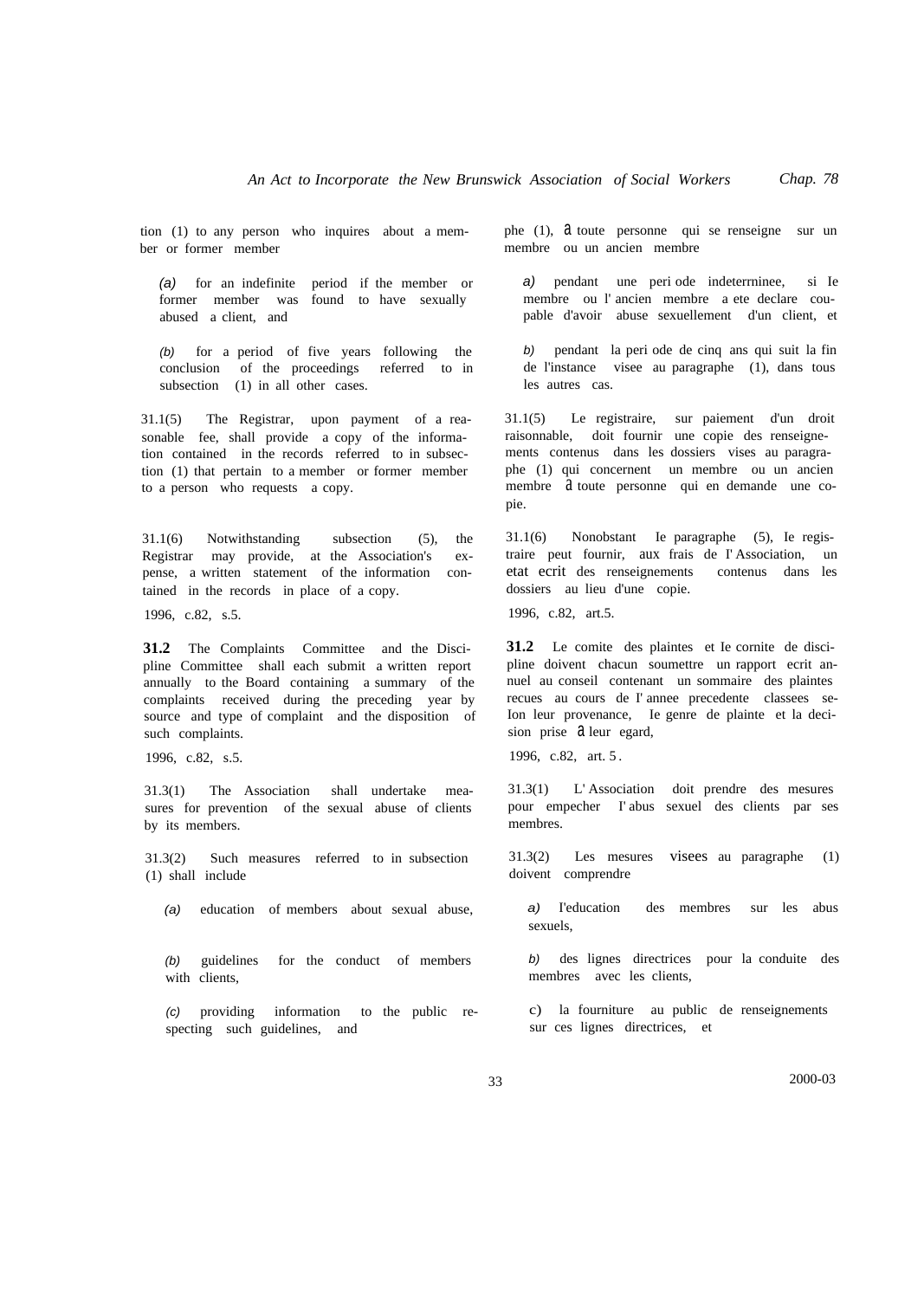*(d)* informing the public as to the complaint procedures under this Act.

31.3(3) Measures referred to in subsection (2) may, where appropriate, be taken jointly with other organizations or associations of health professionals.

1996, c.82, s.5.

31.4(1) The Association shall report to the Minister of Health and Community Services within two years after the commencement of this section, and within thirty days at any time thereafter on the request of the Minister, respecting the measures the Association is taking and has taken to prevent and deal with the sexual abuse of clients by its members.

31.4(2) The Association shall report annually to the Minister of Health and Community Services respecting any complaints received concerning sexual abuse of clients by members or former members of the Association and the resolution of such complaints.

31.4(3) A report under subsection (2) shall be made within two months after the end of each calendar year and shall contain the following information:

*(a)* the number of complaints received during the calendar year for which the report is made and the date each complaint was received;

*(b)* with respect to each complaint received during the calendar year for which the report is made

(i) a description of the complaint in general non-identifying terms,

(ii) the decision of the Complaints Committee with respect to the complaint and the date of the decision,

*d)* l'information du public sur les instances de plaintes prevues par la presente loi.

31.3(3) Les mesures visees au paragraphe (2) peuvent, le cas echeant, etre prises conjointement avec d'autres organisations ou associations de professionnels de la sante.

1996, c.82, art.5.

31.4(1) L' Association doit faire un rapport au rninistre de la Sante et des Services communautaires dans les deux ans qui sui vent I'entree en vigueur du present article, et dans un delai de trente jours Ii tout moment par la suite Ii la demande du Ministre, en ce qui concerne les mesures que l'Association prend et a prises pour empecher I' abus sexuel des clients par ses membres et y faire face.

31.4(2) L' Association doit, chaque annee, faire un rapport au ministre de la Sante et des Services communautaires sur les plaintes recues relativement Ii I' abus sexuel des clients par des membres ou d'anciens membres de I'Association et la resolution de ces plaintes,

31.4(3) Un rapport prevu au paragraphe (2) doit etre etabli au cours des deux mois qui sui vent la fin de chaque annee civile et contenir les renseignements suivants :

*a)* Ie nombre de plaintes recues au cours de I' annee civile sur laquelle porte le rapport et la date de reception de chaque plainte;

*b)* en ce qui concerne chaque plainte recue au cours de I' annee civile sur laquelle porte Ie rapport,

(i) une description de la plainte en termes generaux et sans identifications,

(ii) la decision du cornite des plaintes Ii l' egard de la plainte et la date de la decision,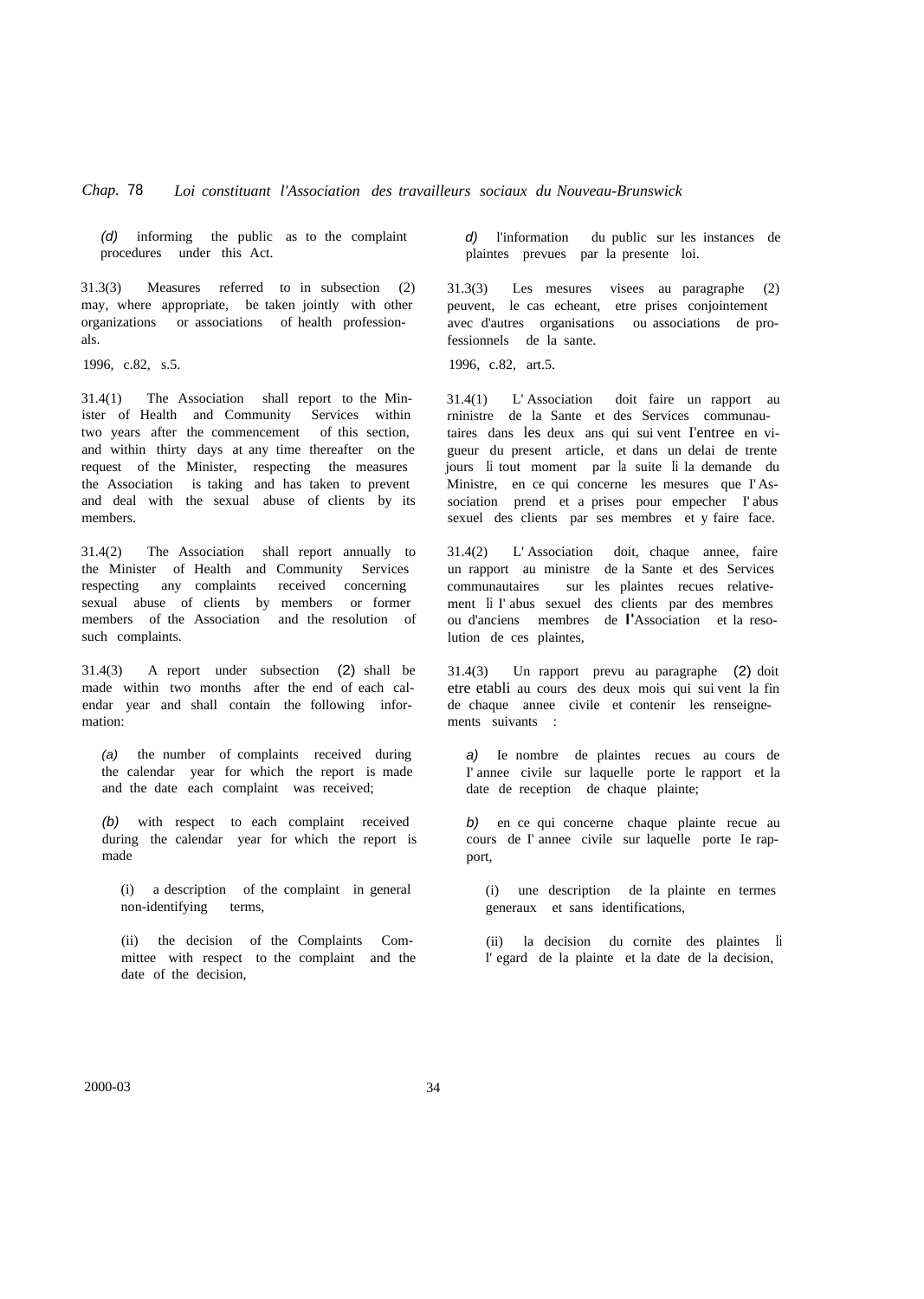(iii) if allegations are referred to the Discipline Committee, the decision of the Committee, including any penalty imposed, and the date of the decision, and

(iv) whether an appeal was made from the decision of the Discipline Committee and the date and outcome of the appeal; and

*(c)* with respect to each complaint reported in a previous calendar year, a report on the status of the complaint in accordance with paragraph (b) if the proceedings initiated as a result of the complaint were not finally determined in the calendar year in which the complaint was first received.

1996, c.82, s.5.

31.5(1) Sexual abuse of a client by a member means

*(a)* sexual intercourse or other forms of physical sexual relations between the member and the client,

*(b)* touching, of a sexual nature, of the client by the member, or

*(c)* behaviour or remarks of a sexual nature by the member towards the client.

31.5(2) For the purposes of subsection (1), "sexual nature" does not include touching, behaviour or remarks of a clinical nature appropriate to the service provided.

1996, c.82, s.5.

31.6(1) A member who, in the course of practising the profession, has reasonable grounds to believe that another health professional has sexually abused a patient or client and who fails to file a report in writing in accordance with subsection (4) with the governing body of the health professional within twenty-one days after the circumstances oc(iii) si des allegations sont renvoyees au comite de discipline, sa decision, y compris la sanction imposee, et la date de la decision, et

(i v) si un appel a ete interjete contre la decision du cornite de discipline, la date et l'issue de l' appel; et

c) en ce qui concerne chaque plainte rapportee au cours de I'annee civile precedente, un rapport sur Ie statut de la plainte conformement a l'alinea b), si l'instance eng agee à la suite de la plainte n' a pas ete finalement decidee au cours de I' an nee civile ou la plainte a ete initialement recue.

1996, c.82, art.5.

31.5(1) Abus sexuel d'un client par un membre designe

*a)* des rapports sexuels ou autres formes de relations physiques sexuelles entre Ie membre et Ie client,

*b)* des attouchements de nature sexuelle, du .client par Ie membre, ou

c) une conduite ou des remarques de nature sexuelle par Ie membre  $\hat{a}$  l'egard du client.

31.5(2) Aux fins du paragraphe (1), «nature sexuelle» ne comprend pas les attouchements, une conduite ou des remarques de nature clinique appropries au service dispense.

1996, c.82, art.5.

31.6(1) Commet une faute professionnelle, tout membre qui, dans I'exercice de la profession, a des motifs raisonnables de croire qu'un autre professionnel de la sante a abuse sexuellement d'un patient ou d'un client et qui fait defaut de deposer un rapport par ecrit, conformernent au paragraphe (4), aupres de I' organe directeur du professionnel de la

35 2000-03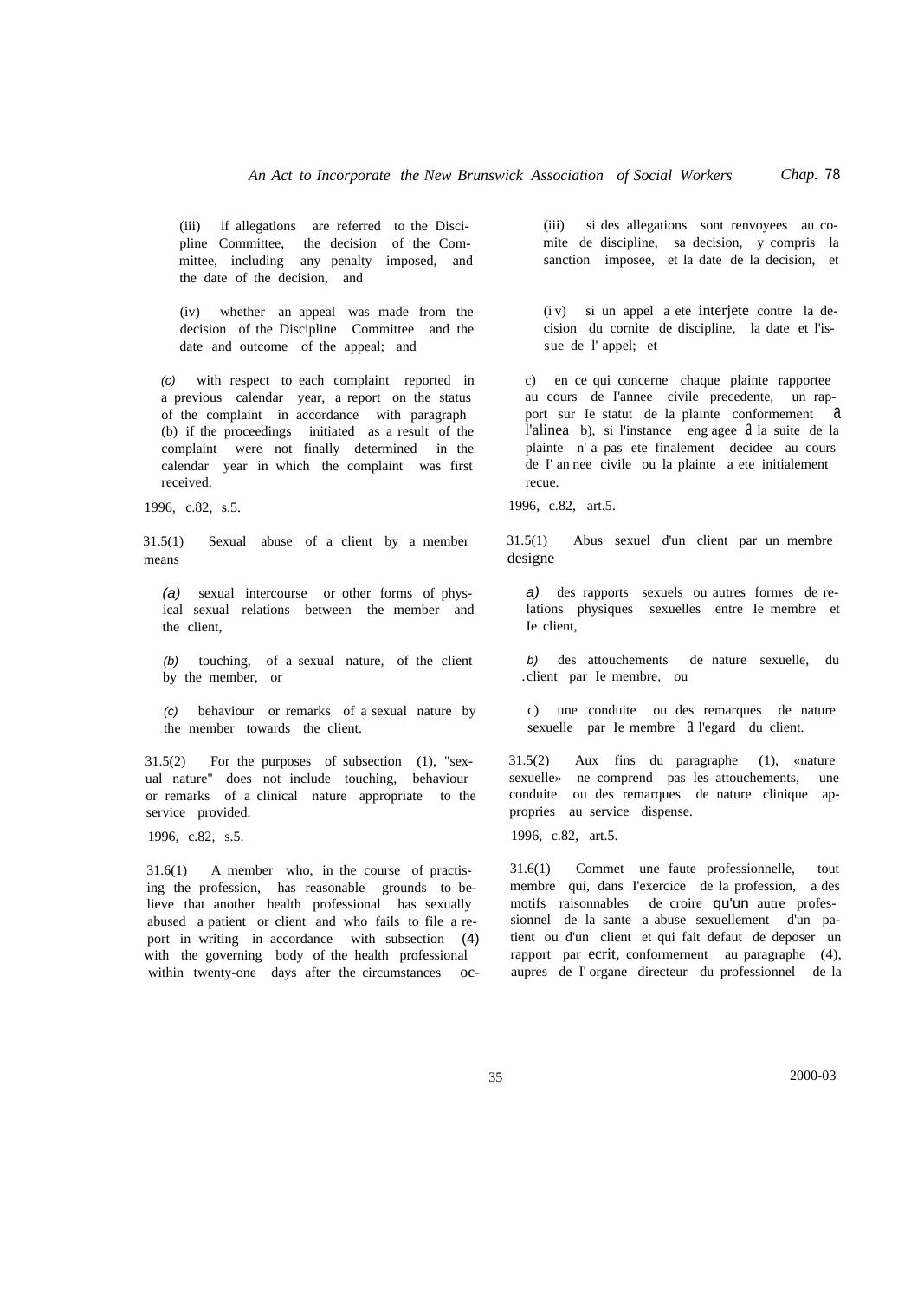cur that give rise to the reasonable grounds for the belief commits an act of professional misconduct.

31.6(2) A member is not required to file a report pursuant to subsection (1) if the member does not know the name of the health professional who would be the subject of the report.

31.6(3) If the reasonable grounds for filing a report pursuant to subsection (1) have been obtained from one of the member's clients, the member shall use his or her best efforts to advise the client that the member is filing the report before doing so.

31.6(4) A report filed pursuant to subsection (1) shall contain the following information:

*(a)* the name of the member filing the report;

*(b)* the name of the health professional who is the subject of the report;

*(c)* the information the member has of the alleged sexual abuse; and

*(d)* subject to subsection (5), if the grounds of the member filing the report are related to a particular patient or client of the health professional who is the subject of the report, the name of the patient or client.

31.6(5) The name of a patient or client who may have been sexually abused shall not be included in a report unless the patient or client, or if the patient or client is incapable, the patient's or client's representative, consents in writing to the inclusion of the patient's or client's name.

31.6(6) Section 31.5 applies with the necessary modifications to sexual abuse of a client or patient by another health professional.

sante dans les vingt et un jours qui suivent la survenance des circonstances qui lui ont raisonnablement permis de croire à la commission de l'abus sexuel.

31.6(2) Un membre n'est pas tenu de deposer un rapport conformernent au paragraphe (1), s'il ne connait pas Ie nom du professionnel de la sante qui devrait faire I' objet du rapport.

31.6(3) Si les motifs raisonnables du depot d'un rapport conformernent au paragraphe (1) ont ete obtenus de I'un des clients du membre, Ie membre doit, au prealable, faire de son mieux pour l' aviser qu'il est en train de deposer Ie rapport.

31.6(4) Un rapport depose conformernent au paragraphe (1) doit contenir les renseignements suivants:

*a)* Ie nom du membre qui depose Ie rapport;

*b)* Ie nom du professionnel de la sante qui fait l' objet du rapport;

c) les renseignements dont dispose Ie membre sur l' abus sexuel allegue: et

*d)* sous reserve du paragraphe (5), si les motifs du membre qui depose Ie rapport sont lies a un patient au  $a$  un client particulier du professionnel de la sante qui fait I' objet du rapport, Ie nom du patient au du client.

31.6(5) Le nom d'un patient ou d'un client qui peut avoir ete victime d'un abus sexuel ne peut figurer dans un rapport que si Ie patient ou Ie client, ou s'il est incapable, son representant, consent par ecrit a l'inclusion du nom du patient au du client dans Ie rapport.

31.6(6) L'article 31.5 s'applique avec les modifications necessaires  $a$  un abus sexuel commis  $a$ l'egard d'un client au d'un patient par un autre professionnel de la sante.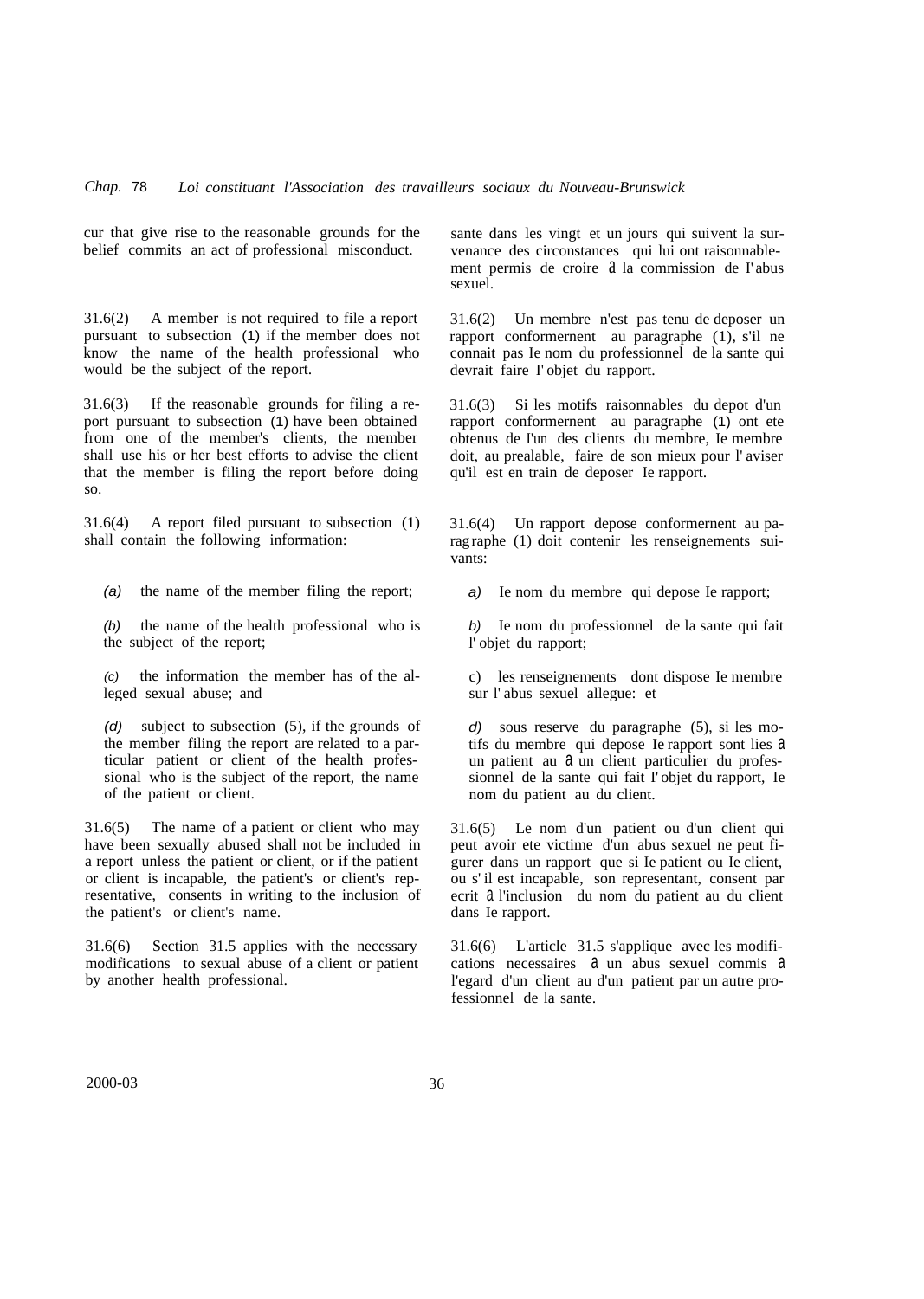31.6(7) No action or other proceeding shall be instituted against a member for filing a report in good faith pursuant to subsection (1).

1996, c.82, s.5.

31.7(1) A person who terminates or suspends the employment of a member or who imposes restrictions on the practice of a member for reasons of professional misconduct or incompetence shall file with the Registrar within thirty days after the termination, suspension or imposition a written report setting out the reasons.

31.7(2) If a person intended to terminate or suspend the employment of a member or to impose restrictions on the practice of a member for reasons of professional misconduct or incompetence but did not do so because the member resigned, the person shall file with the Registrar within thirty days after the resignation a written report setting out the reasons upon which the person has intended to act.

31.7(3) This section applies to every person, other than a client, who employs a member.

31.7(4) No action or other proceeding shall be instituted against a person for filing a report in good faith under this section.

1996, c.82, s.5.

*32 An Act to Incorporate the New Brunswick Association of Social Workers, chapter* 84 *of the New Brunswick Acts,* 1965 *together with all subsequent amendments is repealed; provided that all by-laws made under the provisions of that Act, and in effect at the time of its repeal, shall continue in effect, with such modifications as the circumstances require, until repealed or amended under the provisions of this Act.*

31.6(7) II ne peut etre intente d'action ou d'autre instance contre un membre qui depose de bonne foi un rapport conformernent au paragraphe (1). 1996, c.82, art.5.

*Chap.* 78

31.7(1) Toute personne qui licencie ou qui suspend un membre ou qui assujettit l'exercice de la profession par le membre  $\partial$  des restrictions pour raison de faute professionnelle ou d'incompetence, doit deposer aupres du registraire dans les trente jours qui sui vent le licenciement, la suspension au I' assujettissement un rapport ecrit en fournissant les motifs.

31.7(2) Si une personne avait l'intention de Iicencier ou de suspendre un membre, ou d'assujettir l'exercice de la profession par le membre  $d$  des restrictions, pour raison de faute professionnelle au d'Incompetence, mais ne l'a pas fait parce que le membre a demissionne, la personne doit deposer aupres du registraire dans les trente jours qui suivent la demission un rapport ecrit fournissant les motifs pour lesquels la personne avait l'intention d'agir.

 $31.7(3)$  Le present article s'applique  $\partial$  toute personne, a l'exception d'un client, qui emploie un membre.

31.7(4) II ne peut etre intente d'action ou d'autre procedure contre une personne qui depose de bonne foi un rapport en vertu du present article.

1996, c.82, art.5.

*32 La loi intitulee «An Act to Incorporate the New Brunswick Association of Social Workers», chapitre* 84 *des Lois du Nouveau-Brunswick de 1965, ainsi que toutes les modifications qui y ont ete ulterieurement apportees, sont abrogees. Toutefois, tous les reglements administratifs etablis en vertu de cette loi et en vigueur a la date de son abrogation demeurent en vigueur, compte tenu des adaptations de circonstance, jusqu'i: leur abrogation ou modification en vertu de la presente loi.*

37 2000-03